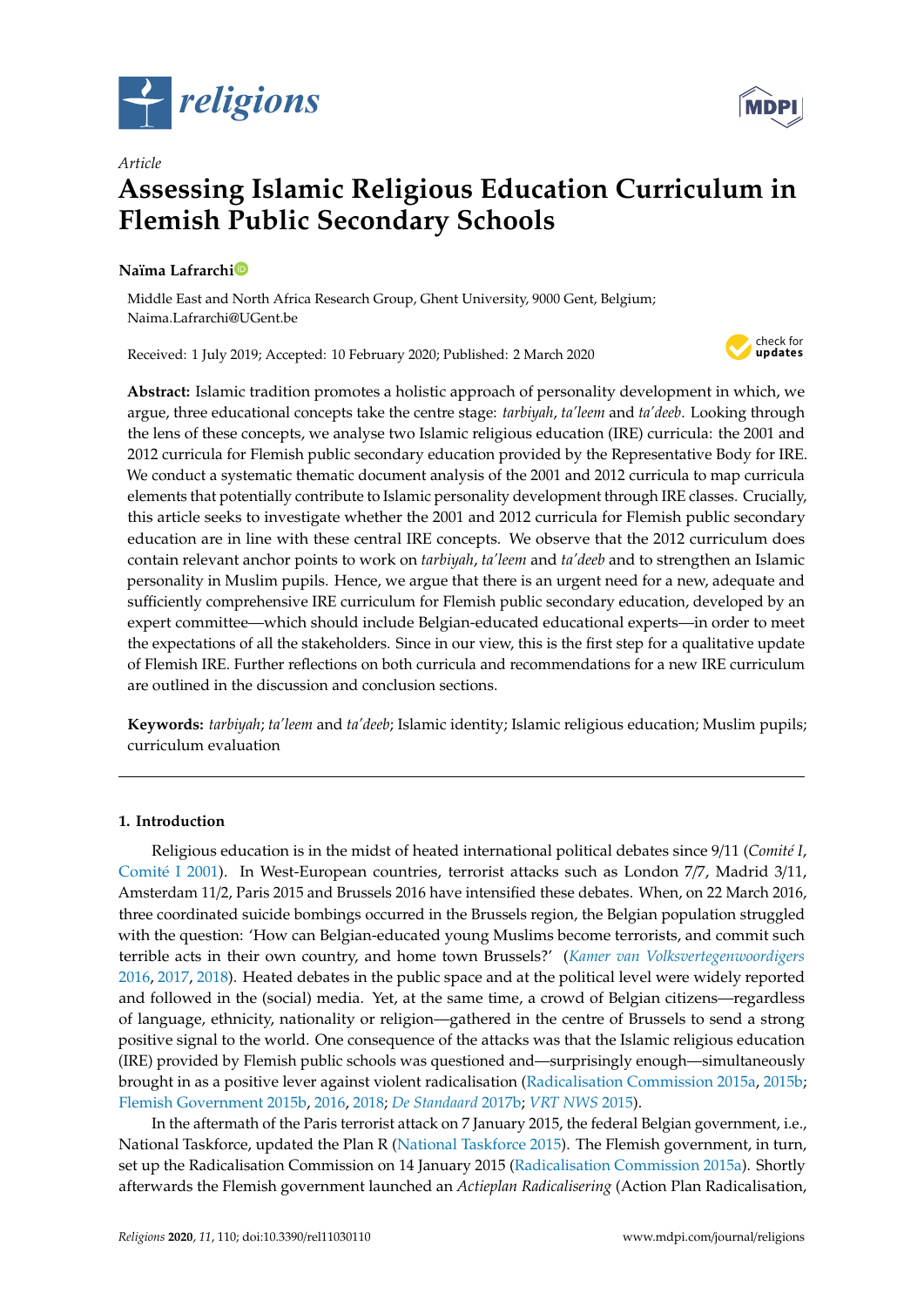[Flemish Government](#page-26-0) with consecutive plans in [2015b,](#page-26-0) [2016,](#page-26-1) [2017a,](#page-26-3) [2017b,](#page-26-4) [2018\)](#page-26-2). In the context of the *Actieplan*, the Ministry of Education and the *Executief van de Moslims van België* (EMB, Executive of Muslims of Belgium, representative body for Islamic rites and worship) were identified as stakeholders and partners [\(Flemish Parliament](#page-26-5) [2015a,](#page-26-5) [2015d,](#page-26-6) [2016b,](#page-27-1) [2016c,](#page-27-2) [2017a,](#page-27-3) [2017d,](#page-27-4) [2018b;](#page-27-5) [Flemish Government](#page-25-0) [2015a,](#page-25-0) [2016,](#page-26-1) [2017a,](#page-26-3) [2018\)](#page-26-2). In the Action Plans Radicalisation that followed, an important preventive role was assigned to compulsory (public) education in countering the radicalisation processes of young people [\(Flemish Parliament](#page-26-6) [2015d;](#page-26-6) [Radicalisation Commission](#page-19-0) [2015a,](#page-19-0) [2015b;](#page-19-1) [Flemish Government](#page-26-0) [2015b;](#page-26-0) [Flemish Department of Education and Training](#page-19-2) [2016;](#page-19-2) *[Gemeenschapsonderwijs](#page-21-0)* [2015;](#page-21-0) *[Katholiek](#page-22-3) [Onderwijs Vlaanderen](#page-22-3)* [2016;](#page-22-3) [Flemish Education](#page-24-1) [s.d.\)](#page-24-1). In addition, the Ministry of Education promoted and facilitated the implementation of various projects, such as the mission statement for Interreligious Dialogue and Competences (28 January 2016, [Ministry of Education and Training](#page-24-2) [2016b;](#page-24-2) [Lafrarchi](#page-23-0) [2017a,](#page-23-0) [2017b\)](#page-23-1), the funding of a Network of Islam Experts (1 October 2015), the setting up of a free Islam info line (installed on 30 March 2016; [Radicalisation Commission](#page-19-3) [2015c;](#page-19-3) [Flemish Parliament](#page-27-6) [2016e\)](#page-27-6) and, last but not least, the implementation of a qualitative Flemish IRE teacher training programme (TTP) in regular organised Flemish teacher training [\(Ministry of Education and Training](#page-24-3) [2016a,](#page-24-3) [2016b;](#page-24-2) [Education Commission](#page-18-1) [2015,](#page-18-1) [2016b\)](#page-18-2).

The installation of the new IRE teacher training programme was also a response to the growing shortage of qualified Dutch-speaking, Belgian-educated IRE teachers [\(Flemish Parliament](#page-26-7) [2006,](#page-26-7) [2015c;](#page-26-8) [Education and Equal Opportunities Commission](#page-18-3) [2009,](#page-18-3) [2011c;](#page-18-4) *[De Tijd](#page-20-1)* [2017\)](#page-20-1). The Flemish Parliament, the Flemish Government and the Flemish Education Commission have been placing high expectations on IRE teachers—such as imams, for instance—for almost two decades now [\(Education and Training](#page-18-5) [Commission](#page-18-5) [2009;](#page-18-5) [Education and Equal Opportunities Commission](#page-18-6) [2011d;](#page-18-6) [Flemish Parliament](#page-26-9) [2012,](#page-26-9) [2016g,](#page-27-7) [2017d,](#page-27-4) [2019a;](#page-27-8) [Education, Training, Science and Innovation Commission](#page-19-4) [2009;](#page-19-4) [Education](#page-18-1) [Commission](#page-18-1) [2015,](#page-18-1) [2016b,](#page-18-2) [2016c,](#page-18-7) [2017a\)](#page-18-8). As a consequence of the terrorist attacks, the expectations have become focused on de-radicalisation processes and counter-discourse [\(Flemish Government](#page-26-0) [2015b,](#page-26-0) [2016,](#page-26-1) [2017b,](#page-26-4) [2018;](#page-26-2) [Colaert](#page-18-9) [2017;](#page-18-9) *[De Standaard](#page-20-0)* [2017b;](#page-20-0) *[De Morgen](#page-19-5)* [2015,](#page-19-5) *[Federale Overheidsdienst](#page-21-1)* [2018\)](#page-21-1). Still, much remains to be done to fulfil the high expectations—which were already formulated two decennia ago—regarding the role of IRE teachers, as reflected in the various reports [\(Education and Equal](#page-18-3) [Opportunities Commission](#page-18-3) [2009,](#page-18-3) [2011a,](#page-18-10) [2011c,](#page-18-4) [2011d,](#page-18-6) [2013c;](#page-18-11) [Education and Training Commission](#page-18-5) [2009;](#page-18-5) [Flemish Government](#page-26-0) [2015b,](#page-26-0) [2016,](#page-26-1) [2017b,](#page-26-4) [2018\)](#page-26-2). Amongst other formulated expectations, an update of the current IRE for primary and secondary education is urgently needed [\(Flemish Parliament](#page-26-10) [2015e,](#page-26-10) [2017a,](#page-27-3) [2017d;](#page-27-4) [Education Commission](#page-18-2) [2016b\)](#page-18-2). The *Centrum voor Islamonderwijs* (Centre for Islamic Education), the Executive of Muslims of Belgium and the Flemish Ministry of Education and Training signed a mission statement in which the 'modernisation' of the IRE curricula was included [\(Education](#page-18-2) [Commission](#page-18-2) [2016b;](#page-18-2) [Flemish Parliament](#page-27-3) [2017a,](#page-27-3) [2017d;](#page-27-4) [Ministry of Education and Training](#page-24-3) [2016a\)](#page-24-3). In this article, the subject of investigation are the Flemish IRE curricula for public secondary education of 2001 and 2012, since this is the first step for a qualitative update of Flemish IRE.

Recently, Jaminé [and Fadil](#page-22-4) [\(2019\)](#page-22-4) created an overview of all the policy initiatives and programmes at the Belgian federal, community, regional and local level. To this end, she interviewed social workers, municipal officers, and civil servants in charge of de-radicalisation. Her conclusion was that de-radicalisation policy takes the shape of a complex whole of fragmented policy lines, characterised by multifacetedness. Striking is that social workers and educators are specifically pointed out as partners in the implementation of de-radicalisation processes and counter-discourse. Nowadays, we observe a shift in the ongoing debates on radicalisation as a general concept, and in the questions that are raised about the effectiveness and impact of the currently implemented de-radicalisation and counter-discourse measures, their financing and the criteria on the basis of which subsidisation is regulated.<sup>1</sup> This shift has

<sup>1</sup> The eight funded projects (a budget of €650 000) can be found on following webpage: http://[www.sociaalcultureel.be](http://www.sociaalcultureel.be/nieuws-jeugd2015/020.aspx)/nieuws[jeugd2015](http://www.sociaalcultureel.be/nieuws-jeugd2015/020.aspx)/020.aspx.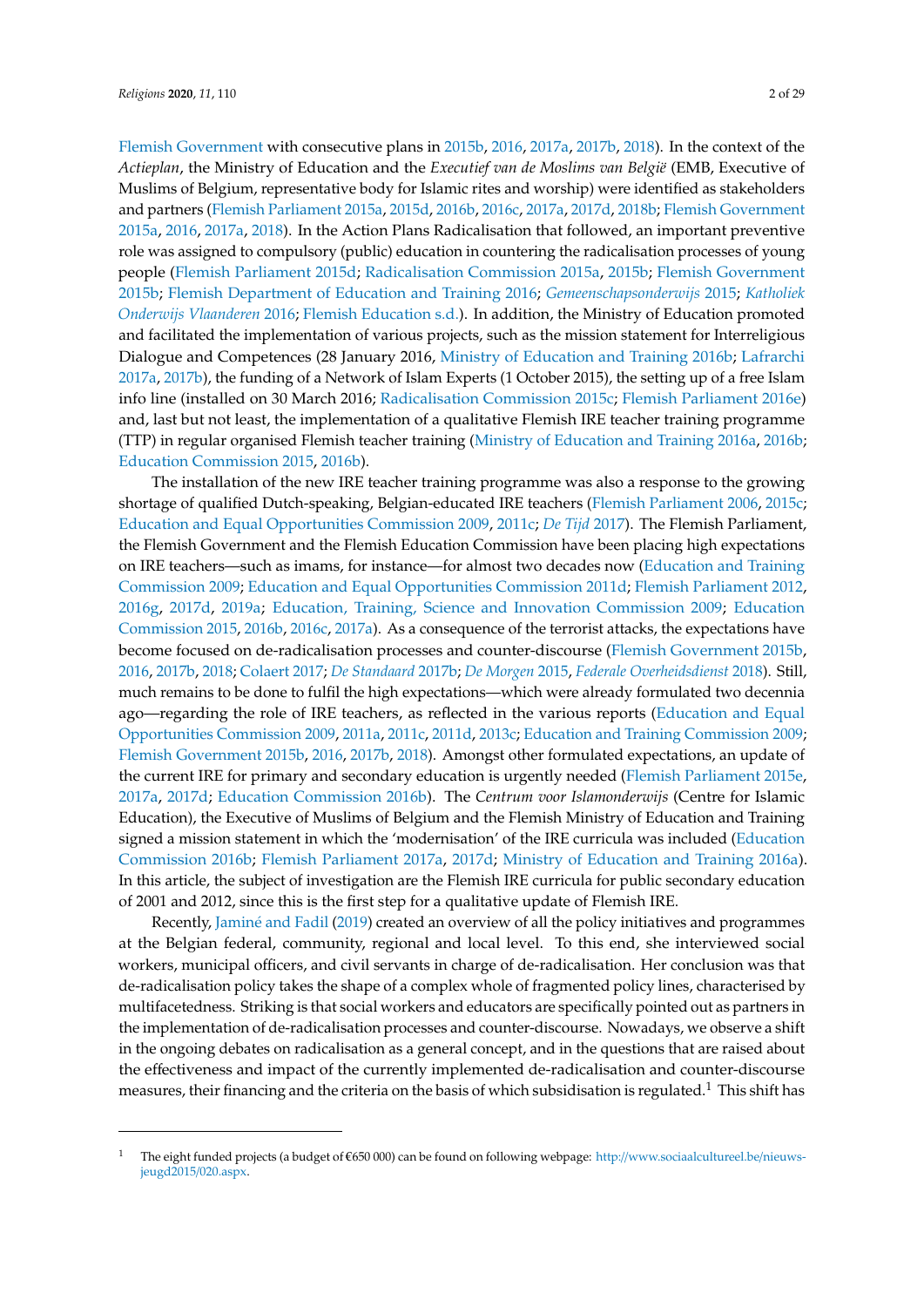found its way in the academic world [\(De Waele et al.](#page-20-2) [2017;](#page-20-2) [Coolsaet](#page-19-6) [2019;](#page-19-6) [Fadil et al.](#page-21-2) [2019;](#page-21-2) [Jamin](#page-22-4)é and [Fadil](#page-22-4) [2019\)](#page-22-4) as well as in the field [\(Henskens and Kastit](#page-21-3) [2019;](#page-21-3) [Van Bouchaute et al.](#page-25-1) [2018\)](#page-25-1). Contemporary studies draw attention to the negative effects of de-radicalisation and counter-discourse programmes, in the sense that these programmes seem to have effects opposite to what is intended. However, the purpose of this article is not to evaluate the effects of de-radicalisation or counter-discourse measures.

It is clear that IRE has received (re-)newed attention in Flemish public education since the Paris and Brussels attacks of 2015 and 2016. For instance, an active role is now assigned to IRE teachers with regard to policy documents. More specifically the development of a positive Islamic identity of Muslim pupils during IRE courses is put forward as a positive key in the de-radicalisation process. Therefore, one key concept in this article is Islamic identity development. Although research has been conducted into identity development and IRE teacher praxis at public schools and Islamic schools, these studies remain explorative and are largely confined to West-European countries [\(Ahmed](#page-17-0) [2012;](#page-17-0) [Berglund](#page-17-1) [2009,](#page-17-1) [2013,](#page-17-2) [2018;](#page-17-3) [de Souza et al.](#page-20-3) [2006,](#page-20-3) [de Souza](#page-20-4) [2014;](#page-20-4) [Merry and Driessen](#page-23-2) [2016;](#page-23-2) [Halstead](#page-21-4) [2004;](#page-21-4) [Jackson](#page-21-5) [2003;](#page-21-5) [Kimanen](#page-22-5) [2016;](#page-22-5) [Merry](#page-23-3) [2014;](#page-23-3) [Sahin](#page-24-4) [2005,](#page-24-4) [2013a,](#page-24-5) [2013b;](#page-24-6) [Rissanen](#page-24-7) [2014a,](#page-24-7) [2014b\)](#page-24-8).

The Belgian/Flemish context, for nearly one decade now there have been heated debates about the organisation and subsidisation of RE courses in public schools [\(Franken and Loobuyck](#page-21-6) [2013;](#page-21-6) [Franken](#page-21-7) [2014;](#page-21-7) [Franken](#page-21-8) [2017a,](#page-21-8) [2017c\)](#page-21-9). Even the possibility to reduce the two hours to one hour—as in Wallonia—is a topic of discussion (*[De Standaard](#page-20-5)* [2019a;](#page-20-5) [Education Commission](#page-18-12) [2016a;](#page-18-12) [Flemish](#page-26-11) [Government](#page-26-11) [2019\)](#page-26-11). [Franken and Loobuyck](#page-21-10) [\(2011,](#page-21-10) [2014\)](#page-21-11) suggest replacing the two allocated hours of religious education in public education by what they call LEF. LEF stands for *Levensbeschouwing, Ethiek en Filosofie* (Lifestance, Ethics and Philosophy). They argue that the present-day societal context and secularisation calls for a 'neutral' course in which pupils are taught 'about' all religions [\(Franken](#page-21-12) [2016,](#page-21-12) [2019;](#page-21-13) [Franken and Loobuyck](#page-21-11) [2014\)](#page-21-11). Above all, they state that by gathering all the pupils together in one classroom, they can 'practise' as one demographic regardless of their religious background. In connection to this, [Loobuyck and Franken](#page-23-4) [\(2011\)](#page-23-4) argue that civic education is a cross-curricular achievement that needs to be supervised by the state—it should not to be left (only) to RE teachers, since the latter are answerable to independently recognised religious bodies [\(Franken and Loobuyck](#page-21-10) [2011,](#page-21-10) [2013;](#page-21-6) [Loobuyck](#page-23-5) [2019\)](#page-23-5). They assert that the LEF approach will contribute to critical thinking, openness, dialogue, and increased tolerance and mutual understanding of all pupils, which are described as tools against radicalisation processes. In almost the same breath, they criticise the current Flemish IRE organisation, IRE textbooks and IRE curricula [\(Franken](#page-21-12) [2016,](#page-21-12) [2017b,](#page-21-14) [2018;](#page-21-15) *[Knack](#page-23-6)* [2017,](#page-23-6) [2018\)](#page-23-7). Additionally, questions raised in the [Education Commission](#page-18-12) [\(2016a\)](#page-18-12) and [Flemish Parliament](#page-27-9) [\(2019b\)](#page-27-9) regarding the quality and 'religious' approaches demonstrated in the available IRE textbooks edited and produced by the Turkish community.

In terms of the 2001 IRE curriculum for Flemish public secondary education [\(CIO](#page-17-4) [2001\)](#page-17-4), it must first be mentioned that this document is a translation of an IRE curriculum implemented in Wallonia (IRE programme of 2001). Similarly, the 2012 IRE curriculum for Flemish secondary education [\(CIO](#page-18-13) [2012\)](#page-18-13) is mostly based on the German didactical framework (cf. bibliography of [CIO](#page-18-13) [2012\)](#page-18-13). Furthermore, it is a translation of and mostly based on a Turkish curriculum. During the translation of this IRE programme, some additions were made (Sections [4](#page-5-0) and [5;](#page-8-0) [CIO](#page-18-13) [2012\)](#page-18-13). The bibliography contains chiefly Turkish and German references. So far, the Flemish IRE curricula of public secondary schools have not been the object *of in-depth systematic analysis* [\(Lafrarchi and Van Crombrugge](#page-23-8) [2014;](#page-23-8) [Lafrarchi](#page-23-9) [2018;](#page-23-9) [Education](#page-19-7) [Commission](#page-19-7) [2018b\)](#page-19-7). A research gap that also extends to the didactical-pedagogical methods and lesson material.<sup>2</sup> It must be remarked that the IRE provided in Flemish schools is confessional in nature and aims at socialising pupils into Islam (IRE programme 2012) from the internal perspective. This article seeks to investigate whether the 2001 and 2012 curricula for Flemish public secondary education are in

<sup>2</sup> So far, only one handbook has been produced by the Belgian-Turkish community. The handbook was subsequently launched in collaboration with Diyanet (the Turkish Directorate of Religious Affairs) in 2010.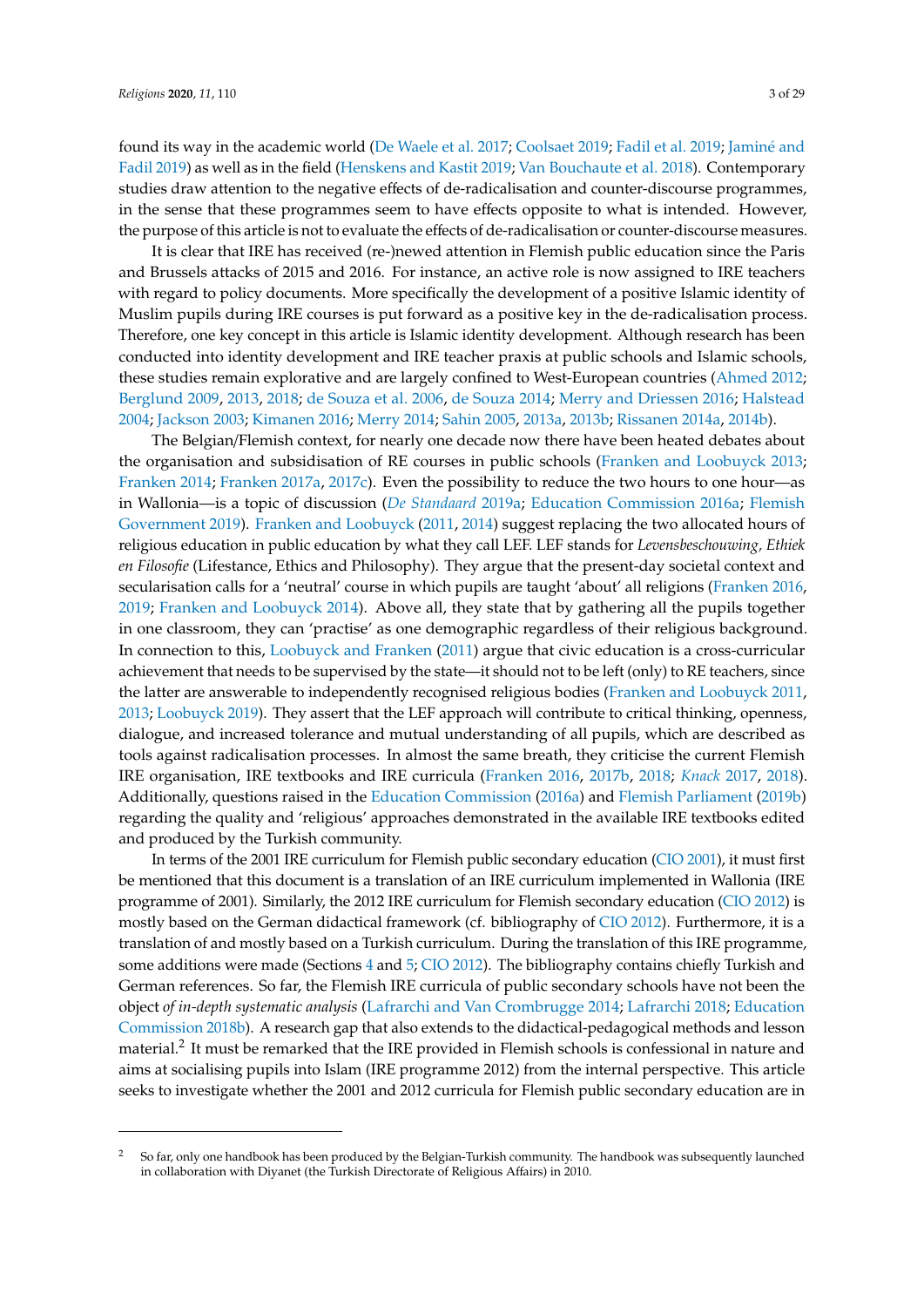line with the three central concepts in IRE education: *tarbiyah*, *ta'leem* and *ta'deeb*. These concepts take central stage in the holistic approach of Islamic personality development. The ultimate aim is thus to systematically evaluate the former (2001) and currently (2012) implemented IRE programme in light of these three central concepts.

# **2. Method**

The research method used was a systematic document analysis of the Flemish 2001 and 2012 IRE curricula for public secondary education. For this textual analysis, we had two documents at our disposal, both available in digital format. These were: the official (now outdated) 2001 IRE curriculum, and the official (currently implemented) 2012 IRE curriculum for Flemish public secondary education; which we both<sup>3</sup> downloaded from the website of the *Centrum voor Islamonderwijs* (Centre for Islamic Education, [CIO](#page-17-4)<sup>4</sup> [2001,](#page-17-4) [2012;](#page-18-13) [www.centrumislamonderwijs.be\)](www.centrumislamonderwijs.be). CIO is the body responsible for IRE in Flemish primary and secondary public schools. Our analysis consisted of 3 steps. First, we compiled a list of the various elements and subjects discussed in the curricula that could be linked to the concepts, *tarbiyah*, *ta'leem* and *ta'deeb* (Appendix [A\)](#page-17-5). These three key concepts refer to Islamic—religious—education and imply a holistic educational approach, since they encompass the aspects of Islamic upbringing (*tarbiyah*), intellectual development (*ta'leem*), moral and social behaviour, and good manners (*ta'deeb*) (cf. Section [4\)](#page-5-0). We choose these three concepts as the lens through which we analyse the Flemish IRE curricula for secondary education.

Secondly, we searched both documents for text material that referred to identity and personality development as such. This second research step, by which we sought to further identify curricula elements that might be linked to Islamic identity or personality development through IRE, was itself divided in two parts. First, a list of keywords was compiled to search the 2001 and 2012 curricula for text fragments that explicitly referred to Islamic identity or personality (Appendix [A\)](#page-17-5). Keywords that were used were for example: *adab*, behaviour, companions of the Prophet, ethics, identity, intellect, Islamic ethics, Islamic identity, Islamic personality, mind, moral development, moral behaviour, personality, Prophet, religiosity, social behaviour, soul, *tarbiyah*, and values. Since we had access to electronic copies in Adobe Reader, it was possible to enter these words as search terms in the search bar of this software package. Secondly, after this digital search, we proceeded to a manual, non-digital analysis of both curricula. This manual analysis consisted of an extensive, page-by-page inspection of the 2001 and 2012 document. During this research step, we looked for sentences, descriptions and words that referred directly or indirectly to Islamic identity or personality development. Words and descriptions that were located during this manual search, were, for instance: behaviour, the Prophet as role model, good manners, Islamic identity, Islamic personality, Islamic behaviour, moral, moral behaviour, moral principles, Qur'anic rules, way of life. As we progressed with the manual search, going through the curricula, new, pertinent keywords suggested themselves and were included in the search list, for example: exemplary behaviour of the Prophet, humility, *ihsan*, intellect and behaviour, *imaan*, morality, the Prophet and the *Ahadith* corpus, life and conduct of the Prophet, racism.

Then, in the third step of our document analysis, we scrutinised the didactical-pedagogical guidelines presented in the 2001 and 2012 curricula, and the lesson plans included in the documents. For this part, we screened all the chapters on the didactical and pedagogical guidelines (pp. 2–40, 241–276 in the 2012 document), including all the statements on the curricula objectives, the educational and religious approach, the approach to knowledge and competence acquisition (skills and attitudes), the learning process, the teaching methods, and learning strategies. We did not systematically analyse

<sup>3</sup> The IRE program of 2001 is not available anymore on the CIO website. I downloaded the programme on 30 September 2016 and 19 April 2018 of the CIO website.

<sup>4</sup> CIO is the abbreviation of Centre for Islamic Education.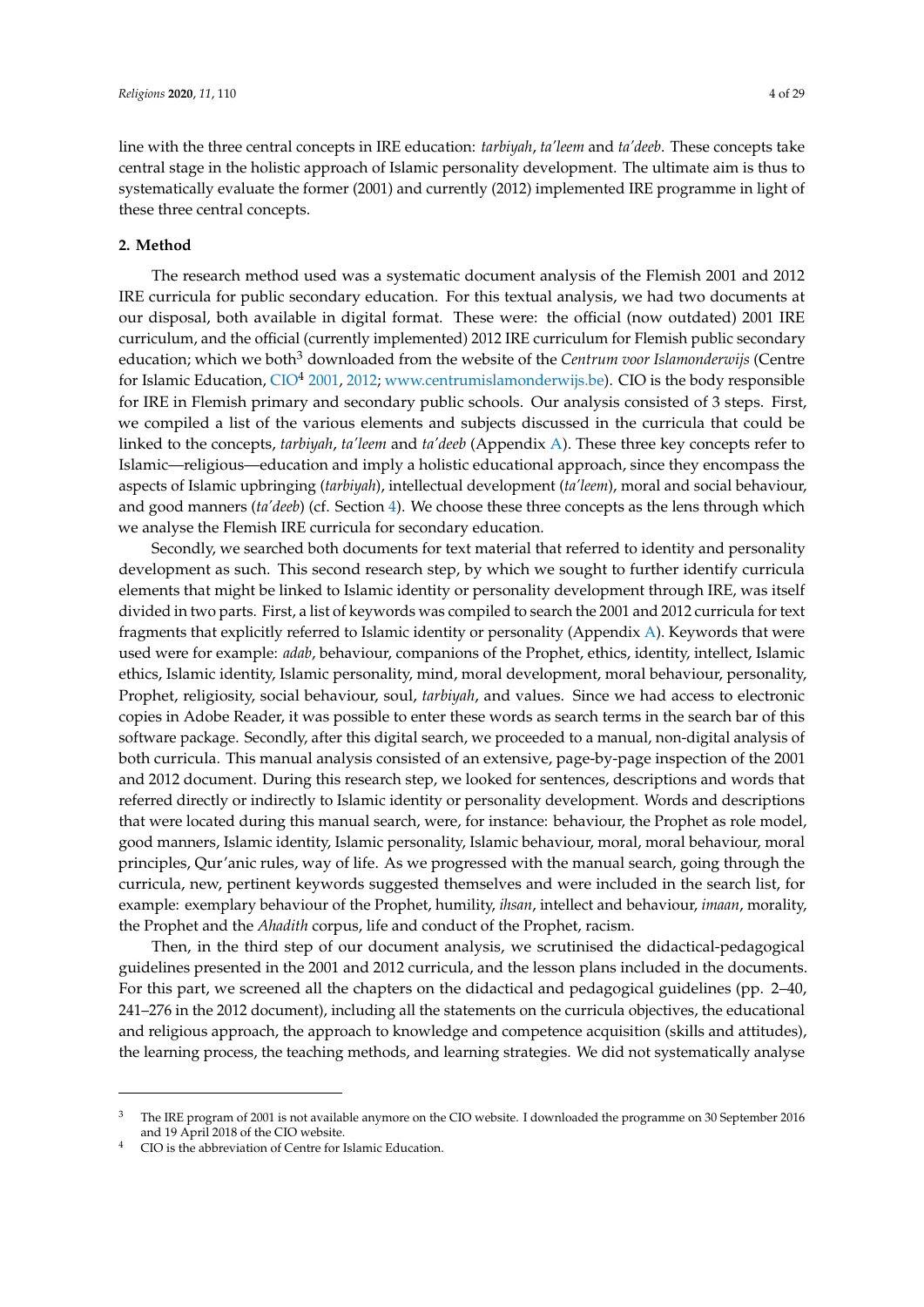the detailed lesson plans included in the documents, but we took account of the work sheets about learning goals, teaching methods, learning methods and didactical (digital) material.

#### **3. IRE in the Belgian**/**Flemish Context**

#### *3.1. The Belgian Constitutional Framework*

Belgium officially recognises and subsidises six religions<sup>5</sup> and humanism. Article 24 of the Constitution protects and guarantees the right of every child attending compulsory education to receive religious education (RE) or instruction in humanism, subsidised by the state (*[Kamer van Volksvertegenwoordigers](#page-22-6)* [1994\)](#page-22-6). Every recognised religion and humanism are regulated by a representative body<sup>6</sup>—only these bodies have the authority to organise RE in compulsory public education.<sup>7</sup> They can also set up teacher training programmes outside of, or integrated in, existing educational institutions. On the basis of the Belgian constitution, in which the separation of church and state is the most important principle, the state has no authority over the content of RE courses. Coming to the concrete curricula, we note that Belgian Catholic Education modernised its RE programme in 1999 [\(Boeve](#page-17-6) [2012\)](#page-17-6), and twenty years later launched its new curriculum in January 2019.<sup>8</sup> The humanist organisation launched an updated curriculum in the school year 2017–2018.<sup>9</sup>

Belgium is unique in the Western world in terms of the large-scale provision of Islamic religious education in public schools. In 2014–2015, 730 IRE teachers were active in Flemish primary and secondary schools [\(Flemish Parliament](#page-26-10) [2015e\)](#page-26-10), and in 2017–2018, nearly 900 IRE teachers taught IRE in public schools. The number of Muslim pupils in Flemish public schools has increased [\(Flemish Parliament](#page-26-12) [2003,](#page-26-12) [2015b,](#page-26-13) [2016a;](#page-26-14) *[De Standaard](#page-20-6)* [2017a,](#page-20-6) [2019b,](#page-20-7) [2019c\)](#page-20-8) by one-third between the school years 2012–2013 and 2017–2018. For the city of Antwerp, primary education counted no less than 52.4% Muslim pupils in the municipal schools [\(Franken](#page-21-12) [2016\)](#page-21-12).

#### <span id="page-4-0"></span>*3.2. IRE in Flanders*

In the 1960s and 1970s, the Belgian government allowed IRE teachers from Morocco and Turkey to teach in Belgian schools, since there were no Belgian-educated French or Dutch-speaking IRE teachers available. At the time, this was part of the nation's foreign policy (*[Kamer van Volksvertegenwoordigers](#page-22-7)* [1964\)](#page-22-7). In 1975–1976, one year after the official recognition of Islam (*[Kamer van Volksvertegenwoordigers](#page-22-8)* [1974\)](#page-22-8), the first IRE courses at the Islamic Cultural Centre (ICC)—also known as the Central Mosque of Brussels—were organised. Since 1986, all IRE teachers must be Belgian nationals or be able to demonstrate a minimum residency of five years and their ability to give instruction in either Dutch or French [\(Leman and Renaerts](#page-23-10) [1996\)](#page-23-10). During the 1990s, IRE teachers were appointed by the *Executive of Muslims of Belgium* (EMB), after attending a limited number of courses organised by the ICC or the EMB (Maré[chal and Bousetta](#page-23-11) [2004;](#page-23-11) [Merry and Driessen](#page-23-12) [2005;](#page-23-12) [Shadid and van Koningsveld](#page-25-2) [2008\)](#page-25-2). However, the training and recruitment organised by the EMB was not sufficient to meet the growing demand for Dutch-speaking IRE teachers in the Flemish public schools [\(Flemish Parliament](#page-26-12) [2003,](#page-26-12) [2011,](#page-26-15) [2013,](#page-26-16) [2015a,](#page-26-5) [2017a;](#page-27-3) *[De Tijd](#page-20-1)* [2017;](#page-20-1) *[De Standaard](#page-20-7)* [2019b,](#page-20-7) [2019c\)](#page-20-8). In order to reduce the shortage of IRE teachers, the EMB started negotiations with the Flemish teacher training institutions in the 1990s. The first

<sup>5</sup> Roman Catholicism (1830), Anglicanism (1835), Eastern Orthodoxy (1985), Protestantism (1930), Judaism (1931) and Islam (1974). 6 It should be noted that the representative bodies fall under the Ministry of Justice and Cult in regard to financial and organisational aspects, and under the Flemish Ministry of Education in regard to a number of other aspects, such as the salaries of IRE teachers and negotiations with Flemish IRE Teachers' Training for example.

<sup>7</sup> The Executive of Muslims of Belgium (EMB) has the authority to take initiatives with regard to IRE teacher training in higher education; this means that no Belgian IRE teacher training program can be installed without cooperation of the EMB. To date, no Belgium Islamic faculty or Islamic higher education institution has been founded. The EMB is responsible for the content of IRE courses and appoints Muslim lecturers in deliberation with the coordinators of teacher training programs.

https://www.kuleuven.be/thomas/page/[leerplan-secundair](https://www.kuleuven.be/thomas/page/leerplan-secundair/)/

<sup>9</sup> http://nczedenleer.be/[leerplannen.html](http://nczedenleer.be/leerplannen.html)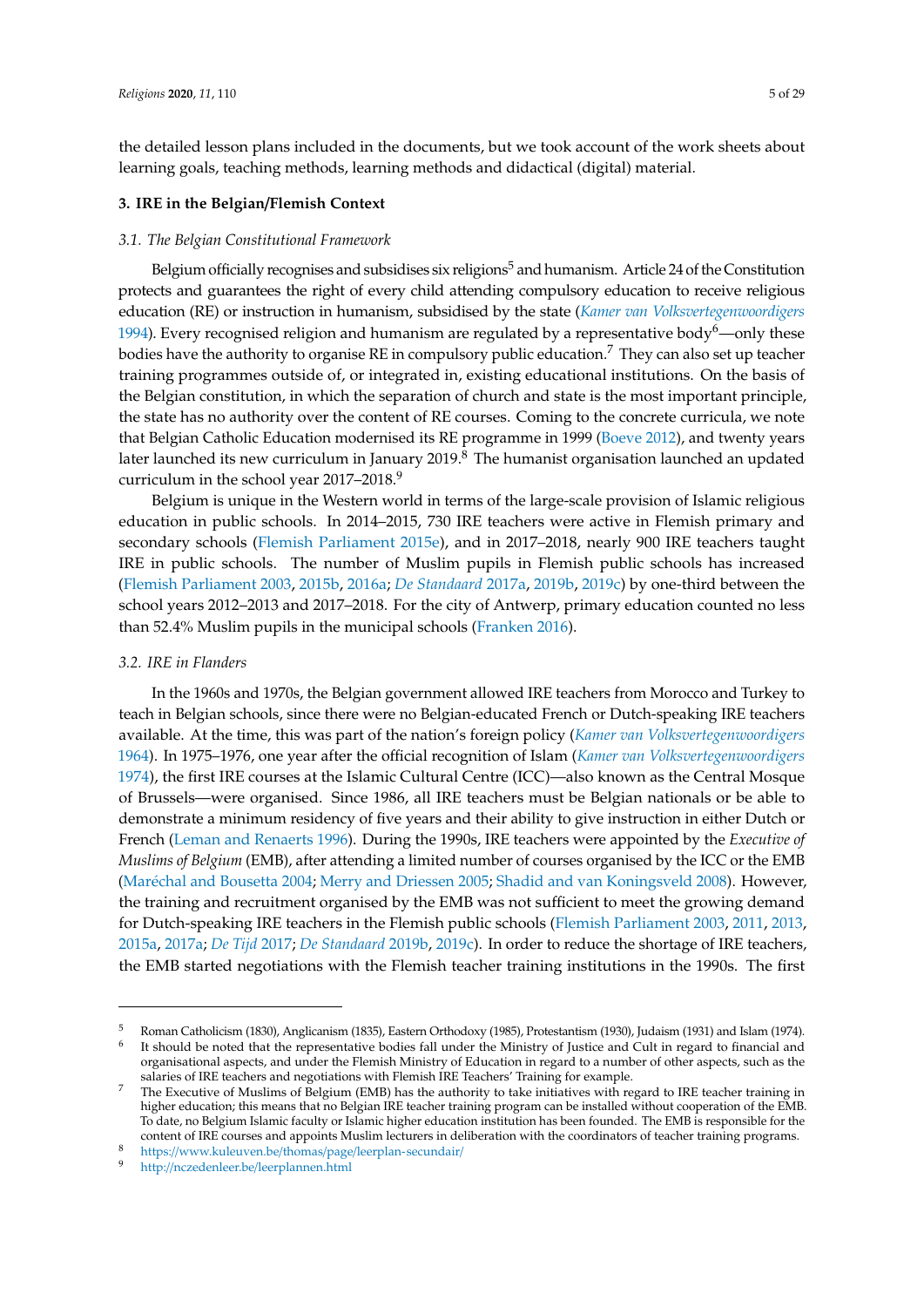recognised Flemish IRE teacher training programme was established in 1998 at the *Erasmushogeschool Brussel* (EhB, Erasmus University College of Brussels; [Flemish Parliament](#page-26-12) [2003;](#page-26-12) *[VLHORA](#page-27-10)* [2007,](#page-27-10) p. 177), while a second programme was established in 2008–2009 by *Groep T* (now UCLL, University Colleges of Leuven-Limburg). Both IRE programmes were established after long negotiations of the EMB with the Flemish Teachers' Training institutions before the urgent need felt by the stakeholders in 2015. Various factors, such as the evolution of the international context, the expectations towards IRE teachers, the lack of qualified Belgian-educated Dutch-speaking IRE teachers, and the pressure of public and political opinion on the EMB and the *Centrum voor Islamonderwijs* (CIO, Centre for Islamic Education, founded in 2008), created pressure to negotiate high quality standards for IRE teacher training [\(Education and Equal Opportunities Commission](#page-18-14) [2011b,](#page-18-14) [2013b,](#page-18-15) [2013c;](#page-18-11) [Flemish Parliament](#page-27-4) [2017d,](#page-27-4) [2018a\)](#page-27-11). We note that questions and concerns about IRE, the CIO, the EMB, and the qualifications of IRE teachers are not a new phenomenon [\(Flemish Parliament](#page-26-12) [2003,](#page-26-12) [2011,](#page-26-15) [2012,](#page-26-9) [2013,](#page-26-16) [2016a,](#page-26-14) [2016c,](#page-27-2) [2016e,](#page-27-6) [2017a,](#page-27-3) [2019a;](#page-27-8) [Education and Training Commission](#page-18-5) [2009;](#page-18-5) [Education Commission](#page-18-2) [2016b,](#page-18-2) [2017a,](#page-18-8) [2018a,](#page-19-8) [2018b\)](#page-19-7).

Since the academic year 2015–2016, three<sup>10</sup> additional Flemish IRE teacher training programmes have been set up, mainly in response to—and accelerated by—the violent attacks in Paris in 2015 and Brussels in 2016, on the basis of negotiations between the EMB, the Flemish Minister of Education and the Flemish teacher training departments (TTD) [\(Flemish Parliament](#page-27-3) [2017a;](#page-27-3) [Education Commission](#page-18-2) [2016b,](#page-18-2) [2017a\)](#page-18-8). We note that the Catholic University of Leuven established an one year Master in Islamic Theology and Religious Sciences in the academic year 2014–2015 [\(Education and Equal Opportunities](#page-18-16) [Commission](#page-18-16) [2013a\)](#page-18-16). Here, we have to bear in mind that although the Flemish Community, specifically the Minister of Education, can formulate incentives and can stimulate, support and fund initiatives, the legal authority to install IRE teacher training programmes in cooperation with the Flemish teacher training departments lies solely with the EMB and CIO. The Flemish Community and the TTD have no legal mandate to define the content and learning goals of IRE courses, nor the requirements for IRE teachers.<sup>11</sup> Only the representative body, i.e., the EMB and the CIO, has the authority to define teacher requirements and the content of IRE teacher training, to train future IRE teachers<sup>12</sup> and to appoint teachers on the basis of their own criteria.<sup>13</sup> We note that there are no Flemish Islamic primary or secondary schools<sup>14</sup> in Flanders or Brussels.

#### <span id="page-5-0"></span>**4.** *Tarbiyah***,** *Ta'leem* **and** *Ta'deeb***: IRE as Holistic Education**

For Muslim pupils, faith emerges as a significant factor in identity formation [\(Fadil](#page-20-9) [2002,](#page-20-9) [2005,](#page-21-16) [2009;](#page-21-17) [Peek](#page-24-9) [2005;](#page-24-9) [de Koning](#page-19-9) [2008,](#page-19-9) [2009;](#page-19-10) [Kanmaz](#page-22-9) [2002,](#page-22-9) [2008;](#page-22-10) [Ketner](#page-22-11) [2009;](#page-22-11) [Lafrarchi et al.](#page-23-13) [2015;](#page-23-13) [Tindongan](#page-25-3) [2011\)](#page-25-3). [Shah](#page-25-4) [\(2014\)](#page-25-4), within the context of UK, discusses the challenge of bringing up children who are immersed in two different 'ways of life', i.e., Islamic and Western. In regard to this educational challenge, it is crucial to understand that Muslims experience their religious identity as an integrated and inextricable part of their personal identity [\(Ahmed](#page-17-0) [2012;](#page-17-0) [Azabar et al.](#page-17-7) [2017;](#page-17-7) [Lafrarchi et al.](#page-23-13) [2015;](#page-23-13) [Sahin](#page-24-5) [2013a\)](#page-24-5). In the following sections, we first discuss the meaning of three central concepts in the Islamic educational tradition: *tarbiyah*, *ta'leem* and *ta'deeb*. Secondly, we provide a brief discussion of

<sup>&</sup>lt;sup>10</sup> In Mechelen (2015–2016), Ghent and Antwerp (2016–2017).<br><sup>11</sup> Since academic year 2018, 2019, the Elemish Ministry of

<sup>11</sup> Since academic year 2018–2019, the Flemish Ministry of Education requires teachers to have a minimum recognised competence certificate or degree, which demonstrates abilities in terms of learning content and teaching skills as one of the action points of the mission statement signed on the 9 November 2016.

<sup>12</sup> By choosing Muslim teachers in the IRE teachers' training.

<sup>&</sup>lt;sup>13</sup> Exceptions: the content and learning objectives of the courses of the truncus communis are chosen by the teacher training committee, taking into account the existing (competence) regulations.

<sup>&</sup>lt;sup>14</sup> Islamic schools are confessional schools based on an Islamic pedagogical framework, i.e. an ethos based on the Islamic religion. In Wallonia and Brussels, there are three Islamic primary schools and one Islamic secondary school. Besides, there are the Flemish Lucerna colleges, which are organised in a school network (in Flanders and Brussels), and Les Écoles des Étoiles, which are both based on the plural approach funded by the Turkish community (in Wallonia and Brussels).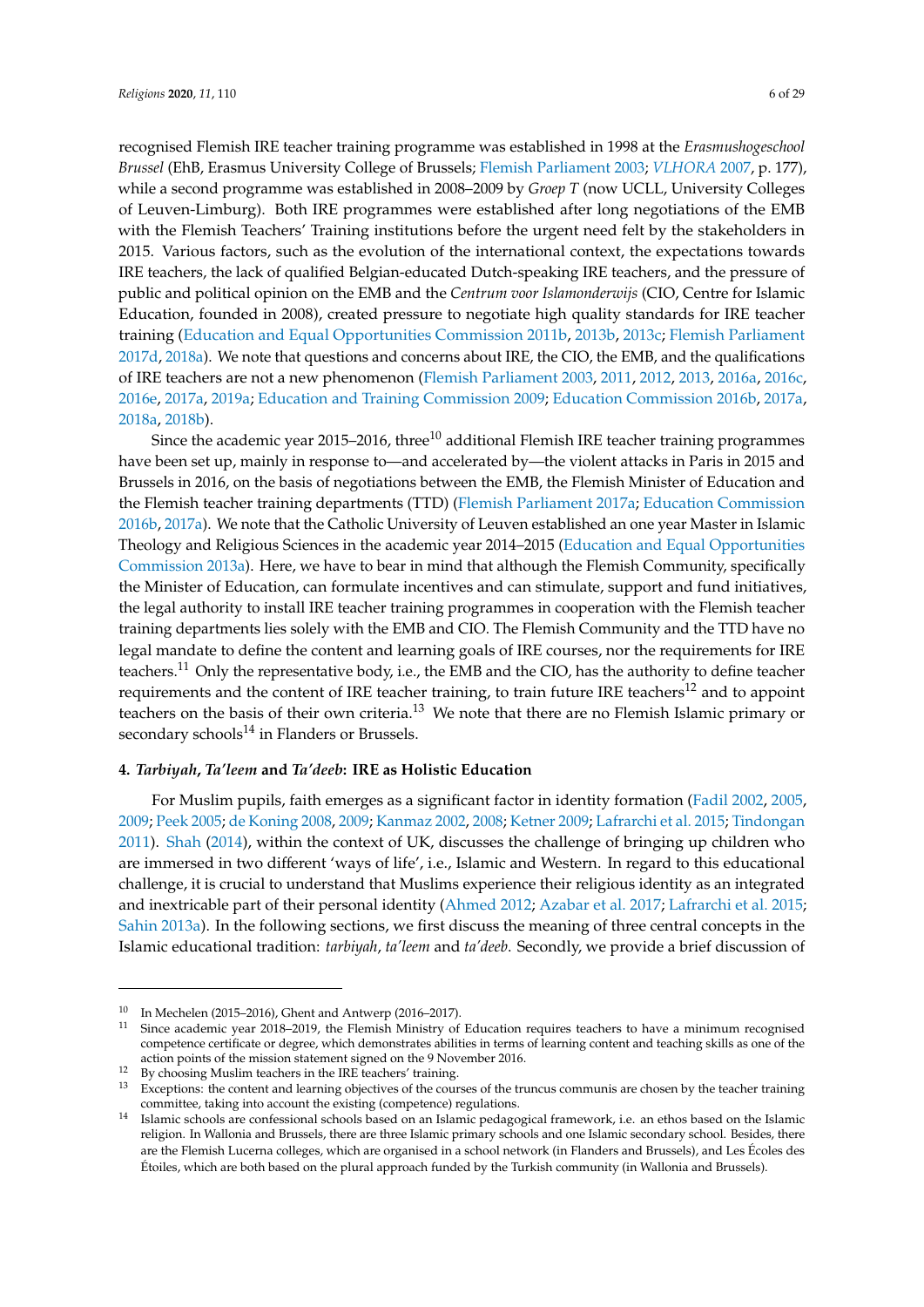Islamic identity development, which is viewed as a holistic process in reference to these key concepts, i.e., *tarbiyah*, *ta'leem* and *ta'deeb*.

#### *4.1. The Central Role of Tarbiyah, Ta'leem and Ta'deeb in IRE*

We focus on three concepts defining Islamic Education, namely *tarbiyah*, *ta'leem* and *ta'deeb*. They can be translated as follows. *Tarbiyah*—which is linked to the word *'raba'*—means 'to grow, to increase, to nourish'. In this way, '*tarbiyah islamiyah*', literally meaning 'growing up Islamically', is a term referring to Islamic upbringing or nurture. *Ta'leem* stems from the word *'alima'*—which means to 'know, to learn'—and the word '*ilm*'—which means 'knowledge'—and is thus related to instruction and teaching. *Ta'deeb* is rooted in the word '*adaba*'—which refers to good manners, politeness, courtesy, etiquette and refinement—and therefore points to the moral and social dimension of personal development. Most authors agree that the three concepts are tightly interlinked, although we found some epistemological discussion about their meaning and translation into Western concepts that are based on the Greek (*paidagogos*) or Latin (*educare*) tradition [\(At-Attas](#page-17-8) [1991;](#page-17-8) [Halstead](#page-21-4) [2004;](#page-21-4) [Niyozov and Memon](#page-24-10) [2011;](#page-24-10) [Abdullah](#page-17-9) [2018;](#page-17-9) [Sahin](#page-25-5) [2018\)](#page-25-5). Another concept related to education is '*akhlaq islamiyah*', or Islamic ethics. *Akhlaq* refers to the achievement of a noble Islamic personality as exemplified by the Prophet, and encouraged in the Qur'an [\(Azmat](#page-17-10) [2018\)](#page-17-10). In other words, the goal of Islamic—religious—education is 'a holistic personality development that concerns the whole person of the Muslim (*insan al-kāmil*, the unified human being), encompassing the rational, spiritual, social and moral dimensions'. Islamic (religious) education is thus a lifelong process in which the Muslim seeks to achieve the best Islamic personality based on the Prophet's life and Qur'anic principles (cf. Section [4.2\)](#page-6-0). The *nafs* (self, ego) plays a central role in the effort to follow in the footsteps of the Prophet's life (as an example for the faithful) and the adhere to Qur'anic principles. However, a lifelong process [\(Fowler](#page-21-18) [1981\)](#page-21-18) can be a bumpy road and a process filled with doubt during the adolescent's journey [\(Erikson](#page-20-10) [1959,](#page-20-10) [1968\)](#page-20-11). We notice that research in the field of religious identity development shows that doubt is a catalyst for (positive) identity achievement [\(Baltazar and Co](#page-17-11)ffen [2011\)](#page-17-11). As a state of mind, it forces the individual to question their knowledge, and to integrate newly acquired knowledge and insights. [Al-Sharaf](#page-17-12) [\(2013\)](#page-17-12) points the Qur'an and the *Ahadith* as the primary sources of critical thought. The early Muslim community, inspired by the transformative divine educational vision, imbued its spiritual devotion with a deeper reflective competence, thus becoming a witness to critical piety inspired by the ethical framework of monotheism [\(Sahin](#page-24-11) [2015,](#page-24-11) [2016,](#page-24-12) [2017b,](#page-25-6) [2018\)](#page-25-5). [Sahin](#page-25-5) [\(2018,](#page-25-5) p. 7) defines *tarbiyah* as 'human flourishing' and identified it as central to the formation of a critical, reflective Muslim as itself imperative to modern holistic conception of Islamic education. IRE teachers can, as suggested by [Mamodaly](#page-23-14) [\(2016\)](#page-23-14) and [Sahin](#page-24-5) [\(2013a,](#page-24-5) [2018\)](#page-25-5), foster a positive Islamic personality by taking into account their pupils' multiple and conflated identities. Starting from *tarbiyah*, *ta'leem* and *ta'deeb*, [Waghid and Smeyers](#page-27-12) [\(2014\)](#page-27-12) state that it is possible for IRE teachers to engender pupils' reflexive attitude. [Sahin](#page-25-6) [\(2017b\)](#page-25-6) notes that the Qur'an itself displays a dynamic educational character. It articulates a transformative educational style that seeks to transform human beings for the better. Nevertheless, there is still a need for guidance and support from adults during this journey [\(Sieckelinck](#page-25-7) [2017\)](#page-25-7).

#### <span id="page-6-0"></span>*4.2. Islamic Personality Development and IRE*

In accordance with the first revealed Divine Word in the Qur'an, '*iqra*', knowledge about Islam is identified as a precondition to grasp the deep meaning of being a Muslim [\(Marshallsay](#page-23-15) [2012\)](#page-23-15). Consequently, only deep knowledge (*'ilm*), attained through (religious) upbringing (*tarbiyah)* and education *(ta'leem*), within the frame of moral and social values (*adab*), will result in Islamic personality<sup>15</sup> development and the flourishing of a Muslim 'way of life' [\(Coles](#page-18-17) [2004,](#page-18-17) p. 44 in [Shakeel](#page-25-8) [2018;](#page-25-8)

<sup>15</sup> We prefer the concept Islamic personality development than Islamic identity development (cfr. Section [3.2\)](#page-4-0).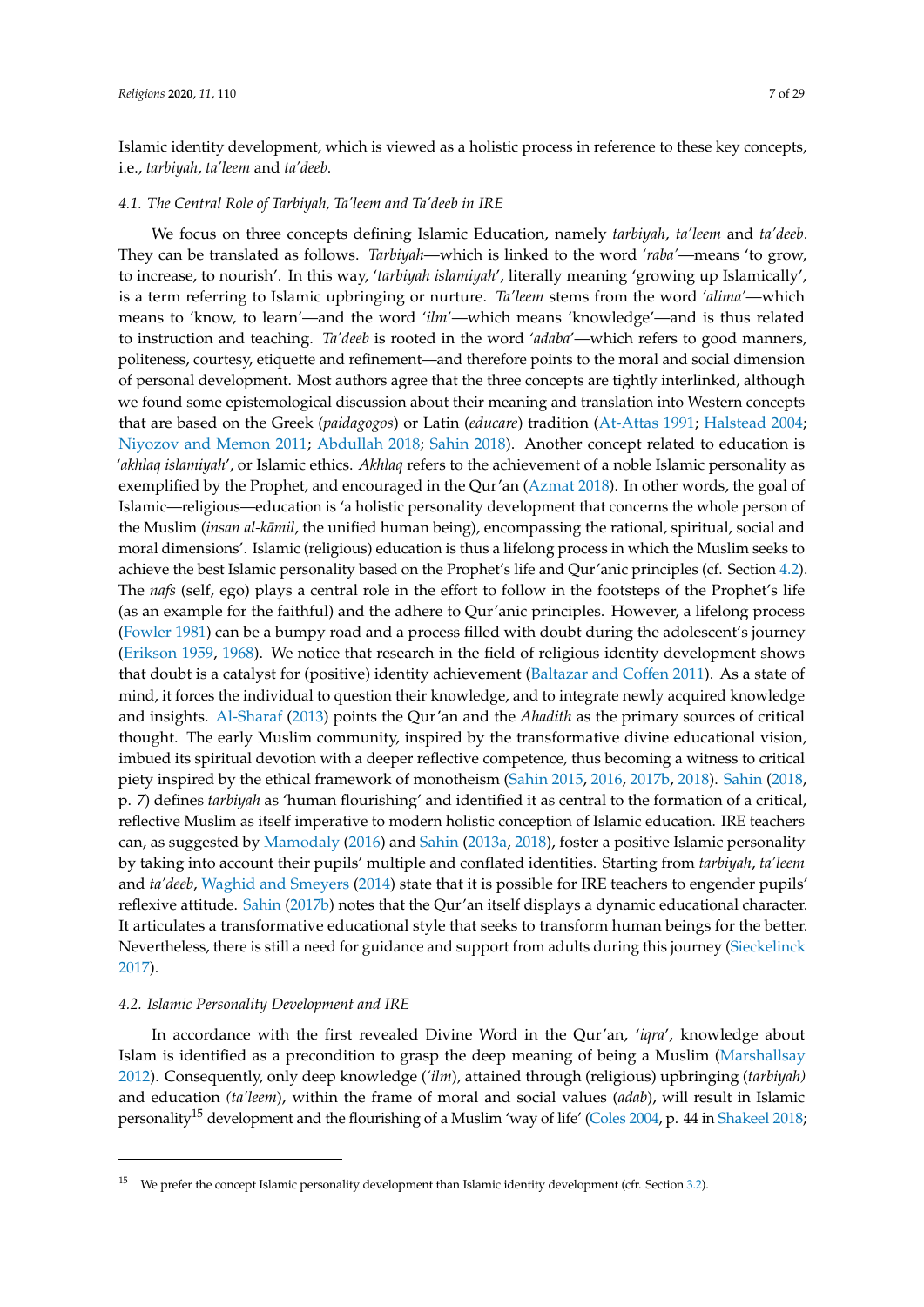[Lafrarchi](#page-23-0) [2017a\)](#page-23-0). Following this line of thought, the search for knowledge is a religious obligation for every Muslim [\(Shakeel](#page-25-8) [2018,](#page-25-8) p. 7), as stated in the *Ahadith* and the Qur'an [\(Marshallsay](#page-23-15) [2012\)](#page-23-15). Through the acquisition of knowledge, the Muslim comes to understand what an Islamic 'way of life' entails [\(Marshallsay](#page-23-15) [2012\)](#page-23-15). Applying such insights includes aspiring to the highest spiritual, intellectual and moral values in every aspect of life. *Ilm* (knowledge) acts in a way that serves the development of the 'self' and the whole individual human, so that s/he acts for the sake of God. For Muslims the Here and Hereafter are intertwined in the development of the 'self' through knowledge acquisition. The Qur'anic view of the 'self' is dynamic with an unlimited capacity for development. Thus, the 'self' is not seen as a passive subject. Muslims have the duty and responsibility to develop their entire potential, their full set of talents. The purpose of education, then, is the development of the 'self' according to the holistic approach reflected in *tarbiyah*, *ta'leem* and *ta'deeb* concepts, which is visualised as a journey. It follows that the Muslim 'way of life' does not only include religious praxis in a strict sense via *ta'leem* (knowledge), but also '*adab*' (morality) as part of the religious praxis [\(Mamodaly](#page-23-14) [2016\)](#page-23-14). For this reason, presenting religious ideals that inspire people to act virtuously, and teaching pupils to develop their capacities by making them think about their religious ideals is valuable for both pupils and teachers [\(Sieckelinck](#page-25-9) [2005,](#page-25-9) [2009,](#page-25-10) [2017;](#page-25-7) [Sieckelinck and de Ruyter](#page-25-11) [2009\)](#page-25-11). By stimulating pupils to think about their ideals, they are invited to project themselves into who they want to be, picture their dreams [\(Sieckelinck](#page-25-12) [2007,](#page-25-12) [2017;](#page-25-7) [Lafrarchi et al.](#page-23-13) [2015\)](#page-23-13), discuss their religious ideals with their classmates, formulate why they want to achieve those ideals, and discover similarities and differences between themselves and their peers [\(REDCo](#page-24-13) [2009\)](#page-24-13). Interaction between pupils during IRE courses fosters their ability to develop an Islamic personality and, simultaneously, creates a platform to practice socio-communicative competences and attitudes such as dialoguing, active listening, tolerance and respect [\(Hussien et al.](#page-21-19) [2017\)](#page-21-19), which they will need as adults. Interviews with Muslim pupils reveal that they strive for ideals which are religiously relevant [\(Lafrarchi et al.](#page-23-13) [2015\)](#page-23-13). The lens that they use to aspire to Islamic ideals is the life of the Prophet and his companions, which is pointed out as an absolute example to follow. They list their religious obligations—such as the five pillars or fasting—and 'religiosity' as two sides of the same coin which have to be pursued to be fully Muslim [\(Lafrarchi et al.](#page-23-13) [2015\)](#page-23-13). In line with these findings, for people of faith, religious ideals are the most important source of meaning-giving and therefore influence an important part of their personal development [\(Driessen and Valkenberg](#page-20-12) [2000;](#page-20-12) [de Ruyter](#page-19-11) [2003,](#page-19-11) [2006,](#page-19-12) [2012;](#page-19-13) [de Ruyter and Merry](#page-20-13) [2009\)](#page-20-13). According to de Ruyter, it is more important for pupils to understand the motivation that underlies religious ideals—i.e., the ideals to which fellow peers aspire—than to know religious rules or dogmas. De Ruyter defines religious ideals as 'ideals that acquire meaning due to a belief in the transcendent or a divine being' [\(de Ruyter](#page-19-12) [2006,](#page-19-12) p. 271). For Muslims, such an ideal could be emulating the example of the Prophet, i.e., striving to acquire his characteristics and following his exemplary behaviour. Since IRE in Belgium is a confessional type of education and—in accordance with the Belgian constitution—is characterised by a 'learning into religion', it can be a lever for positive Islamic personality development. Her point of view is particularly interesting for this study, since it provides a framework to work on positive Islamic personality development. Yet we have to bear in mind that there are other factors that impact personality development, such as the migratory experience, social context, media representation of Muslims, Islamophophia, relation between Muslims and non-Muslims, and so on [\(Zine](#page-28-0) [2001,](#page-28-0) [2004;](#page-28-1) [Verkuyten](#page-25-13) [2003;](#page-25-13) [Peek](#page-24-9) [2005;](#page-24-9) [Van Tubergen](#page-25-14) [2006;](#page-25-14) [Tindongan](#page-25-3) [2011;](#page-25-3) [Moulin](#page-24-14) [2012,](#page-24-14) [2013;](#page-24-15) [Shah](#page-25-15) [2012;](#page-25-15) [Moulin-Stozek](#page-24-16) [2015;](#page-24-16) [Berglund](#page-17-13) [2015;](#page-17-13) [Mamodaly](#page-23-14) [2016;](#page-23-14) [Rockenback et al.](#page-24-17) [2017;](#page-24-17) [Thijs et al.](#page-25-16) [2018\)](#page-25-16).

'Being a Muslim' is not limited to religious practices such as praying, fasting, practicing charity or going on pilgrimages. Crucially, it is an encompassing 'way of life'. Being human is 'a journey' in which the pursuit of one's own ideals, the search for deep meaning, and understanding of ourselves, others, the world, and God take centre stage. The Muslim moral and social values are taken directly from the Qur'an and the *Ahadith*. Based on abovementioned descriptions, we define Islamic personality development in this article as 'a holistic process in which knowledge acquisition is closely interwoven with the acquisition of skills and attitudes via *tarbiyah*, *ta'leem* and *ta'deeb* principles, aimed at shaping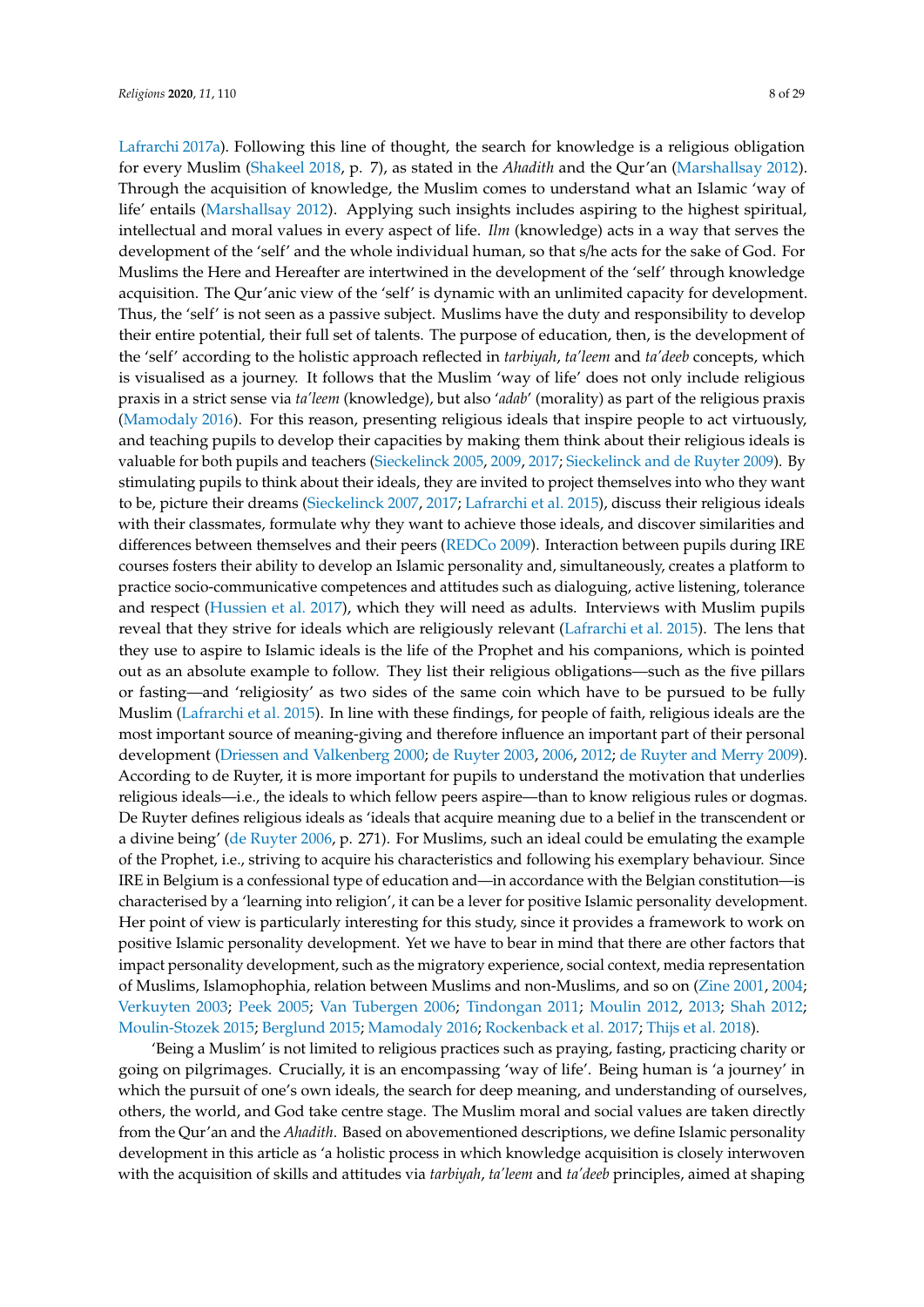the Islamic personality in the best possible manner, taking into account the three human aspects of mind, soul and heart' [\(de Souza](#page-20-14) [2009,](#page-20-14) [2016a,](#page-20-15) [de Souza et al.](#page-20-3) [2006\)](#page-20-3). By investing in *tarbiyah*, *ta'leem* and *ta'deeb*, educators are actively involved in realising this holistic approach [\(Al-Sadan](#page-17-14) [1999;](#page-17-14) [Abdullah](#page-17-9) [2018;](#page-17-9) [Alkouatli](#page-17-15) [2018\)](#page-17-15). For this reason, teaching moral and social values as part of IRE is already in itself a moral duty of the teacher [\(Shakeel](#page-25-8) [2018\)](#page-25-8). Islamic personality development is deeply tied to the pedagogical process, in which religious education can play a positive role [\(Grimmitt](#page-21-20) [1987a,](#page-21-20) [1987b;](#page-21-21) [Erikson](#page-20-11) [1968;](#page-20-11) [Bertram-Troost et al.](#page-17-16) [2006\)](#page-17-16). On these grounds, a study of the context in which IRE teachers act while forming the personality of young Muslims, is highly relevant [\(Kimanen](#page-22-5) [2016\)](#page-22-5).

# <span id="page-8-0"></span>**5. Results: Analysis of the 2001 and 2012 IRE Curricula**

This section provides an overview of the main elements of the 2001 and 2012 IRE curricula that can be linked to the three central concepts of IRE, namely *tarbiyah*, *ta'leem* and *ta'deeb*. We will also discuss meaningful links with the concept 'Islamic personality'.

RE is a compulsory subject in Flemish primary and secondary public education.<sup>16</sup> Because Islam is an officially recognised religion in Belgium, IRE is integrated in the public school curricula. The 2012 curriculum, currently in force in Flemish public secondary education [\(CIO](#page-18-13) [2012\)](#page-18-13), is compulsory for all IRE teachers regardless of the diversity of the student population in their classroom, which stems from the variety in cultural, ethnic and denominational backgrounds. This means that (it is assumed that) this curriculum is applied during all IRE courses with Muslim pupils in Flemish public secondary schools. In this section we analyse the (now outdated) 2001 IRE curriculum and (currently implemented) 2012 IRE curriculum for Flemish public secondary education in terms of content. To this end, we examine the various components of the subject matter and the overall learning goals that are articulated in both IRE curricula related to the three central concepts, *tarbiyah*, *ta'leem* and *ta'deeb*. Special consideration is also given to the didactical and pedagogical guidelines outlined in the documents. Our findings will allow us to identify gaps in the curricula, unaddressed educational needs, and the knowledge required to design a new, qualitative IRE curriculum for secondary education grafted on the Belgian/Flemish context, taking into account the super-diverse society young Muslims live in.

# *5.1. Flemish 2001 IRE Curriculum for Secondary Education*

The first Flemish IRE curriculum for public secondary education (implemented in 2001) was based on—and a straight translation of—the French IRE curriculum for public secondary education of 2001 (*Leerplan Islamitisch godsdienstonderwijs*, [CIO](#page-17-4) [2001,](#page-17-4) p. 2). It was implemented in the different types of Flemish secondary education: general, technical, vocational, and special needs. The document consists of 37 pages (including nine blank pages) that cover the six years of secondary education. It includes a half-page long preface that lists the overall themes (ibid., p. 3). The first two years are dedicated to the 'personal world' of Muslim pupils. The third and fourth years focus on their 'social world', while in the fifth and sixth year, special attention is given to their 'worldview' (ibid., p. 2). Each year, there are six study domains: (1) doctrine, (2) worship, (3) Qur'an, (4) *Ahadith* (sayings and acts of the Prophet), (5) moral behaviour, including invocations, and 6) *assira* (biography of the Prophet) and history. A maximum of one page is dedicated to each section. Below we describe the relevant elements that can be linked to the concepts of *tarbiyah*, *ta'leem* and *ta'deeb* and the three dimensions of mind, heart, and soul.

The theme of the first year is 'the identity of the Muslim: belief and praxis' (ibid., p. 5). It includes the following subjects: knowing Allah; the position of Islam towards other religions; worship; rationale and benefits of prayer; fasting during Ramadan; introduction to the Qur'an and a selection of verses for the pupils to learn; definition of *Ahadith* and *Sunna* (prophetic traditions contained within the *Ahadith*); introduction in *an-niyya* (intention) and *al-kalima at-tayybiba* (proper speaking); how to behave in public

Although Belgian parents can file a motivated request that their child be exempted from attending RE courses.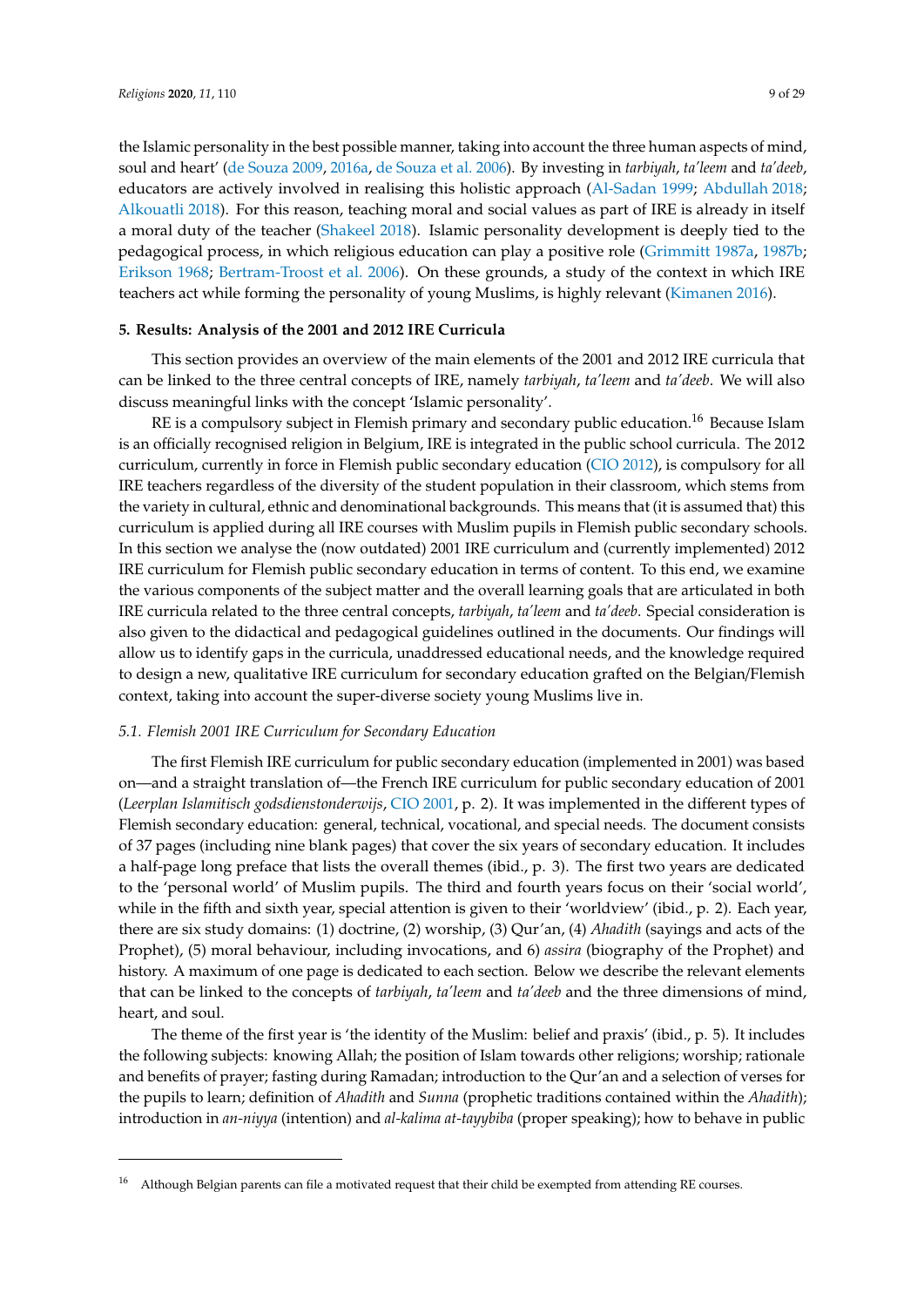places; how to be a good neighbour; *at-tahiyya* or *as-salaam* (how to greet); and the biography of Abu Bakr. The theme of the second year is 'the Muslim, his family, his (social) group, his Muslim community and the Belgian community' (ibid., p. 11). This chapter mentions among others the following subjects: *al-iman* (belief); how to behave towards God; rewards and punishments: paradise and hell in Islam; submission to God: definition and meaning; *adab* rules which need to be observed in regard to the Prophet; a selection of invocations for the pupils to learn, to recite after prayer; study of Qur'anic verses; good behaviour towards parents; respect for the elderly; moral and physical purity in Islam; education and the benefits of knowledge in Islam; good manners, rules of decency and the related invocations; the personality of the Prophet; and the biography of Umar ibn al-Khattab. The theme ¯ of the third year is 'the Muslim and his experience of time and space' (ibid., p. 18). As a theme, it encompasses the following subjects: the inner life and the afterlife of Muslims, in relation to the need for Prophets; Judgement Day; verses related to the grace of Allah; the rights of deceased Muslims; false oaths; and the study of several Qur'anic verses. In addition, the following subjects are included in the third year as part of the subtheme 'moral behaviour' (p. 21): lying and lies; rules of hospitality, referring to the *Sunna*; keeping one's promises and commitments; acquiring goods in a good (*halal*) manner; adolescence and puberty; the beloved Prophet; and the biography of Uthman ibn Affan and Ali ibn Abi Talib.

The chapters that describe the materials of the fourth, fifth, and sixth year are not divided into sections like the three preceding chapters. Instead, they are divided into fifteen subthemes. In what follows, we provide a summary of the most relevant subjects listed under the three remaining school years. The theme of the fourth year is 'the Islamic vision on ethics, psychology and society' (p. 24). Here, we limit ourselves to subjects with a meaningful link to *tarbiyah*, *ta'leem* and *ta'deeb* that are listed under the analysis of the last ceremonial speech of the Prophet (p. 27), including (among other things) the role of men and women in marriage: mutual respect and responsibility and marital common life, equality of race (p. 27); reciprocal help and support in Islam (p. 27) ; the social function of commending the good and prohibiting the bad (p. 27); the invocations and being mindful of God (p. 28); drugs and narcotic substances (p. 28); shame and decency in Islam (p. 28); patience towards difficulties (p. 28); the importance of time and the Islamic view on life (p. 29); the permitted and the prohibited (p. 29); the social role of the mosque (heart of the city, communal prayer, education) (p. 29); and the principles of justice in Islam (p. 29) . The theme of the fifth year is 'Islam in the West' (p. 31). It includes the following subthemes: the rejection of indifference in light of solidarity and human rights from an Islamic perspective (p. 32); the Islamic personality<sup>17</sup> (*ash-shakhsiyya al muslima*, Muslim personality) (p. 32); abuse and paedophilia (p. 32); human rights in Islam (p. 32); study of verses 11–13 of Qur'an chapter 49 (p. 32); racism (p. 32); *zakat* (alms-giving) and the principle of the sharing of wealth (p. 32); respecting public order (civic education) (p. 32); corruption and bribes (p. 32); the value of work and the negative consequences of not working from an Islamic perspective (p. 33); money in Islam and the legal ways to acquire wealth (p. 33). The theme of the sixth, and final, year is 'the contribution of Islam to civilisation' (p. 34). The following subthemes are worth mentioning: the feeling/experience of religiosity; study of verses 12–19 of Qur'an chapter 31 (the *Luqman surah*) with the following topics: gratefulness towards Allah, gratefulness towards one's parents, recommending the good, humility, speaking in a soft tone (3); the meaning of the *Shahada* (the Islamic creed) (6); civic education (7); Divine Decree and free will in Islam (8); trusting devotion to God (12); rules of decency to observe during discussions (13); and Islamic key figures: Aisha (15).

No didactical or pedagogical guidelines were included in the 2001 document [\(CIO](#page-17-4) [2001\)](#page-17-4). In terms of content, we find a very limited list of broadly formulated concepts. In regard to Qur'an verses

<sup>17</sup> Here we adopt the terminology used in the Dutch-language document [\(CIO](#page-17-4) [2001\)](#page-17-4), namely *'de islamitische persoonlijkheid'*. In the French curriculum of 2001 – of which the Dutch-language document (the 2001 Flemish IRE curriculum) is a straight translation – the term *'la personalité musulmane'* is used. The Arabic word literally means 'Muslim identity', hence our use of the adjective 'Islamic'.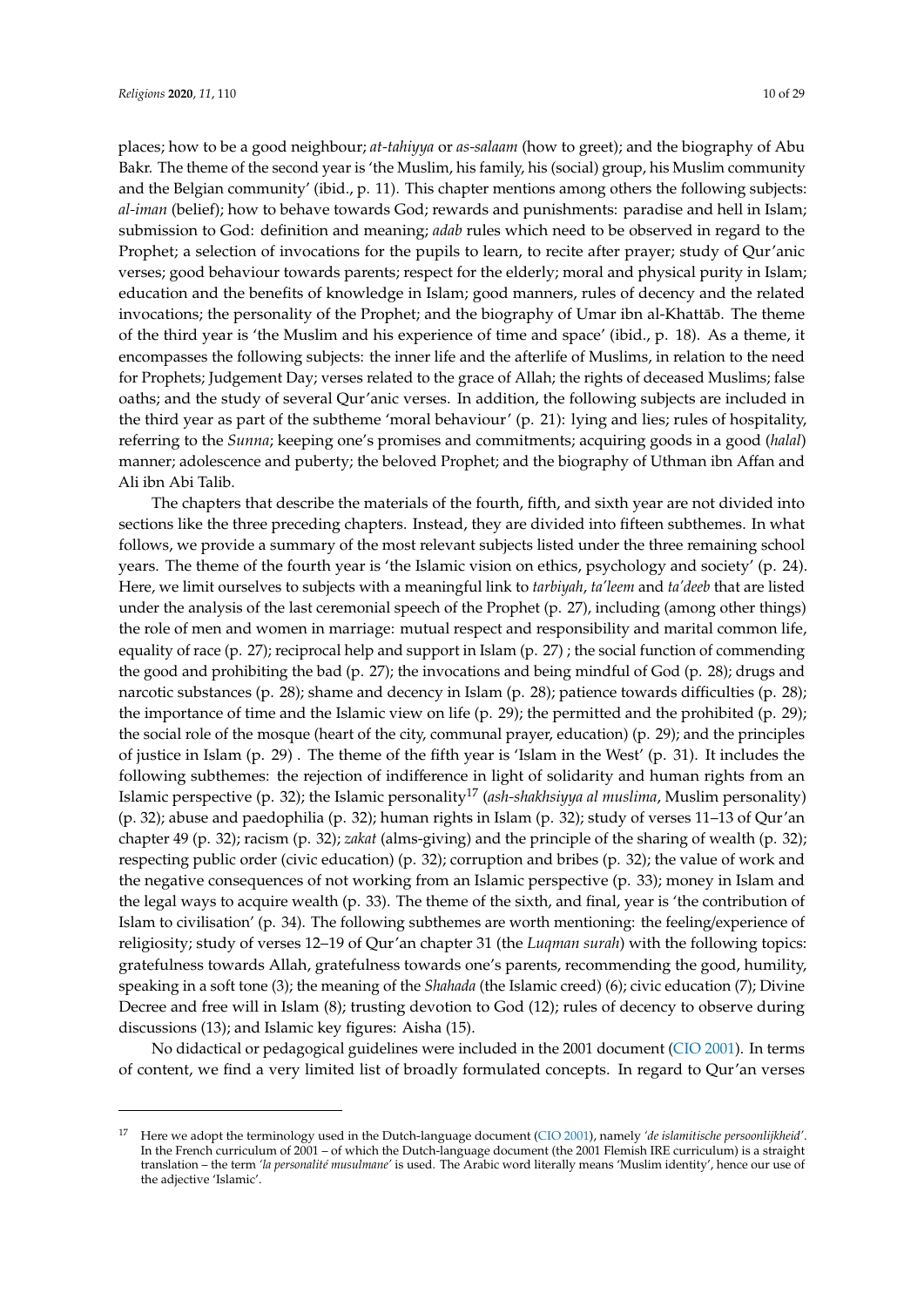and *Ahadith*, no explanations or guidelines are provided on how their content should be taught to the students, nor are any explicit learning goals formulated. Based on the fact that the organisation of IRE courses in Belgium is anchored in the Constitution—and seeing that nothing is explicitly mentioned in the IRE curriculum, the included themes are tightly related, and the themes themselves refer explicitly to '*Islamic*' praxis—we assume that all the subthemes throughout the six years underline and emphasise the 'internal' approach, i.e., the 'learning into religion' perspective. 'Learning into religion' introduces the pupil to a specific religious tradition, with the purpose of promoting personal, moral, and spiritual development as well as to build religious identity within a particular tradition.

### *5.2. Flemish 2012 IRE Curriculum for Secondary Education*

The limited scope of this article allows only for a selective non-exhaustive overview of the most relevant elements of the 2012 IRE curriculum for secondary education [\(CIO](#page-18-13) [2012\)](#page-18-13). First of all, the curriculum explicitly refers to constructivism as a learning model (pp. 12, 26, 29, 31). In line with (social) constructivism, the learning process is understood as characterised by learning through interaction with others (pp. 12, 29, 30, 34). The 2012 curriculum acknowledges that humans are continuously changing, both on the physical and the psychological level (p. 4). Moreover, the statement is made that adolescence is characterised by a 'seeking for the meaning of one's own life' (pp. 9, 29). Acknowledging the different aspects of the human being, the document states that the learning process involves the cognitive, emotional, moral, social, physical and religious aspects (pp. 3, 5, 8, 11, 13, 14, 16, 28, 58, 61, 243). The starting point of the curriculum is a student-centred approach (pp. 12, 26, 27, 29, 30, 34). Further, the main objective is to teach the Muslim pupils their own religion, so that they can understand—and thrive upon—the scientific<sup>18</sup> information provided by the Islamic sciences (p. 3).

The curriculum is elaborated based on (1) general objectives, (2) basic skills and (3) core values (pp. 15–17, 33). Several general objectives of the curriculum are articulated; however, these are not articulated in a systematic way, but are scattered throughout the text. In addition, the curriculum mentions skills and attitudes that pupils have to master (pp. 3, 8–9, 10, 13–18). Some examples of objectives that are formulated are: getting to know his/her own religion and getting to know other religions in the society one lives in (p. 4); the Islamic pupils know, besides their own religion, the other religions present in the community they live in' (p. 4); developing skills besides acquisition of knowledge (p. 5); formation of personality (pp. 3, 5, 7); being able to make one's own choices (p. 5). Furthermore, the curriculum distinguishes six domains: (1) doctrine, (2) worship, (3) the life of the Prophet, (4) the Qur'an, (5) ethics or moral conduct and (6) religion and culture (pp. 18–25). Each of these domains includes six subdomains (p. 45) for the overarching six years of secondary education. These subdomains are the broad framework for the compulsory IRE content and the starting point for the lesson plans. We notice that the document contains cross-references between the six domains, as well as some examples of interrelated subdomains and/or subjects (pp. 17–26). By pointing out these cross-references, pupils are motivated to make links between the different domains and subjects. Per subdomain, the document provides a non-extensive, lesson preparation 'suggestion' with some learning goals, supplemented with limited didactical-pedagogical principles and limited teaching and evaluation methods. Although some attempts have been made to include worksheets, the quality of these worksheets absolutely does not meet the current educational standards. The technical material that is described is dated, since mention is made of the use of overhead projectors, photographic slides and transparencies. Additionally: the layout is not attractive, the educational material does not fit with the super-diverse society Flemish pupils live in, and they do not comply with the current didactical-pedagogical standards. It is worth mentioning that since 2010 there is (only) one

<sup>&</sup>lt;sup>18</sup> The document does not make explicit what the editors mean by 'scientific'.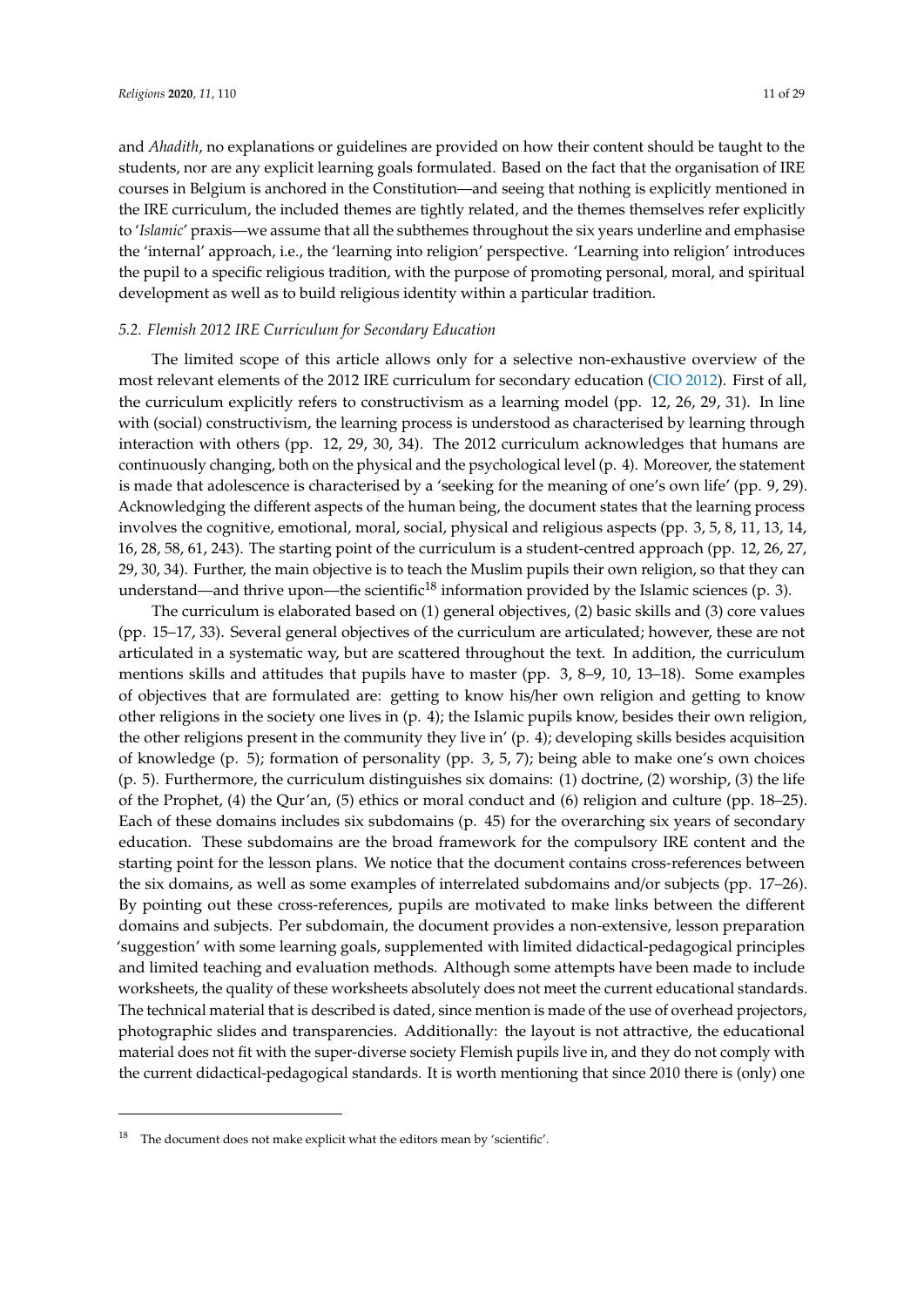Dutch textbook available on the Flemish private market<sup>19</sup> (2010, Publishing House Diyanet, Ankara; [www.centrumislamonderwijs.be](www.centrumislamonderwijs.be/leerboeken.html)/leerboeken.html). Belgian-Turkish teachers were involved. Those textbooks are produced—and translated under the supervision of a Turkish professor, subsidised by Diyanet<sup>20</sup> and edited in Turkey (Ankara).<sup>21</sup> The textbook was criticised during parliamentary discussions and in the media [\(Flemish Parliament](#page-27-13) [2016d,](#page-27-13) [2019b;](#page-27-9) [Education Commission](#page-19-7) [2018b;](#page-19-7) *[Knack](#page-23-7)* [2018\)](#page-23-7).<sup>22</sup>

Critical thinking is mentioned as a faculty to be sharpened, stimulated and promoted, referring to one of the attitudes the Prophet Muhammad encouraged (pp. 5, 8, 11, 16, 30, 39). Furthermore, the editors refer to the Qur'an and the *Sunna* (prophetic traditions contained within the *Ahadith*) as the main sources of the shared fundamental values of Islam (pp. 13, 15, 16, 21, 53, 55). Even though the Qur'an and the *Ahadith* are taken as the authoritative religious sources in the document, the curriculum encourages pupils to explore and probe the religious truths, just as the companions of the Prophet did. Pupils have to investigate (pp. 5, 16, 22, 55, 61), because Islam encourages people not to accept the customs of their forefathers, but instead to use their mind to its full extent, in order to analyse, understand and interpret the Qur'an texts and the *Ahadith*. Referring to human rights, it is pointed out that IRE seeks to support the pupils' individual understanding of the significance of Islam, and their personal view on their place and role as Muslim citizens in broader society (pp. 11, 15–16). Throughout the programme the Muslim pupils are strongly encouraged to pursue values in general, and Islamic values in particular, following the exemplary conduct of the Prophet(s) (pp. 17, 21–22, 25–26, 55). In the curriculum, Islamic values are inextricably linked to Islamic ethics and behaviour (pp. 11, 12, 13, 14, 16, 17). Proper behaviour, moral and social behaviour are frequently mentioned throughout the text. The editors refer to Islamic behaviour as an inextricably part of Muslim identity (pp. 51, 56). IRE seeks 'to educate Muslims in their religion' (p. 3). Specifically, it is underlined that examples of excellent behaviour (to emulate) are found in the Qur'an and in the Prophet's 'way of life', *Sunna*, recorded in the *Ahadith* (pp. 13, 20, 21, 24, 53, 55, 59).

We notice that the IRE programme explicitly states that 'the pupils cannot be forced to participate in prayers or any other ritual' (pp. 12, 16). Conversely, we found many references to prayer practice (p. 16, 18), as prayer is the second pillar of Islam (pp. 11, 14, 16, 19–21, 46, 48, 50–51, 64, 99, 158, 203–204, 220, 271, 288). Through these many references, prayer is implicitly underlined as one of the most significant Islamic pillars. A striking point in the curriculum was that, in addition to the concept religiosity (pp. 9, 14, 23, 25), the concept spirituality was also mentioned (p.  $9)^{23}$ , but no definition was given. Curiously enough, we found only one explicit reference to Islamic identity development (p. 16).

In the content descriptions, but also in the learning strategies, the teaching methods and the exercises, we found proportionally more references to cognitive development than any other form, for example emotional, affective, physical and religious development. The last chapter of the 2012 document is dedicated to evaluation methods (pp. 277–301). Individual, peer and group evaluation methods are included. The evaluation methods are chiefly oriented towards strengthening the pupils' cognitive learning processes and overall cognitive progress (pp. 28, 33–40).

To conclude, it is worthwhile, in the aftermath of the violent attacks in Paris and Brussels, to point to references in the text to extremism (pp. 22, 55) and the emphasis on respect and tolerance towards

<sup>19</sup> It could be ordered through *Diyanet van België* (Diyanet of Belgium) until 2015; and through Ld. Euro-Boekhandel until 2018-2019. Currently it is available through Erfu International. The order form mentions *Diyanet van België and IERS* (Diyanet of Belgium and IERS). Publishing house: Turkiye Diyanet Vakfi/ANKARA. Downloaded 12 October 2018 and 1 November 2019, available and recommended by the three inspectors and the Turkish president of the CIO, who is also the president of the EMB since April 2017, https://[www.centrumislamonderwijs.be](https://www.centrumislamonderwijs.be/leerboeken.html)/leerboeken.html, https://www.centrumislamonderwijs.be/uploads/2/6/3/0/26301550/[bestelbon\\_hand\\_en\\_werkboeken\\_islam.pdf.](https://www.centrumislamonderwijs.be/uploads/2/6/3/0/26301550/bestelbon_hand_en_werkboeken_islam.pdf)

<sup>20</sup> The Turkish Directorate of Religious Affairs.

<sup>21</sup> https://www.centrumislamonderwijs.be/uploads/2/6/3/0/26301550/[hand-en\\_werkboeken\\_islam\\_\\_1\\_.doc.](https://www.centrumislamonderwijs.be/uploads/2/6/3/0/26301550/hand-en_werkboeken_islam__1_.doc)

<sup>&</sup>lt;sup>22</sup> We did not analyse the contents of this handbook because of limited space and this didactical material is not part of the topic of our article.

 $23$  Spiritual values: pp. 3, 23, 24; spiritual thoughts: p. 10; spiritual world: p. 14; spiritual characteristics: p. 23.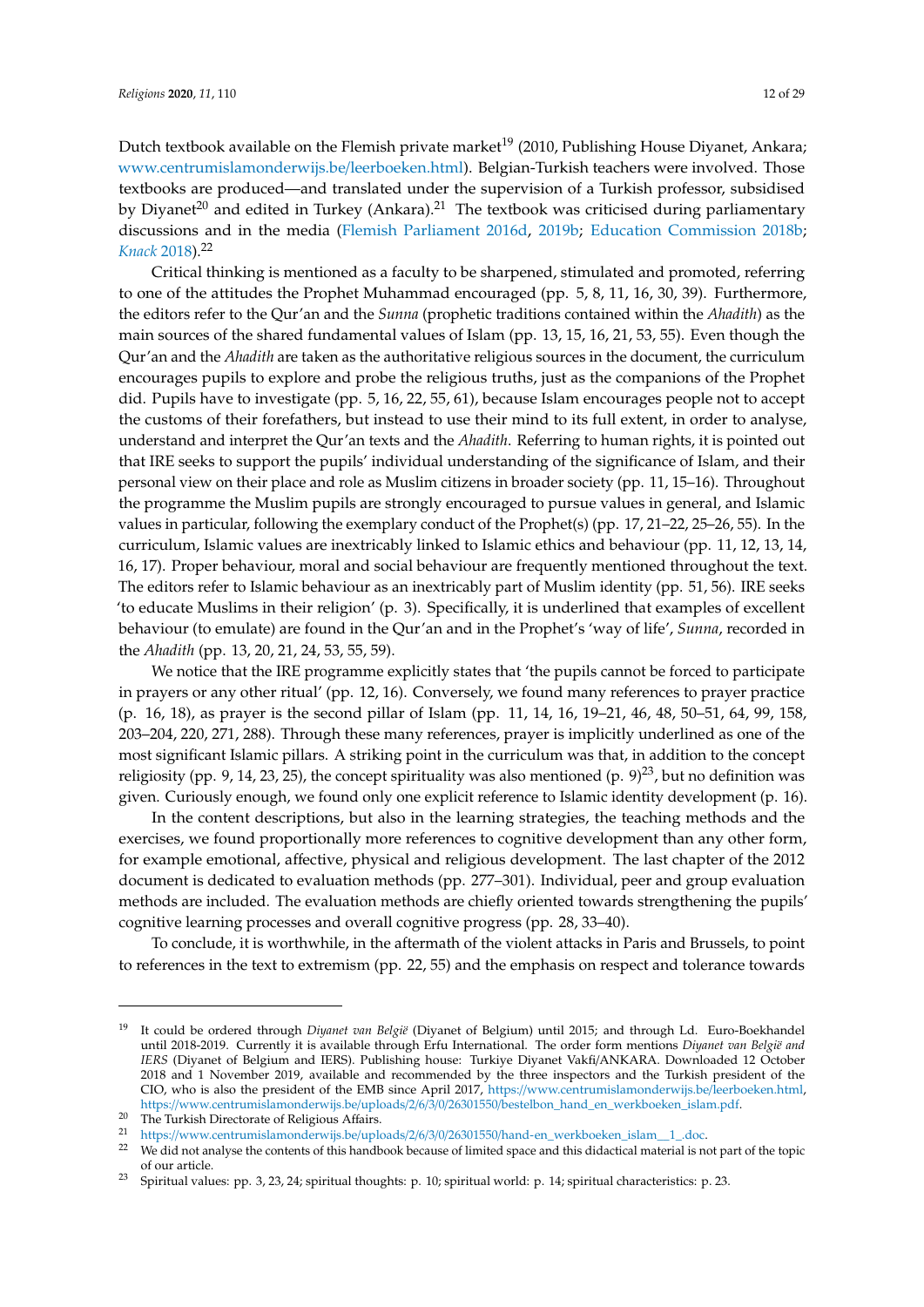others, irrespective of their religious, ethical or cultural background (pp. 1, 3, 12, 15, 17, 20 24, 25, 61). In addition, there are explicit references to human rights (pp. 3, 11, 59, 245), which is meaningful since the Flemish stakeholders put much emphasis on this aspect.

#### **6. Discussion: IRE Curricula for Flemish Public Secondary Education**

This article analysed the Flemish 2001 and 2012 IRE curricula for public secondary education in terms of content that can be related to three central concepts of IRE, namely *tarbiyah*, *ta'leem* and *ta'deeb*. This is our starting point to determine whether these IRE curricula contribute to the development of an Islamic personality. In this article we define Islamic personality development as 'a holistic process in which knowledge acquisition is closely interwoven with the acquisition of skills and attitudes via *tarbiyah*, *ta'leem* and *ta'deeb* principles, which is aimed at shaping the Islamic personality, and takes into account the three human aspects of mind, soul and heart'. The curriculum documents ( $\text{CIO}^{24}$  [2001,](#page-17-4) [2012\)](#page-18-13) do not contain an explicit, clear-cut definition of Islamic personality or Islamic identity. For our analysis, this means that we only found references, descriptions, concepts and subjects that can be indirectly associated with *tarbiyah, ta'leem* and *ta'deeb* (Appendix [A\)](#page-17-5).

The first Flemish IRE curriculum (implemented in 2001) was edited during the late 1990s, in a totally different societal context [\(CIO](#page-17-4) [2001;](#page-17-4) Maré[chal and Bousetta](#page-23-11) [2004;](#page-23-11) [Kanmaz et al.](#page-22-12) [2004;](#page-22-12) [Merry and](#page-23-12) [Driessen](#page-23-12) [2005\)](#page-23-12). It is clear from the structure and the content that it was not thoughtfully elaborated, since only a limited (and rudimentary) summary of subjects and concepts is included. In addition, no general IRE course objectives are included, nor are any learning goals found in the document. Consequently, IRE teachers who consulted the curriculum could find no perspective from which they had to introduce or teach the content. This situation does not improve quality, nor is there any guarantee that a certain standard for the course content will be maintained. This was—and still is—a main concern of the Flemish Parliament and the Education Commission and affects IRE as a whole. Moreover, the Flemish Parliament has made the explicit demand that the IRE content must comply with human rights and international and Belgian legislation [\(Flemish Parliament](#page-27-2) [2016c;](#page-27-2) [Education](#page-19-14) [Commission](#page-19-14) [2017b,](#page-19-14) [2018a,](#page-19-8) [2018b\)](#page-19-7). This demand is driven by concerns about non-compliance with principles such as the equality between the sexes, respect for sexual orientation, equal relations between Muslims and non-Muslims, and the prohibition on indoctrination and radical discourse [\(Flemish](#page-27-14) [Parliament](#page-27-14) [2017c,](#page-27-14) [2019a;](#page-27-8) [Education Commission](#page-19-8) [2018a\)](#page-19-8).<sup>25</sup> Coming to the quality of IRE in public education, there was no systematic evaluation or monitoring of the teaching praxis during IRE lessons by any inspection team between 1978–2005 [\(Kanmaz et al.](#page-22-12) [2004\)](#page-22-12). Since the school year 2005–2006, there are only three inspectors appointed for Flemish primary and secondary schools [\(Flemish Parliament](#page-26-17) [2005,](#page-26-17) [2016e\)](#page-27-6).

To meet the current expectations, the Ministry of Education and the EMB drew up and signed a Mission Statement with four<sup>26</sup> clearly identifiable action points (9 November 2016). The action points were included in the Mission Statement to improve the quality of IRE in public schools [\(Education](#page-18-2) [Commission](#page-18-2) [2016b;](#page-18-2) [Flemish Parliament](#page-27-3) [2017a,](#page-27-3) [2017d\)](#page-27-4). Among these, only the implementation of a qualitative IRE teacher training programme was realised relatively quickly (see footnote 10), since the urgent need to do so was felt by all the stakeholders, and because a clear message was send out by policy makers after the Paris attacks of 2015 and the Brussels attacks of 2016. The first action point was

<sup>&</sup>lt;sup>24</sup> From here on mentioned as CIO.<br><sup>25</sup> During the next three vears, the E

<sup>25</sup> During the past three years, the Flemish Ministry of Education has urged the CIO to discuss these topics during compulsory seminars for IRE teachers. These seminars were organised with the aim of informing IRE teachers about these topics, and to support them in their professionalism in providing answers to pupils when asked about these topics or in including these themes in their lessons. As it currently stands there is no structural follow-up or evaluation of individual IRE teachers on those topics.

<sup>26</sup> (1) the modernisation of the CIO structure, (2) qualitative IRE teacher programmes embedded in Flemish teacher training institutions, (3) quality of inspection work and appointment of an advisor, and (4) a qualitative update of the minimum requirements and certificates of proficiency for IRE.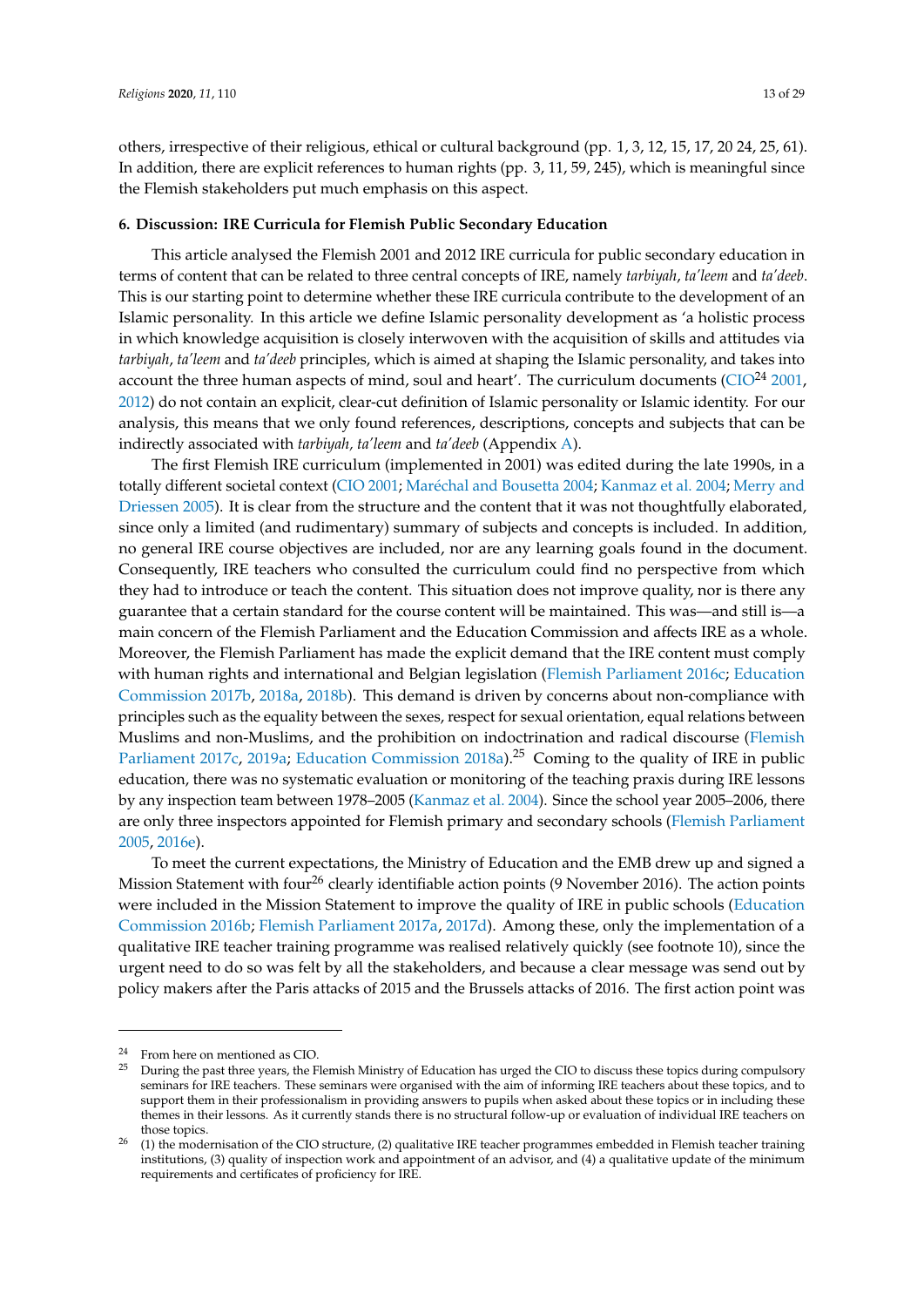the 'modernisation of the CIO structure' because, the CIO was evaluated as an inefficiently functioning organisation [\(Flemish Parliament](#page-26-15) [2011,](#page-26-15) [2013,](#page-26-16) [2016a,](#page-26-14) [2016c,](#page-27-2) [2016d,](#page-27-13) [2016f,](#page-27-15) [2017b,](#page-27-16) [2017d;](#page-27-4) [Education](#page-18-2) [Commission](#page-18-2) [2016b,](#page-18-2) [2017a,](#page-18-8) [2018a,](#page-19-8) [2018b\)](#page-19-7).

Since the school year 2018–2019, every teacher needs to be in possession of a recognised pedagogical certificate to be allowed to teach, yet much work remains to be done seeing that in 2018 only 16% of the IRE teachers in primary education had the necessary certificate [\(Flemish Parliament](#page-27-2) [2016c,](#page-27-2) [2017a,](#page-27-3) [2018b\)](#page-27-5). The stakeholders (policy makers, lecturers, IRE teachers, Muslim pupils) are still waiting for an update of the Flemish primary and secondary education IRE curricula grafted on the Flemish context and in line with 21st century educational expectations, and for qualitative textbooks that are written by Flemish educational experts and grafted on the Belgian super-diverse context [\(Flemish](#page-27-2) [Parliament](#page-27-2) [2016c;](#page-27-2) [Education Commission](#page-18-2) [2016b,](#page-18-2) [2017b,](#page-19-14) [2018b\)](#page-19-7). During commission discussions it became clear that the current Turkish textbook is a literal translation of an existing Turkish manual [\(Education Commission](#page-19-7) [2018b\)](#page-19-7). To add to the objections, questions raised regarding the involvement of the Belgian-Turkish coordinatorin the production and promotion of IRE textbooks, and on working as an IRE advisor in public IRE [\(Education Commission](#page-19-7) [2018b;](#page-19-7) [Flemish Parliament](#page-27-16) [2017b\)](#page-27-16). [Berglund](#page-17-13) [\(2015\)](#page-17-13) underlines that the quality of textbooks is a matter of general concern in other countries as well.

Although the 2001 document has a limited scope and limited number of pages, it contains one explicit reference to Islamic identity and one to Islamic personality. It must be pointed out, however, that no explicit definition of Islamic identity or Islamic personality is given. The first reference ties in with the theme of the first year, 'the identity of the Muslim: belief and praxis' (p. 5). The educational material of this year includes subjects like *al-kalima at-tayybiya* (proper/good speaking), *at-tahiyya* (greetings, saying *salam*), and how to behave in public spaces. These concepts refer to social and moral behaviour (*ta'deeb*, ethics). As for the second reference, the fifth year explicitly includes the subject of the Islamic personality (p. 32). No explicit definition, content or learning goals are included for this subject (or any other subject). This means that the IRE teacher lacks a guideline on what information s/he should provide, and on how s/he is supposed to work on, sharpen, and strengthen the Islamic personality of the Muslim pupils. What is most notable is that Islamic identity-related 'concepts' are mentioned throughout the whole six-year programme. The five pillars (*ta'leem*), the religious commands (*ta'leem*, *ta'deeb*) and religious prohibitions (*ta'leem*, *ta'deeb*, *akhlaq*) are the main components of the educational material of the 2001 curriculum. These appeal to the mind, the soul and the heart [\(Khan](#page-22-13) [1987;](#page-22-13) [de Souza](#page-20-15) [2016a,](#page-20-15) [2016b,](#page-20-16) [2017;](#page-20-17) [Azmat](#page-17-10) [2018\)](#page-17-10). The material of each year contains a section about 'moral behaviour', in which the expected Islamic behaviour is described. The concepts listed in these yearly sections can be related to *tarbiyah*, *ta'leem* and *ta'deeb*, and to Islamic identity<sup>27</sup> [\(Kanmaz](#page-22-9) [2002;](#page-22-9) [Fadil](#page-21-16) [2005;](#page-21-16) [de Koning](#page-19-9) [2008,](#page-19-9) [2009;](#page-19-10) [Ketner](#page-22-11) [2009;](#page-22-11) [Ahmed](#page-17-0) [2012;](#page-17-0) [Azabar et al.](#page-17-7) [2017;](#page-17-7) [Lafrarchi](#page-23-13) [et al.](#page-23-13) [2015\)](#page-23-13) as viewed in a holistic approach [\(de Souza](#page-20-14) [2009,](#page-20-14) [2016b,](#page-20-16) [2017\)](#page-20-17). By putting 'belief and praxis' side by side in the theme of the first year, the editors made it clear that there is a close link between the two. 'Belief' can be linked to the heart and soul, as praxis can be linked to the mind concept. The yearly recurring section 'doctrine' also includes elements referring to 'Islamic behaviour', like in the second year for example: *'adab'* rules which need to be observed in regard to the Prophet and observing the *Sunna* [\(Al-Sharaf](#page-17-12) [2013;](#page-17-12) [Abdullah](#page-17-9) [2018;](#page-17-9) [Azmat](#page-17-10) [2018;](#page-17-10) [Shakeel](#page-25-8) [2018\)](#page-25-8); the meaning and benefits of saying *salam* [\(CIO](#page-17-4) [2001,](#page-17-4) p. 9). The yearly recurring section on worship, rituals and rites includes topics which can be related to 'social' behaviour as part of Islamic personality such as brotherhood (pp. 11, 19); Islamic courtesy and hospitality rules (p. 18); responsibility towards others (p. 18); respect for *'adab'* rules in the mosque (p. 19); and the religious and social role of the mosque. As underlined by [Hargreaves](#page-21-22) [\(2003\)](#page-21-22), teaching is not only a matter of technique and of transmission of

 $27$  In using the term 'identity', we adhere to the vocabulary used in the IRE curricula. From a psychology perspective, the similarities and differences between 'identity' and 'personality' are a topic of discussion. We suspect that the writers/translators of the curricula did not consider this conceptual issue as nothing was mentioned regarding this conceptual difference.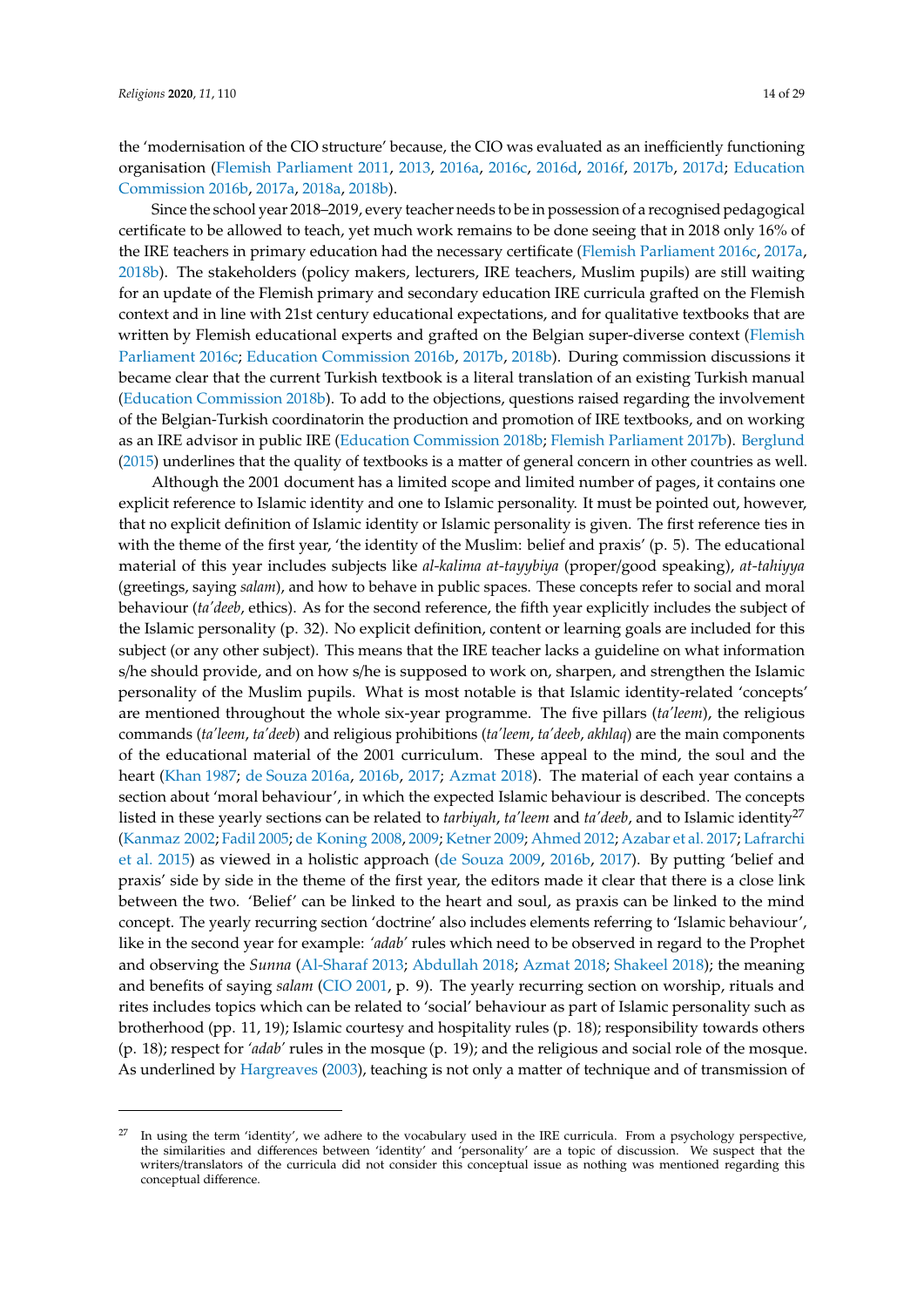rules [\(Rissanen](#page-24-18) [2012,](#page-24-18) [2014a,](#page-24-7) [2014b\)](#page-24-8) and course content, but also constitutes a sincere contribution to personality development, and makes up a moral and social duty of IRE teachers [\(Shakeel](#page-25-8) [2018\)](#page-25-8).

The 2001 document did not set out any guidelines or clearly defined framework, nor did it provide a clear vision of the role, overall objectives, content and contribution of IRE. In light of the prevalent idea back then that guest workers and their families would return to their home country, and how RE was understood in light of the Belgian constitution, most elements in the 2001 document seem to refer to an internal Islamic perspective. Thus, we can suppose a 'learning into religion' approach. We draw the conclusion that the 2001 curriculum was designed first and foremost to contribute to IRE as an integral part of Islamic (nurturing) education.

In our next discussion part, we turn to the curriculum that is currently in force in Flemish public secondary education, the 2012 programme [\(CIO](#page-18-13) [2012\)](#page-18-13). This 2012 programme was inspired and based on an German IRE framework and a Turkish IRE programme.<sup>28</sup> The bibliography of the IRE programme contains chiefly German and Turkish bibliographic references. The IRE programme does not include copyright information, i.e., information about the editors, names of the Commission members, nor references of any kind to internal approval<sup>29</sup>. As mentioned above, many questions were raised about the textbooks published by Diyanet. The curriculum still carries the title 'draft IRE curriculum secondary education $\frac{30}{30}$  [\(CIO](#page-18-13) [2012\)](#page-18-13).

Generally speaking, the 2012 curriculum can be seen as an improvement over the 2001 curriculum. The document contains educational objectives (p. 3), a table of contents with broad, general subjects (CIO, p. 45), subject-related learning goals (to a certain extent, pp. 67–68, 78, 82, 88, 102–103, 105–106, 124, 127, 136–137), a list of teaching methods (p. 249), and some notes for teachers on learning processes (pp. 244–246) and evaluation (p. 277). Bearing in mind that the Qur'an, the life of the Prophet and the *Ahadith* take centre stage in Islamic education, we notice that much attention is given to the life and personality of the Prophet (pp. 53–54) as an example to follow. The Qur'an receives much attention as well (pp. 55–57). The *ta'deeb* aspect is underlined through the various moral and behaviour-related topics that are covered (pp. 58–60). The curriculum refers to prayer, fasting, and pilgrimage to Mecca, which are examples of *ta'leem* or knowledge of the pillars of Islam. We need to bear in mind, though, that worship as such contains both a *ta'leem* and a *ta'deeb* component. 'Being Muslim' is a 'way of life', which implies that the mind, heart and soul are tightly intertwined through the formulation of an *an-niyya* or intention in daily life [\(Lafrarchi et al.](#page-23-13) [2015\)](#page-23-13). The topics in the 2012 IRE curriculum clearly focus on shaping the character and the personality of the Muslim pupils, since the majority of topics and subject elements refer to Islamic behaviour (pp. 58–60), role models (p. 46), and worship (pp. 50–52) respectively. Furthermore, the pupil must be taught to 'manage the religious concepts sufficiently, to be able to deal with changes in a dynamic way' (p. 13). [Sahin](#page-25-17) [\(2017a\)](#page-25-17) and [Lafrarchi](#page-23-0) [\(2017a\)](#page-23-0) underline the importance of religious literacy as a tool and requirement to articulate an 'Islamic way of life' as encouraged in the *Ahadith* and the Qur'an. However, it remains the responsibility of the IRE teachers to develop the lesson plans, formulate the learning goals, and to select relevant illustrative lesson material.

It is notable that the 2012 document explicitly states that 'no explicit position is taken with regard to the different existing schools of thought' (p. 13). This point of view represents a missed opportunity to discuss internal diversity during IRE courses [\(Memon and Alhashmi](#page-23-16) [2018\)](#page-23-16), since in recent years, as a result of successive immigration flows, diversity in the Muslim community is increasing. Notably, the document states that 'a large part of the course hours should be devoted to the formation of the pupils' in terms of their abilities to 'interpret their personal knowledge of religion on the basis of their

 $28$  Information given during the compulsory seminar for IRE teachers.

<sup>29</sup> An internal qualitative approval process including for example expert committee of theologians and Belgian-educated educationalists experts selected based on high qualitative criteria, an outlined framework for the development and production process regarding the didactical-pedagogical aspects of the IRE programme, a qualitative evaluation and feedback process carried out by an expert panel.

<sup>&</sup>lt;sup>30</sup> Until 20 August 2019. The CIO changed the front page, but the content did not change at all.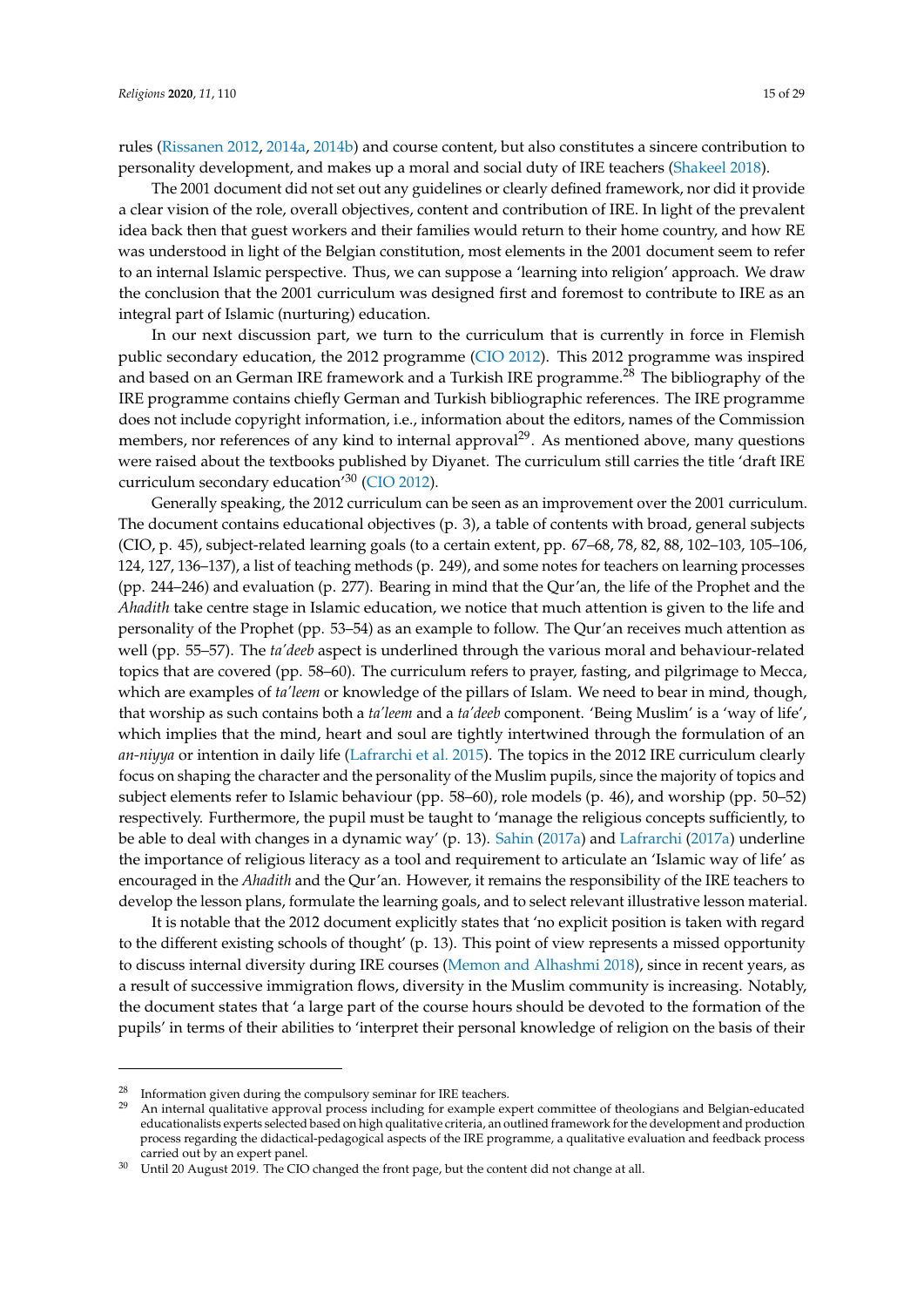own experiences, and to situate, use, and organise this knowledge within their personal socio-cultural context'. Referring to the [Council of Europe](#page-19-15) [\(2007\)](#page-19-15) and REDCo report (2009), [Jackson](#page-21-23) [\(2014\)](#page-21-23) asserts that the present diversity provides a valuable opportunity to work on interreligious competences. By doing so, the IRE teacher—including the other recognised RE and humanism—responds indirectly to the expectations included in the mission statement of 28 January 2016, which stated that a minimum amount of hours needed to be allocated in education to interreligious dialogue and competences [\(Lafrarchi](#page-23-0) [2017a,](#page-23-0) [2017b\)](#page-23-1). This agreement could be seen as an answer to the concerns formulated at the time by the educational stakeholders and policy makers in light of the Action Plans Radicalisation [\(Flemish Government](#page-26-0) [2015b,](#page-26-0) [2016,](#page-26-1) [2017a,](#page-26-3) [2018\)](#page-26-2), which stress the importance of embedding IRE in the Belgian/Flemish context. Here, it can be noted that respect, tolerance and freedom of thought are inherently characteristic of Islam. The Qur'an stipulates that 'there is no coercion in belief' (S2/V256; [CIO](#page-18-13) [2012,](#page-18-13) pp. 4, 12, 16).

Coming to the heart of our discussion, we recapitulate that Islamic education is seen as a holistic learning process based on three central concepts: *tarbiyah, ta'leem* and *ta'deeb*. This educational approach encompasses the education of mind, heart and soul. In light of these three central concepts, religion is not just a set of religious rituals, rites and/or obligations, but a 'way of life', a system that encompasses and integrates the intellectual, moral, social, emotional, and religious aspects of the human being. First of all, relevant in relation to these concepts is that the document refers to emotional, physical, social and cultural development (p. 14). Nevertheless, the focus is clearly on cognitive development. The statement is made that inquiry, problem-solving capacities, critical thinking, making informed decisions, and learning occupy a central position within Islam (pp. 16–17). In addition, the document states that IRE courses, besides constituting a source of information, also have to stimulate a process through which pupils develop their cognitive capabilities and learn to gather information (pp. 5, 8, 16, 30). This underlines the importance the editors attached to cognitive aspects.

In our analysis section, we indicated that the 2012 curriculum explicitly refers to constructivism as a learning model (p. 34). (Social) constructivism can trigger pupils to think about their views, change their ideas and discuss the (religious) ideals they have [\(Sieckelinck](#page-25-12) [2007,](#page-25-12) [2017;](#page-25-7) [de Ruyter and](#page-20-13) [Merry](#page-20-13) [2009;](#page-20-13) [de Ruyter](#page-19-16) [2007,](#page-19-16) [2016\)](#page-20-18), bring up values they experience as important and discuss with their peers why these values are important to them; in this way, pupils can be brought together to learn from each other [\(REDCo](#page-24-13) [2009\)](#page-24-13). This is valuable for both pupils and teachers [\(Sieckelinck](#page-25-10) [2009,](#page-25-10) [2017;](#page-25-7) [Sieckelinck and de Ruyter](#page-25-11) [2009\)](#page-25-11). Moreover, pupils expect their teachers to have a certain minimal knowledge about religious topics and beliefs [\(REDCo](#page-24-13) [2009\)](#page-24-13). Pupils still need guidance and support from adults during their personality development process [\(Sieckelinck](#page-25-7) [2017\)](#page-25-7) by using illustrative, attractive lesson material, which can stimulate and motivate pupils in their 'holistic' learning process, a process which ought to include critical thinking opportunities with their peers. Although the 2012 curriculum explicitly refers to 21st century education and the will to sustain pupils in a 'dynamic, changing' society, the work sheets do not meet these standards at all.

#### **7. Conclusions**

In the current European context, heated debates on the relevance and the place of religious education in public schools are increasingly taking place in the public, political and academic arenas. Islamic religious education (IRE), in particular, is often the object of intense scrutiny. The question 'What goes on during IRE courses?' is on everybody's lips. With regard to this education policy, Belgian stakeholders are placing high expectations on IRE teachers, the *Executief van de Moslims van België* (EMB, Executive of Muslims in Belgium) and the *Centrum voor Islamonderwijs* (CIO, Centre for Islamic Education). All three are explicitly appointed as partners in the 'Action Plan Radicalisation', Plan R, launched by the federal Belgian government [\(National Taskforce](#page-24-0) [2015\)](#page-24-0) and the [Flemish Government](#page-26-0) [\(2015b,](#page-26-0) [2016,](#page-26-1) [2017a,](#page-26-3) [2018\)](#page-26-2). Moreover, they are expected to actively contribute to counter-discourse in the Belgian/Flemish society and a positive Islamic identity development. However, the question arises as to how these expectations should be realised in practice. We recall that the aim is not to analyse whether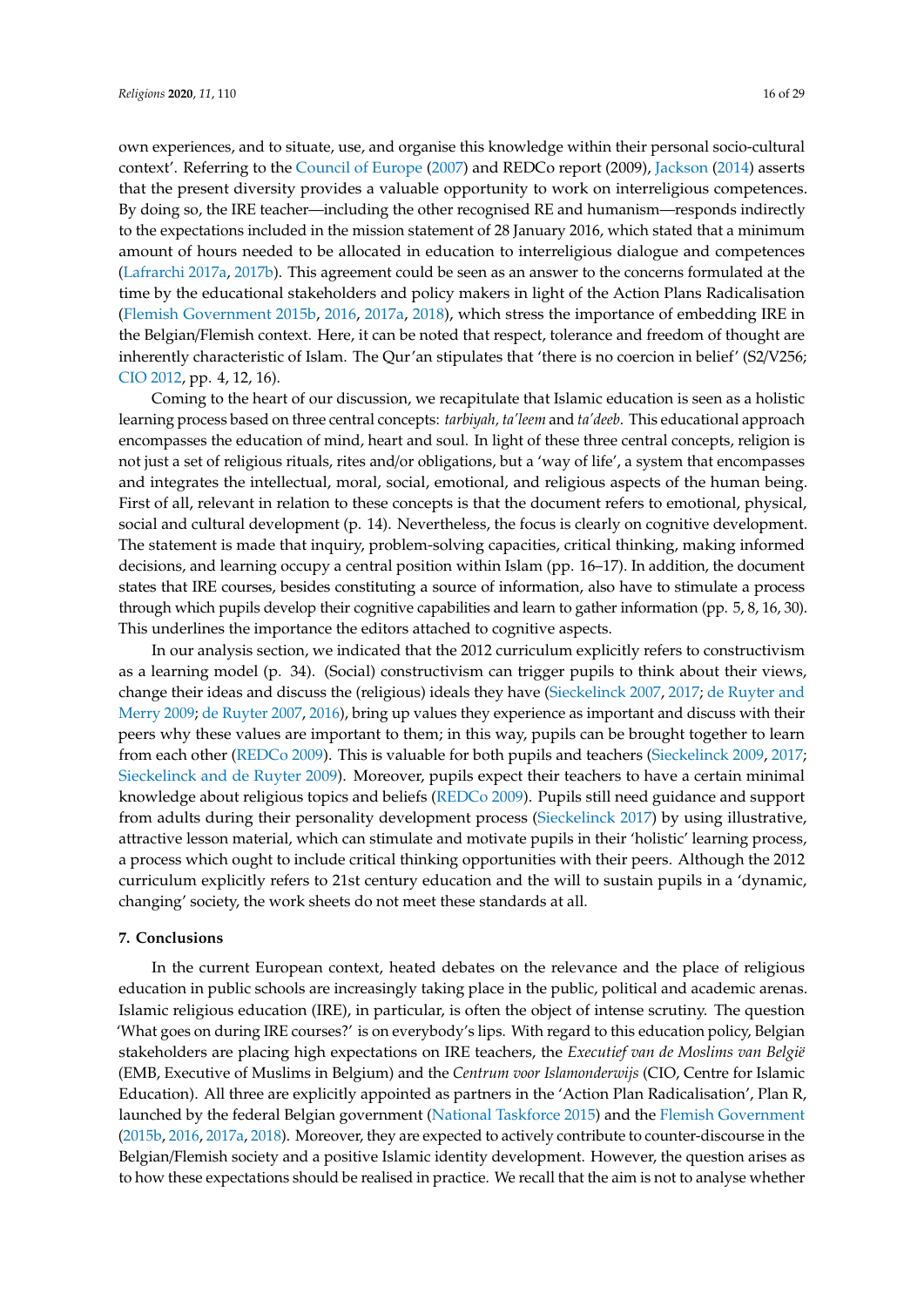IRE courses fulfil the formulated expectations of the stakeholders. Hence, the renewed attention on the (quality of) IRE courses after the attacks in Paris in 2015 and Brussels in 2016 is an important and relevant impetus to analyse both programmes. Thus, the core of this article is: the analysis of Flemish IRE programmes [\(CIO](#page-17-4) [2001,](#page-17-4) [2012\)](#page-18-13) in light of three central concepts in Islamic—religious—education, namely *tarbiyah*, *ta'leem* and *ta'deeb*. The aim of this article was to evaluate whether these curricula [\(CIO](#page-17-4) [2001,](#page-17-4) [2012\)](#page-18-13) contribute to an Islamic personality<sup>31</sup> development. Our analysis of the 2012 curriculum reveals that this programme contains anchor points that can be used to promote and strengthen the Islamic personality development of Muslim pupils. The programme explicitly states that 'IRE lessons have the aim to instruct Muslim pupils in their religion'. Furthermore, we found only three references to Islamic identity development. In order to contribute to and stimulate Islamic personality development, IRE teachers need to invest considerable time in elaborating qualitative lessons plans, selecting suitable illustrative learning material and articulating realistic and achievable learning goals. This ought to be guided by the perspective that the learning process takes the form of a holistic learning experience whereby, via *tarbiyah*, *ta'leem* and *ta'deeb*, the minds, hearts and souls of Muslim pupils are positively stimulated and strengthened. Since the majority of present-day Flemish IRE teachers are first-generation Moroccan and Turkish migrants, questions arise about the ability of these teachers to adequately teach young Flemish Muslims who live in a super-diverse West-European society. The lack of an up-to-date, Flemish-specific IRE handbook adds to this problem (and is also an issue for Belgian-educated IRE teachers). Since the 2012 curriculum contains only a non-exhaustive list of teaching and evaluation methods, it is left to the appreciation—and skills—of the individual IRE teacher how best to stimulate and strengthen the pupils' Islamic personality development. In order to remedy this training deficit and to clearly comply with the requirements of the education stakeholders, a three-year Flemish teacher training is a compulsory requirement for IRE teachers since 2018–2019, based on the Mission Statement of 9 November 2016.

These observations lead to the conclusion that there is an urgent need for an updated qualitative Flemish IRE curriculum and IRE textbooks, developed by an expert committee of Belgian-educated educationalists experts. A new Flemish IRE curriculum imperatively needs to pay (more) attention to the development of affective, spiritual, physical and overall cultural skills, referring to the holistic approach of Islamic—religious—education in which the development of the mind, the heart and the soul are strongly intertwined. To achieve this overall education goal, it is necessary to develop a qualitative didactical-pedagogical framework that guides Flemish IRE teachers in tapping into the capacities, talents, interests and passions of the pupils, and in educating the pupils in cognitive and socio-communicative skills, such as inquiring, questioning, relating to others, dialoguing, being inspired, and pursuing religious and non-religious ideals. We recommend formulating coherent IRE learning goals that inform the overarching goals of public schools and meet the interests and needs of the various stakeholders, first of all the Muslim pupils themselves. In writing a new, qualitative, up-to-date IRE curriculum, an expert committee would need to take into account the specific didactical and pedagogical religious methodology and draw from established theoretical frameworks. Additionally, we advise to add explicit references and examples as to how IRE teachers can stimulate and strengthen Islamic personality development through illustrative, active didactical methods. To develop a tailor-made IRE didactics, more research is needed. We suggest investing more in evidence-based IRE research to eliminate the current deficiencies of Belgian/Flemish IRE courses in public schools. Based on the research findings a qualified board can elaborate qualitative framework for IRE in Flanders. Last but not least, we strongly recommend standardising the IRE teacher training programmes in terms of their content, learning goals and competences and developing a tailor-made framework for IRE lecturers in order to elaborate qualitative IRE courses for the training of novice IRE teachers in Flemish teacher training departments.

 $31$  We choose to use the concept personality in this article (see footnote 15).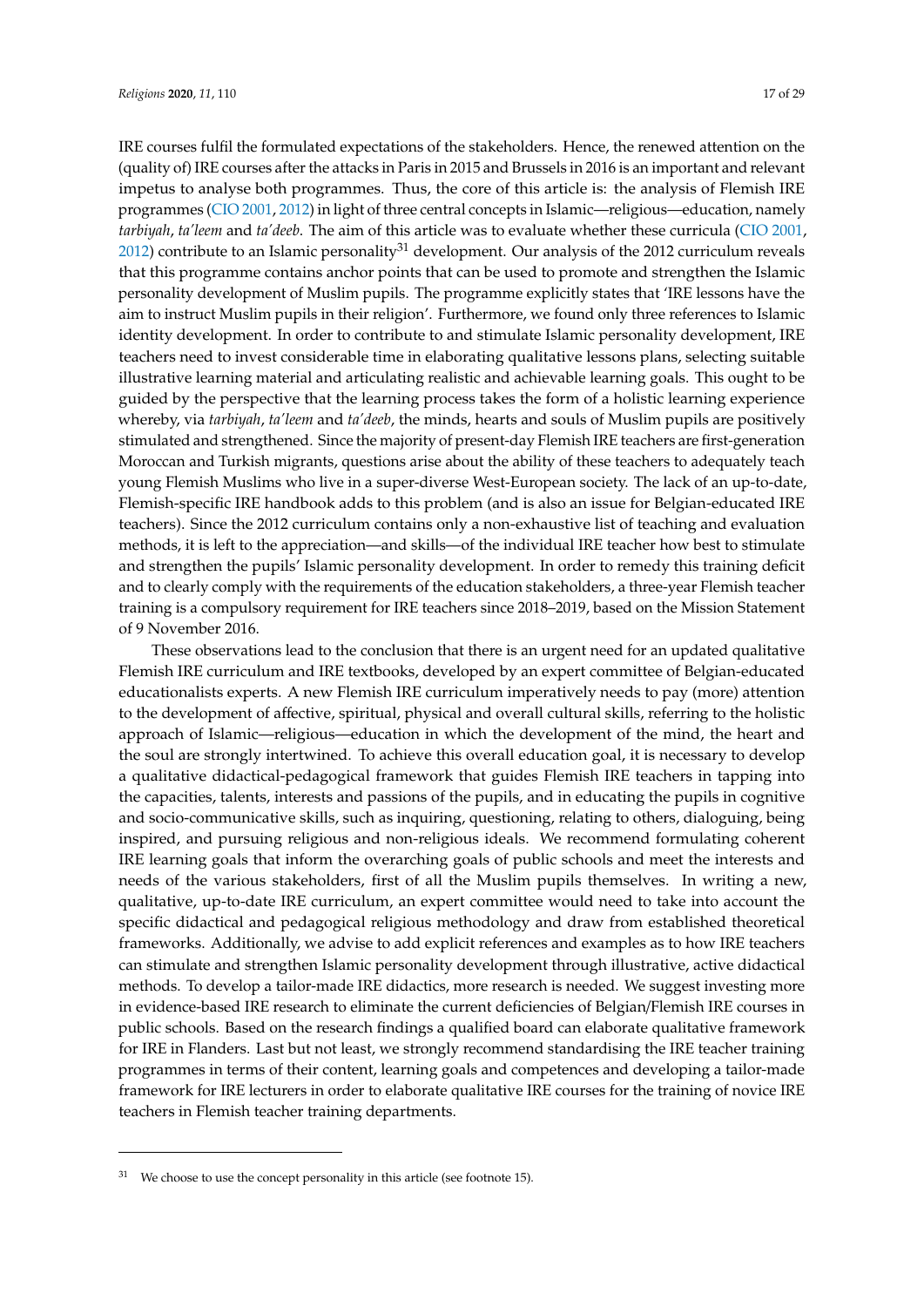**Funding:** Research Chair on Contemporary Islam funded by Baillet-Latour Foundation.

**Acknowledgments:** This article was made possible by the Baillet-Latour Foundation.

**Conflicts of Interest:** The author declares no conflict of interest. The founding sponsors had no role in the design of the study; in the collection, analyses, or interpretation of data; in the writing of the manuscript, and in the decision to publish the results.

# <span id="page-17-5"></span>**Appendix A**

| 2001 IRE Curriculum and 2012 IRE Curriculum                                                                                                                                                                                                                             |                                                                                                                                                                                                                                                                                                                                   |
|-------------------------------------------------------------------------------------------------------------------------------------------------------------------------------------------------------------------------------------------------------------------------|-----------------------------------------------------------------------------------------------------------------------------------------------------------------------------------------------------------------------------------------------------------------------------------------------------------------------------------|
| Digital Search                                                                                                                                                                                                                                                          | <b>Manual Search</b>                                                                                                                                                                                                                                                                                                              |
| Identity, Islamic identity, akhlaq, adab, tarbiyah,<br>behaviour, moral behaviour, social behaviour,<br>behaviour, companions, ethics, identity, intellect,<br>Islamic ethics, Islamic personality, mind, moral<br>development, personality, Prophet, religiosity, soul | Behaviour, example of the Prophet, good manners,<br>Islamic behaviour, ihsan, iman, moral principles,<br>Qur'anic rules, way of life, behaviour of the Prophet,<br>ahadith, sunna, companions, humility, intellect and<br>behaviour, morality, Prophet and ahadith, life of the<br>Prophet and conduct, racism, Islamic character |

# **References**

- <span id="page-17-9"></span>Abdullah, Muhammad. 2018. A Pedagogical Framework for Teacher Discourse and Practice in Islamic schools. In *Islamic Schooling in the West. Pathways to Renewal*. Edited by Mohamad Abdalla, Dylan Chown and Muhammad Abdullah. Cham: Palgrave Macmillan, pp. 194–226.
- <span id="page-17-0"></span>Ahmed, Farah. 2012. Tarbiyah for shakhsiyah (Educating for Identity): Seeking out Culturally Coherent Pedagogy for Muslim Children in Britain. *Compare: A Journal of Comparative and International Education* 42: 725–49. [\[CrossRef\]](http://dx.doi.org/10.1080/03057925.2012.706452)
- <span id="page-17-8"></span>At-Attas, Syed Muhammad Naquib. 1991. *The Concept of Islamic Education*. Kuala Lumpur: ISTAC.
- <span id="page-17-15"></span>Alkouatli, Claire. 2018. Pedagogies in Becoming Muslim: Contemporary Insights from Islamic traditions on Teaching, Learning, and Developing. *Religions* 9: 367–84. [\[CrossRef\]](http://dx.doi.org/10.3390/rel9110367)
- <span id="page-17-14"></span>Al-Sadan, Ibrahim. 1999. The Pedagogy of the Prophet. *Muslim Education Quarterly* 16: 5–18.
- <span id="page-17-12"></span>Al-Sharaf, Adel. 2013. Developing Scientific Thinking Methods and Application in Islamic Education. *Education* 133: 272–82.
- <span id="page-17-7"></span>Azabar, Samira, Rosalie Heens, Jonas Slaats, and Elke Vandeperre. 2017. *Positieve identiteitsontwikkeling bij moslimjongeren. Tool- en handboek voor de eerste lijn*. Antwerpen: Garant. [Azabar, Samira, Rosalie Heens, Jonas Slaats, and Elke Vandeperre. 2017. *Positive Identity Development in Young Muslims. Tools and Textbook for First Line Workers.* Antwerp: Garant].
- <span id="page-17-10"></span>Azmat, Sufia. 2018. On Islamic Education: Voices from the Past—Advice for the Future. *Islamic Horizons* 471: 34–38.
- <span id="page-17-11"></span>Baltazar, Tiago, and Ron Coffen. 2011. The Role of Doubt in Religious Identity Development and Psychological Maturity. *Journal of Research on Christian Education* 20: 182–94. [\[CrossRef\]](http://dx.doi.org/10.1080/10656219.2011.590123)
- <span id="page-17-1"></span>Berglund, Jenny. 2009. *Teaching Islam: Islamic Religious Education at Three Muslim Schools in Sweden*. Uppsala: Uppsala Universitet.
- <span id="page-17-2"></span>Berglund, Jenny. 2013. Islamic Identity and Its Role in the Lives of Young Swedish Muslims. *Contemporary Islam* 7: 207–27. [\[CrossRef\]](http://dx.doi.org/10.1007/s11562-012-0191-1)
- <span id="page-17-13"></span>Berglund, Jenny. 2015. *Publicly Funded Islamic Education in Europe and the United States. The Brookings Project on US Relations with the Islamic world. Analysis Paper, no. 21, April 2015*. Washington: The Brookings Institution.
- <span id="page-17-3"></span>Berglund, Jenny, ed. 2018. *European Perspectives on Islamic Education and Public Schooling*. Indonesia: Equinox Publishing.
- <span id="page-17-16"></span>Bertram-Troost, Gerdien D., Simone de Roos, and Siebren Miedema. 2006. Religious Identity Development of Adolescents in Religious Affiliated Schools. A Theoretical Foundation for Empirical Research. *Journal of Beliefs & Values* 27: 303–14. [\[CrossRef\]](http://dx.doi.org/10.1080/13617670601001165)
- <span id="page-17-6"></span>Boeve, Lieven. 2012. Religious Education in a Post-Secular and Post-Christian Context. *Journal of Beliefs & Values* 33: 143–56. [\[CrossRef\]](http://dx.doi.org/10.1080/13617672.2012.694058)
- <span id="page-17-4"></span>Centrum Islamonderwijs. 2001. *Leerplan Islamonderwijs*. Brussel: EMB/CIO, Gedownload 13 oktober 2018. [Centre for Islamic Education. 2001. *Curriculum Islamic education*. Brussels: EMB/CIO. Retrieved on 13 October 2018].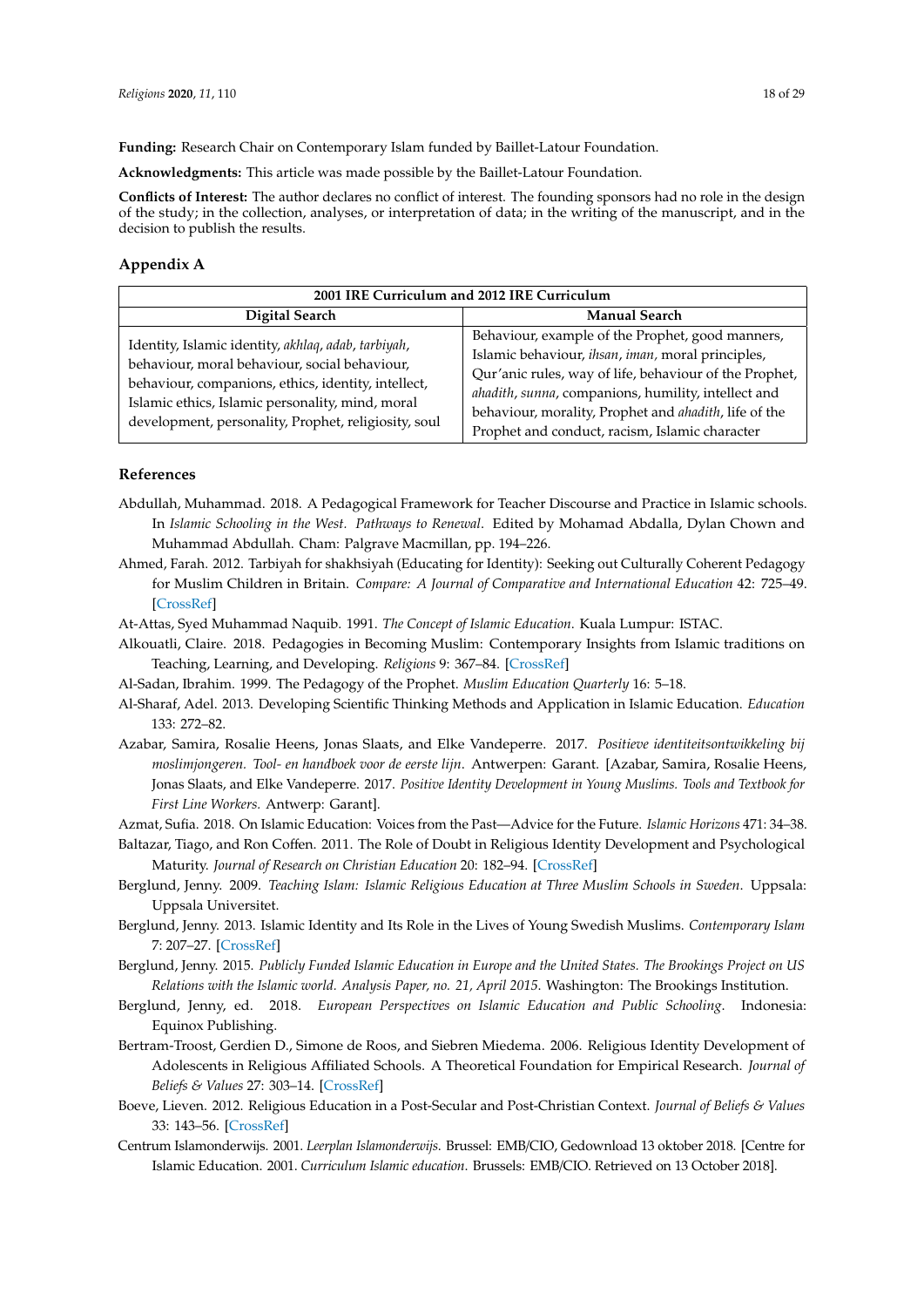- <span id="page-18-13"></span>Centrum Islamonderwijs. 2012. *Het ontwerp leerplan Islamitisch godsdienst secundair onderwijs*. Brussel: EMB/CIO, Gedownload 13 oktober 2018. [Centre for Islamic Education Flanders. 2012. *Draft of the IRE Curriculum for Secondary Education*. Brussels: EMB/CIO. Retrieved on 13 October 2018].
- <span id="page-18-9"></span>Colaert, Lore. 2017. *'Deradicalisering': Wetenschappelijke inzichten voor een Vlaams beleid*. Brussel: Vlaams Vredesinstituut. [Colaert, Lore. 2017. *'Deradicalisation': Scientific insights for Flemish Policy.* Brussels: Flemish Peace Institute].
- <span id="page-18-17"></span>Coles, Maurice Irfan. 2004. Education and Islam: A new strategic approach. *Race Equality Teaching* 22: 41–46. [\[CrossRef\]](http://dx.doi.org/10.18546/RET.22.3.13)
- <span id="page-18-0"></span>Comité I. 2001. *Verslag naar het onderzoek betre*ff*ende de opvolging van het radicale islamisme door de inlichtingendiensten*. Brussel: Comité I, Gedownload op 15 juni 2019. [Committee I. 2001. *Report on the Investigation into the Follow-Up of Radical Islamism by the Intelligence Services*]. Available online: http://www.comiteri.be/images/pdf/eigen\_publicaties/[vertslag%20onderzoek%20radicale%](http://www.comiteri.be/images/pdf/eigen_publicaties/vertslag%20onderzoek%20radicale%20islamisme.pdf?phpMyAdmin=97d9ae9d92818b6f252c014a4a05bdfb) 20islamisme.pdf?phpMyAdmin=[97d9ae9d92818b6f252c014a4a05bdfb](http://www.comiteri.be/images/pdf/eigen_publicaties/vertslag%20onderzoek%20radicale%20islamisme.pdf?phpMyAdmin=97d9ae9d92818b6f252c014a4a05bdfb) (accessed on 1 April 2019).
- <span id="page-18-3"></span>Commissie Onderwijs en Gelijke Kansen. 2009. *Commissievergadering nr. C49 – OND6*, November 12. [Commission Education. 2009. *Commission Meeting no. C49 – OND6*, 12 November 2009].
- <span id="page-18-10"></span>Commissie Onderwijs en Gelijke Kansen. 2011a. *Commissievergadering vraag 756 over de vooruitgang bij de organisatie van een volwaardig opleidingsaanbod voor islamkaders*, January 13. [Commission Education and Equal Opportunities. 2011a. *Commission Meeting Question 756 about the Progress Made in Establishing of a Full-Fledged Training for Islamic Leaders*, January 13].
- <span id="page-18-14"></span>Commissie Onderwijs en Gelijke Kansen. 2011b. *Commissievergadering nr. C99 – OND11 (2010–2011) over voorstel van de federale minister van Binnenlandse Zaken om het verenigingsleven en het onderwijs intensiever te betrekken bij de strijd tegen het radicaliseren van jongeren*, January 13. [Education and Equal Opportunities Commission. 2011b. *Commission Meeting no. C99-OND11 (2010–2011) about the Proposal of the Federal minister of Internal A*ff*airs to Involve Local Associations in Fighting the Radicalisation of Young People*, January 13].
- <span id="page-18-4"></span>Commissie Onderwijs en Gelijke Kansen. 2011c. *Commissievergadering nr. C270—OND30 (2011–2012) over het tekort aan islamleerkrachten in het basis- en secundair onderwijs*, June 9. [Education and Equal Opportunities Commission. 2011c. *Commission Meeting no. C270—OND30 (2011–2012) about the Shortage of IRE Teachers*, June 9].
- <span id="page-18-6"></span>Commissie Onderwijs en Gelijke Kansen. 2011d. *Commissievergadering nr. C72-OND8 (2011–2012) over stand van zaken omtrent de imamopleiding*, December 8. [Education and Equal Opportunities Commission. 2011d. *Commission Meeting no. C72-OND8 (2011–2012) about State of A*ff*airs in Imam Training*, December 8].
- <span id="page-18-16"></span>Commissie Onderwijs en Gelijke Kansen. 2013a. *Commissievergadering C184—OND19*, April 18. [Education and Equal Opportunities Commission. 2013a. *Commission Meeting C184—OND19*, April 18].
- <span id="page-18-15"></span>Commissie Onderwijs en Gelijke Kansen. 2013b. *Commissievergadering C222—OND23*, May 30. [Education and Equal Opportunities Commission. 2013b. *Commission Meeting C222—OND23*, May 30].
- <span id="page-18-11"></span>Commissie Onderwijs en Gelijke Kansen. 2013c. *Commissievergadering C3—OND1*, September 26. [Education and Equal Opportunities Commission. 2013c. *Commission Meeting C3—OND1*, September 26].
- <span id="page-18-5"></span>Commissie Onderwijs en Vorming. 2009. *Commissievergadering vraag nr. 66 Imaamopleiding—Stand van Zaken*, November 10. [Education and Training Commission. 2009. Commission Meeting q*uestion no. 66, Imam Training—Current Situation*, November 10].
- <span id="page-18-1"></span>Commissie Onderwijs. 2015. *Vraag 1121 aangaande de imamopleiding*, Commissievergadering 19 maart 2015. [Education Commission. 2015. *Question no. 1121 about Imam Training*, Commission Meeting 19 March 2015].
- <span id="page-18-12"></span>Commissie Onderwijs. 2016a. *Vraag om uitleg over het aanbieden van het vak levensbeschouwing, ethiek en filosofie (LEF) op school, nr. 703 (2015–2016)*, January 14. [Education Commission. 2016a. *Question regarding the course life stances, Ethics and philosophy (LEP) in schools, no. 703 (2015–2016)*, January 14].
- <span id="page-18-2"></span>Commissie Onderwijs. 2016b. *Vraag nr. 2098 over het actieplan van de Moslimexecutieve inzake het islamonderwijs*, Commissievergadering. May 19. [Education Commission. 2016b. *Question no. 2098 about the Action Plan of the Muslim Executive Regarding IRE*, Commission Meeting, May 19].
- <span id="page-18-7"></span>Commissie Onderwijs. 2016c. *Vraag 75, 76 2817, 2819 aangaande de imamopleiding*, Commissievergadering van. November 10. [Education Commission. 2016c. *Questions no. 75, 76, 2817, 2819 about Imam Training*, Commission Meeting, November 10].
- <span id="page-18-8"></span>Commissie Onderwijs. 2017a. *Vraag nr. 1743 om uitleg over de islamopleidingen*, Commissievergadering. April 27. [Education Commission. 2017a. *Question no. 1743 about Training Programmes in Islam*, Commission Meeting, April 27].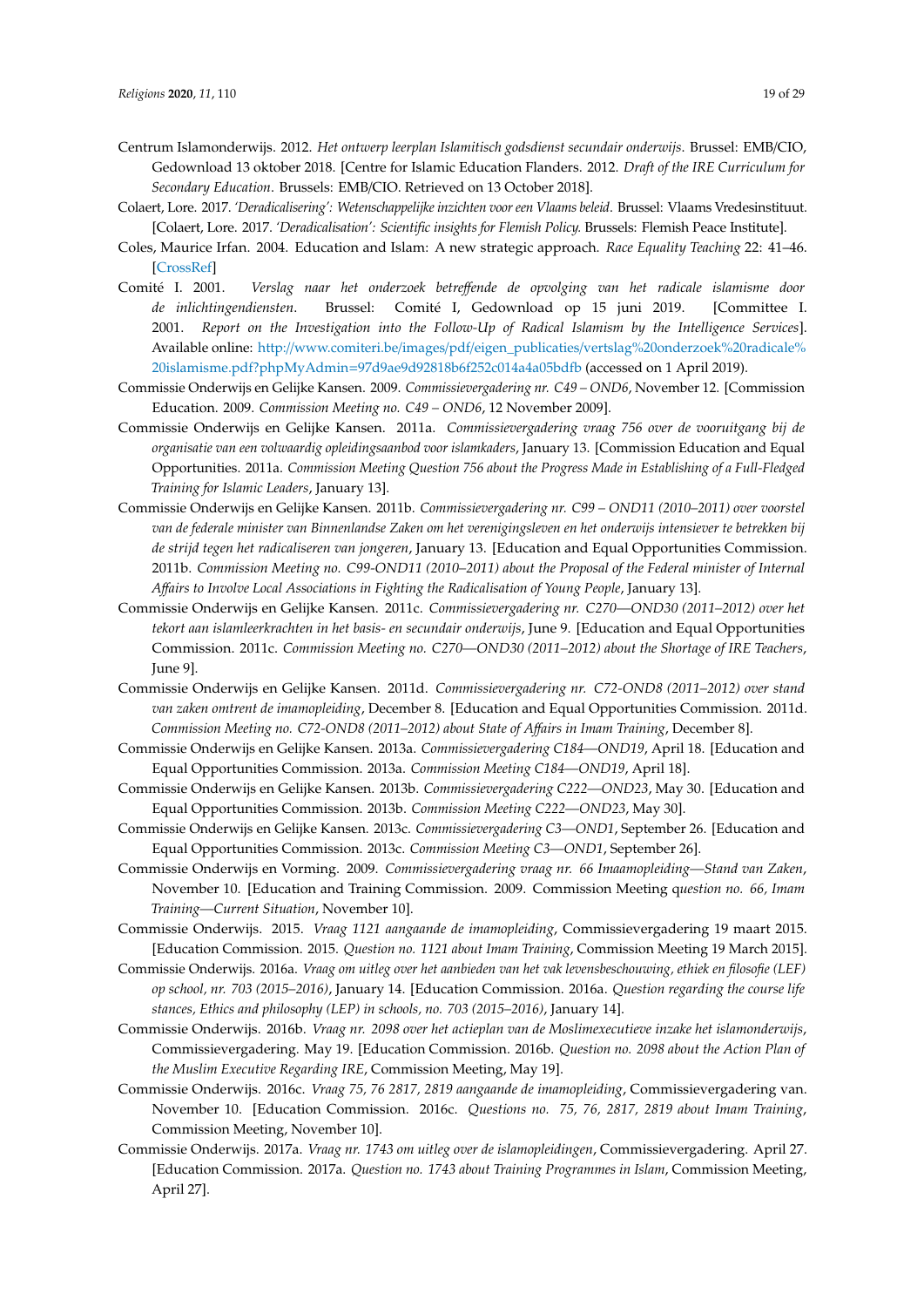- <span id="page-19-14"></span>Commissie Onderwijs. 2017b. *Vraag 2190 om uitleg over de via het islamonderwijs verspreide angstcultuur onder jonge moslims*, June 1. [Education Commission. 2017b. *Question no. 2190 for an Explanation about the Culture of Fear that Is Spread Among Young Muslims Through IRE Courses*, June 1].
- <span id="page-19-8"></span>Commissie Onderwijs. 2018a. *Vraag nr. 1146 over de website met didactische wenken van de Vereniging Leerkrachten Islamitische Godsdienst*, Commissievergadering 19 April 2018. [Education Commission. 2018a. *Question no. 1146 about the Website with Didactical Guidelines by the Network of IRE Teachers*, Commission Meeting of 19 April 2018].
- <span id="page-19-7"></span>Commissie Onderwijs. 2018b. *Vraag nr. 16 over de inhoud van de gebruikte handboeken islamitische godsdienst*, Commissievergadering 6 December 2018. [Education Commission. 2018b. *Question no. 16 about the Content of Textbooks for Islamic Religious Education*, Commission Meeting 6 December 2018].
- <span id="page-19-4"></span>Commissie voor Onderwijs, Vorming, and Wetenschap en Innovatie. 2009. *Vraag nr. 439 om uitleg van de heer Ward Kennes over het vormingsaanbod voor islamkaders*, Vergadering 8 januari 2009. [Education, Training, Science and Innovation Commission. 2009. *Question no. 439 by Mr. Ward Kennes about the Training Programme for Islamic Leaders*, Commission Meeting 8 January 2009].
- <span id="page-19-0"></span>Commissie voor de bestrijding van gewelddadige radicalisering. 2015a. *Verslagen van vergaderingen sinds woensdag*. 14 januari 2015. [Commission for the Counteracting of Violent Radicalisation. 2015a. *Reports of the Meetings since 14 January 2015*]. Available online: https://[www.vlaamsparlement.be](https://www.vlaamsparlement.be/commissies/948588/vergaderingen)/commissies/948588/vergaderingen (accessed on 1 March 2019).
- <span id="page-19-1"></span>Commissie voor de bestrijding van gewelddadige radicalisering. 2015b. *Vraag nr. 550 om uitleg over signalen van radicalisering binnen het Nederlandstalig onderwijs in Brussel*, Commissievergadering 15 december 2015. [Commission for the Counteracting of Violent Radicalisation. 2015b. *Question no. 550 about Signals of Radicalisation in Flemish Education in Brussels*, Commission Meeting 15 December 2015].
- <span id="page-19-3"></span>Commissie voor de bestrijding van gewelddadige Radicalisering. 2015c. *Vraag nr. 488 over meldpunt radicalisering in het onderwijs*, Commissievergadering 15 December 2015. [Commission for the Counteracting of Violent Radicalisation. 2015c. *Question no. 488 about the Contact Point for Radicalisation in Education*. Commission Meeting 15 December 2015].
- <span id="page-19-6"></span>Coolsaet, Rik. 2019. Radicalization: The Origins and Limits of a Contested Concept. In *Radicalization in Belgium and the Netherlands. Critical Perspectives on Violence and Security*. Edited by Nadia Fadil, Francesco Ragazzi and Martijn de Koning. London: I.B. Tauris, pp. 29–51.
- <span id="page-19-15"></span>Council of Europe. 2007. *Religious Diversity and Intercultural Education: A Reference Book for Schools*. Strasbourg: Council of Europe.
- <span id="page-19-9"></span>de Koning, Martijn. 2008. *Zoeken naar een 'zuivere' Islam. Religieuze beleving en identiteitsvorming van Marokkaans-Nederlandse moslims*. Amsterdam: Bert Bakker. [de Koning, Martijn. 2008. *The Search for a 'Pure' Islam. Religious Experience and Identity Formation of Dutch-Moroccan Muslims.* Amsterdam: Bert Bakker].
- <span id="page-19-10"></span>de Koning, Martijn. 2009. Islam is islam. Punt uit...? *Tijdschrift voor Migrantenstudie* 1: 59–72. [de Koning, Martijn. 2009. Islam is Islam. Period...?. *Tijdschrift voor Migrantenstudie* 1: 59–72].
- <span id="page-19-5"></span>De Morgen. 2015. *Crevits en de moslimsexecutieve samen tegen radicalisering*. 17 maart 2015. Geraadpleegd 1 maart 2019. [De Morgen 2015. *Crevits and the Moslim Executive together against radicalisation*. 17 March 2015]. Available online: https://www.demorgen.be/nieuws/[crevits-en-moslimexecutieve-samen-tegen](https://www.demorgen.be/nieuws/crevits-en-moslimexecutieve-samen-tegen-radicalisering~{}baefce43/)[radicalisering~{}baefce43](https://www.demorgen.be/nieuws/crevits-en-moslimexecutieve-samen-tegen-radicalisering~{}baefce43/)/ (accessed on 1 March 2019).
- <span id="page-19-2"></span>Departement Onderwijs en Vorming. 2016. *Handvatten voor de preventie, aanpak en omgang met radicalisering binnen onderwijs*. Brussel: Departement Onderwijs en Vorming. [Flemish Department of Education and Training. 2016. *Tools for the Prevention and Dealing with Radicalisation in Education*. Brussel: Flemish Department of Education and Training].

<span id="page-19-12"></span><span id="page-19-11"></span>de Ruyter, Doret. 2003. The Importance of Ideals in Education. *Journal of Philosophy of Education* 37: 467–82. [\[CrossRef\]](http://dx.doi.org/10.1111/1467-9752.00339) de Ruyter, Doret. 2006. Be Ye Perfect? Religious Ideals in Education. *Journal of Beliefs & Values* 27: 269–80. [\[CrossRef\]](http://dx.doi.org/10.1080/13617670601000977) de Ruyter, Doret. 2007. Ideals, Education, and Happy Flourishing. *Educational Theory* 57: 23–35. [\[CrossRef\]](http://dx.doi.org/10.1111/j.1741-5446.2006.00242.x)

<span id="page-19-16"></span><span id="page-19-13"></span>de Ruyter, Doret. 2012. The Best and the Worst that Has Been Said and Done. Teaching Religious Ideals in Religious Education. In *On the Edge: (Auto)biography and Pedagogical Theories on Religious Education*. Edited by Ina Ter Avest. Rotterdam, Boston and Taipei: Sense Publishers, pp. 151–62.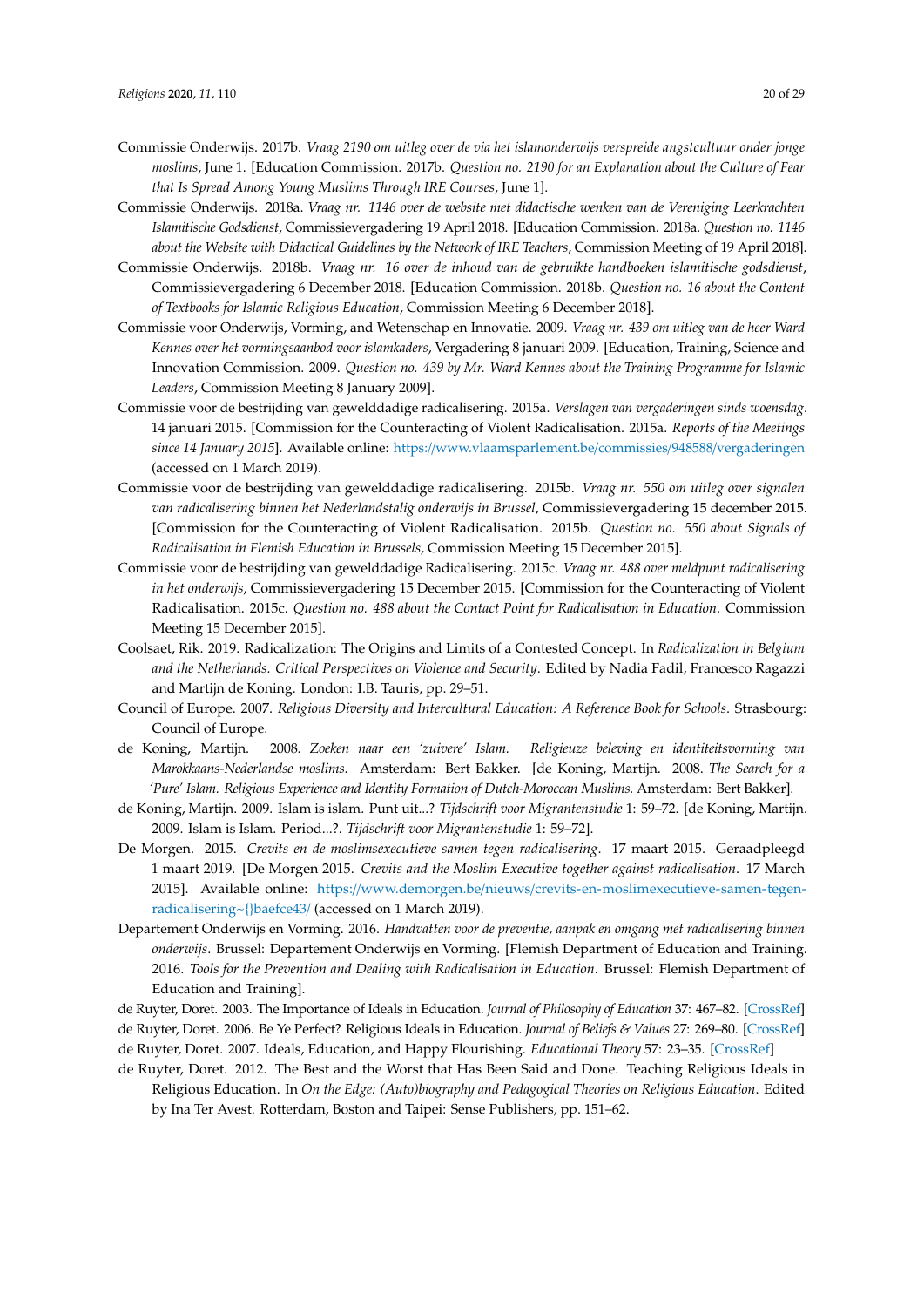- <span id="page-20-18"></span>de Ruyter, Doret. 2016. Idealen in opvoeding en onderwijs. In *Inleiding in de pedagogiek: Thema's en basisbegrippen*. Edited by Paul Smeyers, Stefan Ramaekers, Roel van Goor and Bruno Vanobbergen. Amsterdam: Boom, pp. 59–70. [de Ruyter, Doret. 2016. Ideals in Upbringing and Education. In *Introduction in Pedagogy: Themes and Basic Concepts*. Edited by Paul Smeyers, Stefan Ramaekers, Roel van Goor, and Bruno Vanobbergen. Amsterdam: Boom, pp. 59–70].
- <span id="page-20-13"></span>de Ruyter, Doret, and Michael S. Merry. 2009. Why Education in Public Schools Should Include Religious Ideals. *Studies in Philosophy and Education* 28: 295–311. [\[CrossRef\]](http://dx.doi.org/10.1007/s11217-008-9120-4)
- <span id="page-20-14"></span>de Souza, Marian. 2009. The Spiritual Dimension in Educational Programs and Environments to Promote Holistic Learning and Wellbeing: An Introduction. In *International Handbook of Education for Spirituality, Care and Wellbeing*. Edited by Marian de Souza, Leslie J. Francis, James O'Higgins-Norman and Daniel G. Scott. Dordrecht: Springer Academic Publishers, pp. 525–32.
- <span id="page-20-4"></span>de Souza, Marian. 2014. Religious Identity and Plurality in Australia: Inclusion, Exclusions and Tensions. *Journal for the Study of Religion* 27: 210–33.
- <span id="page-20-15"></span>de Souza, Marian. 2016a. *Spirituality in Education in a Global, Pluralised World*. Abington: Routledge.
- <span id="page-20-16"></span>de Souza, Marian. 2016b. The Spiritual Dimension of Education—Addressing Issues of Identity and Belonging. Australian Catholic University. *Australia Discourse and Communication for Sustainable Education* 7: 125–38. [\[CrossRef\]](http://dx.doi.org/10.1515/dcse-2016-0009)
- <span id="page-20-17"></span>de Souza, Marian. 2017. The Complex Reasons for Missing Spirituality. A Response to "Democratic Foundations for Spiritually Responsive Pedagogy". *Democracy and Education* 25: 14. Available online: https://[democracyeducationjournal.org](https://democracyeducationjournal.org/home/vol25/iss1/14)/home/vol25/iss1/14 (accessed on 3 April 2019).
- <span id="page-20-3"></span>de Souza, Marian, Gloria Durka, Kathleen Engebretson, Robert Jackson, and Andrew McGrady. 2006. *International Handbook of the Religious, Moral and Spiritual Dimensions in Education*. Dordrecht: Springer Academic Publisher. [\[CrossRef\]](http://dx.doi.org/10.1007/1-4020-5246-4)
- <span id="page-20-6"></span>De Standaard. 2017a. *Crevits weert islamleerkrachten zonder juist diploma*. Mei 6. Geraadpleegd 25 maart 2019. [De Standaard. 2017a. *Crevits counterparty IRE teacher without appropriate diploma.* May 6]. Available online: https://www.standaard.be/cnt/[dmf20170505\\_02868788](https://www.standaard.be/cnt/dmf20170505_02868788) (accessed on 25 March 2019).
- <span id="page-20-0"></span>De Standaard. 2017b. *Islamleraren in de strijd tegen radicalisering*. Mei 17. Geraadpleegd op 23 maart 2019. [De Standaard (2017b). *IRE Teachers as Partners in the Counteracting of Radicalisation*. May 17]. Available online: https://www.standaard.be/cnt/[dmf20170517\\_02885987](https://www.standaard.be/cnt/dmf20170517_02885987) (accessed on 23 March 2019).
- <span id="page-20-5"></span>De Standaard. 2019a. *Memorandum Gemeenschapsonderwijs. Minder levensbeschouwing, meer burgerschap*. Januari 31 [De Standaard (2019a). *Memorandum Public Education. Less Worldview Education, more Citizenship*, January 31]. Available online: https://www.standaard.be/cnt/[dmf20190122\\_04123890](https://www.standaard.be/cnt/dmf20190122_04123890) (accessed on 23 March 2019).
- <span id="page-20-7"></span>De Standaard. 2019b. *Dubbel zoveel islam op school*. Oktober 7 [De Standaard. 2019b. *Islam doubled in schools*, October 7]. Available online: https://www.standaard.be/cnt/[dmf20191006\\_04648787](https://www.standaard.be/cnt/dmf20191006_04648787) (accessed on 23 March 2019).
- <span id="page-20-8"></span>De Standaard. 2019c. *Islamonderwijs zoekt leerkrachten*. Oktober 8 [De Standaard. 2019c. Islamic Education searching for IRE teachers, October 8]. Available online: https://www.standaard.be/cnt/[dmf20191007\\_04650760](https://www.standaard.be/cnt/dmf20191007_04650760) (accessed on 23 March 2019).
- <span id="page-20-1"></span>De Tijd. 2017. *Aantal leerlingen in islamlessen in 10 jaar verdubbeld*. Januari 3 Geraadpleegd 15 mei 2019. [The Times. 2017. *Number of Pupils in IRE Courses Has Doubled in 10 Years*, January 3]. Available online: https://www.tijd.be/politiek-economie/belgie/vlaanderen/[aantal-leerlingen-in-islamlessen-in-10-jaar](https://www.tijd.be/politiek-economie/belgie/vlaanderen/aantal-leerlingen-in-islamlessen-in-10-jaar-verdubbeld/9847802.html)verdubbeld/[9847802.html](https://www.tijd.be/politiek-economie/belgie/vlaanderen/aantal-leerlingen-in-islamlessen-in-10-jaar-verdubbeld/9847802.html) (accessed on 15 May 2019).
- <span id="page-20-2"></span>De Waele, Maarten, Jannie Noppe, Hans Moors, and Aart Garssen, eds. 2017. *Aanpak van gewelddadige radicalisering*. Antwerpen: Maklu. [De Waele, Maarten, Jannie Noppe, Hans Moors, and Aart Garssen, eds. 2017. *Dealing with Violent Radicalisation.* Antwerp: Maklu].
- <span id="page-20-12"></span>Driessen, Geert, and Pim Valkenberg. 2000. Islamic schools in the Netherlands: Compromising between identity and quality? *British Journal of Religious Education* 23: 15–26. [\[CrossRef\]](http://dx.doi.org/10.1080/0141620000230103)

<span id="page-20-10"></span>Erikson, Erik H. 1959. *Psychological Issues: Identity and the Life-Cycle*. New York: International University Press.

- <span id="page-20-11"></span>Erikson, Erik H. 1968. *Identity: Youth and Crisis*. New York: Norton.
- <span id="page-20-9"></span>Fadil, Nadia. 2002. Tussen 'Marokkaanse' en 'moslim'. Over de etnische en religieuze identiteit van 'Marokkaanse' adolescente meisjes. *Tijdschrift voor Sociologie* 23: 115–38. [Fadil, Nadia. 2002. Between 'Moroccan' and 'Muslim'. On the Ethnic and Religious Identity of 'Moroccan' Adolescent Girls. *Journal for Sociology* 23: 115–38].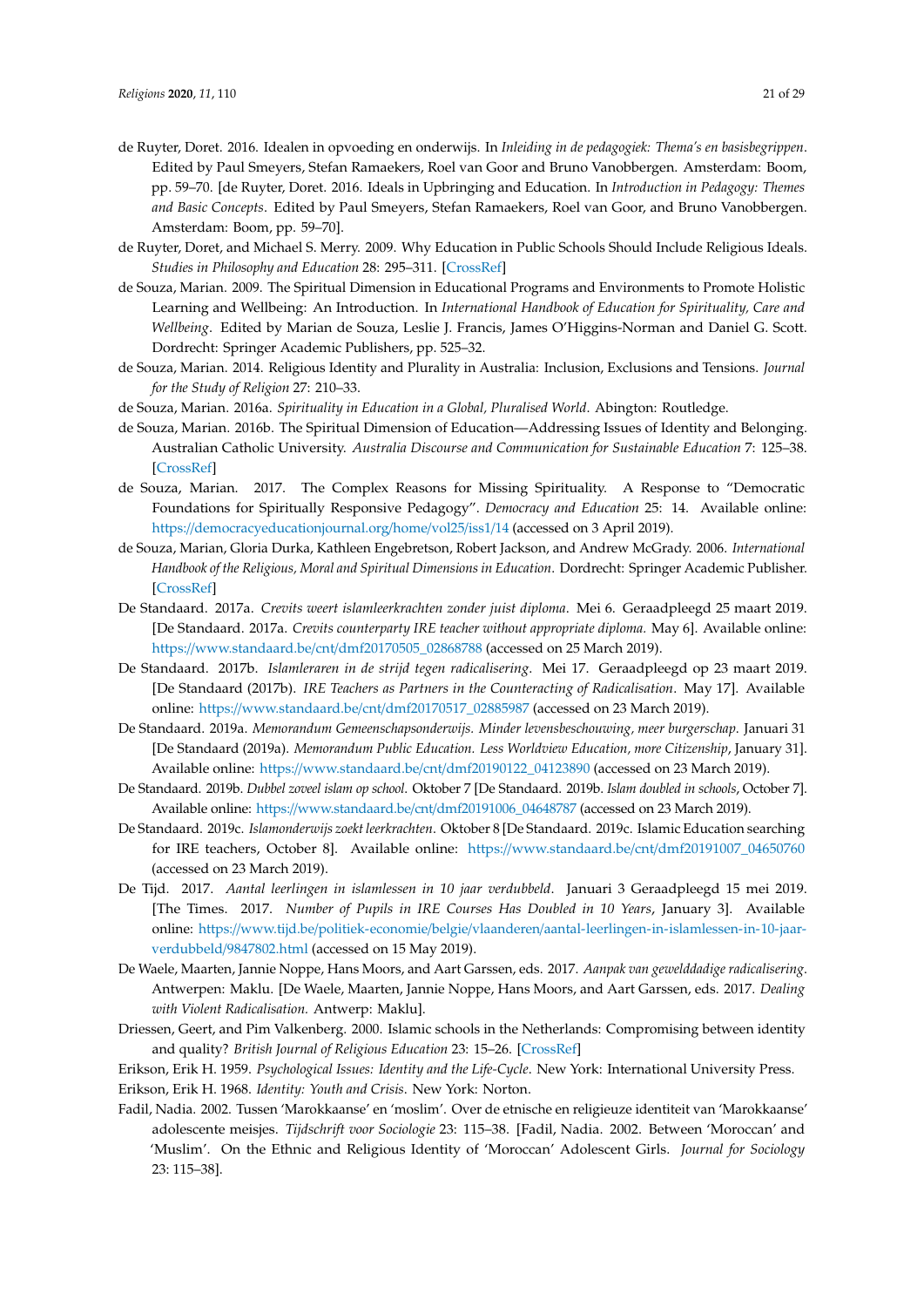- <span id="page-21-16"></span>Fadil, Nadia. 2005. Individualising Faith, Individualising Identity: Islam and Young Muslim Women in Belgium. In *European Muslims and the Secular State*. Edited by Jocelyne Cesari and Seán McLoughlin. London: Ashgate, pp. 143–54.
- <span id="page-21-17"></span>Fadil, Nadia. 2009. De lage Landen en de islam: Een Europees en internationaal perspectief. *Tijdschrift Ons Erfdeel* 52: 48–55. [Fadil, Nadia. 2009. The Low Countries and Islam: A European and International Perspective. *Journal Ons Erfdeel* 52: 48–55].
- <span id="page-21-2"></span>Fadil, Nadia, Martij de Koningn, and Francesco Ragazzi. 2019. *Radicalization in Belgium and the Netherlands. Critical Perspectives on Violence and Security*. London: I.B. Tauris.
- <span id="page-21-1"></span>Federale Overheidsdienst. 2018. *Preventie van radicaliseringsprocessen die kunnen leiden tot geweld. Gids van lokale initiatieven en tools bestemd voor de actoren op het terrein*. Brussel: Federale Overheidsdienst Binnenlandse Zaken. [Federal Office Internal Affairs 2018. *Prevention of Radicalisation Processes that Can Lead to Violence. Guide to Local Initiatives and Tools for Actors in the Field*. Brussels: Federal Office Internal Affairs].
- <span id="page-21-18"></span>Fowler, James W. 1981. *Stages of Faith: The Psychology of Human Development and the Quest for Meaning*. San Francisco: Harper & Row.
- <span id="page-21-7"></span>Franken, Leni. 2014. Religious and Citizenship Education in Belgium/Flanders: Suggestions for the Future. *Education, Citizenship and Social Justice* 9: 255–67. [\[CrossRef\]](http://dx.doi.org/10.1177/1746197914545924)
- <span id="page-21-12"></span>Franken, Leni. 2016. Islamonderwijs in België: heden, verleden en toekomst. *Samenleving & Politiek* 23: 51–59.
- <span id="page-21-8"></span>Franken, Leni. 2017a. State Support for Religion in Belgium: A Critical Evaluation. *Journal of Church and State* 59: 59–80. [\[CrossRef\]](http://dx.doi.org/10.1093/jcs/csv099)
- <span id="page-21-14"></span>Franken, Leni. 2017b. Islamic Education in Belgium: Past, Present, and Future. *Religious Education* 112: 491–503. [\[CrossRef\]](http://dx.doi.org/10.1080/00344087.2017.1303300)
- <span id="page-21-9"></span>Franken, Leni. 2017c. Country Report: Belgium—Flemish Community. *British Journal of Religious Education* 39: 234–39.
- <span id="page-21-15"></span>Franken, Leni. 2018. Islamic Religious Education in Belgian State Schools: A Post-Secular Perspective. *Journal of Beliefs & Values* 39: 132–43. [\[CrossRef\]](http://dx.doi.org/10.1080/13617672.2018.1451602)
- <span id="page-21-13"></span>Franken, Leni. 2019. Ethics and Religious Culture: An Inspiring Example for Religious Education in Flanders? *Journal of Religious Education* 67: 41–59. [\[CrossRef\]](http://dx.doi.org/10.1007/s40839-018-0073-9)
- <span id="page-21-10"></span>Franken, Leni, and Patrick Loobuyck. 2011. Religious Education in a Plural, Secularized Society: A Paradigm Shift. Münster: Waxmann.
- <span id="page-21-6"></span>Franken, Leni, and Patrick Loobuyck. 2013. Is Active State Support for Religious and Worldviews Compatible with the Liberal Idea of State Neutrality? *A critical Analysis of the Belgian case, Journal of Church & State* 55: 478–97.
- <span id="page-21-11"></span>Franken, Leni, and Patrick Loobuyck. 2014. The Future of Religious Education in the Flemish School Curriculum: A Plea for Integrative Religious Education for All. *Religious Education: The O*ffi*cial Journal of the Religious Education Association* 108: 482–98. [\[CrossRef\]](http://dx.doi.org/10.1080/00344087.2013.835641)
- <span id="page-21-0"></span>Gemeenschapsonderwijs. 2015. *Radicalisering. Visietekst van het GO!* Brussels: Gemeenschapsonderwijs. [Community (Public) Education. 2015. *Radicalisation. Vision Text of GO!* Brussels: Community (Public) Education].
- <span id="page-21-20"></span>Grimmitt, Michael. 1987a. *Religious Education and Human Development: The Relationship Between Studying Religions and Personal, Social and Moral Education*. Great Wakering: McCrimmons.
- <span id="page-21-21"></span>Grimmitt, Michael. 1987b. Religious Education and Value Assumptions. *British Journal of Religious Education* 9: 160–70. [\[CrossRef\]](http://dx.doi.org/10.1080/0141620870090308)
- <span id="page-21-4"></span>Halstead, Mark. 2004. An Islamic Concept of Education. *Comparative Education* 40: 517–29. [\[CrossRef\]](http://dx.doi.org/10.1080/0305006042000284510)
- <span id="page-21-22"></span>Hargreaves, Andy. 2003. *Teaching in the Knowledge Society: Education in the Age of Insecurity*. Buckingham: Open University.
- <span id="page-21-3"></span>Henskens, Nina, and Imane Kastit. 2019. *Het radicaliseringsbeleid anders bekeken*. Brussels: Uit de Marge vzw.
- <span id="page-21-19"></span>Hussien, Suhailah, Rosnani Hashim, and Nazatul AM Mokhtar. 2017. Hikmah Pedagogy. Promoting Open Mindedness, Tolerance and Respect for Others' Religious Views in Classrooms. In *Interfaith Education for All*. Edited by Duncan R. Wielzen and Ina Ter Avest. Rotterdam, Boston and Taipei: SensePublishers, pp. 95–116.
- <span id="page-21-5"></span>Jackson, Robert, ed. 2003. *International Perspectives on Citizenship, Education and Religious Diversity*. London: Routledge Falmer.
- <span id="page-21-23"></span>Jackson, Robert. 2014. Signposts: Policy and Practice for Teaching about Religions and Non-Religious Worldviews in Intercultural Education. Strasbourg: Council of Europe Publishing, European Wergeland Centre.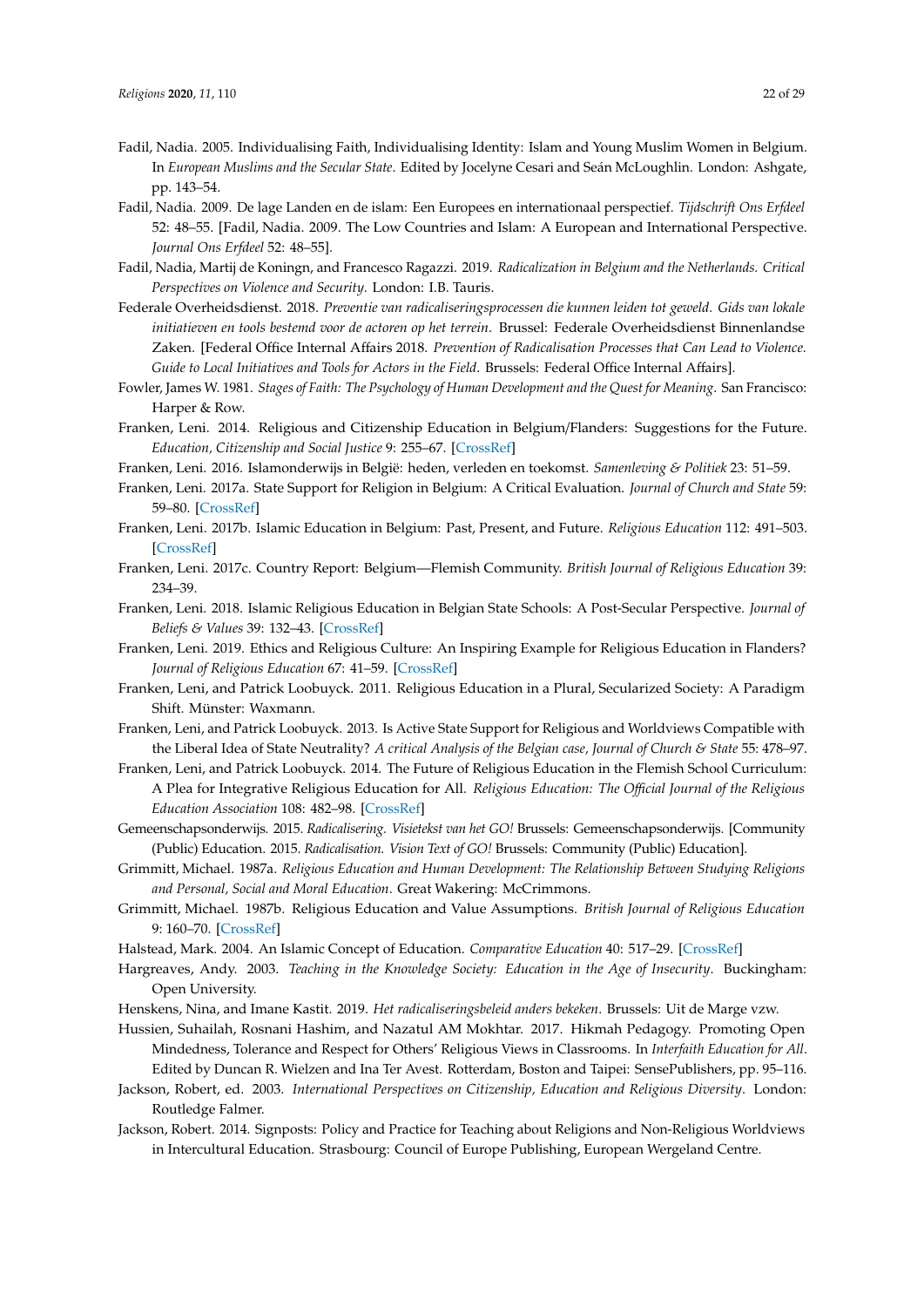- <span id="page-22-4"></span>Jaminé, Silke, and Nadia Fadil. 2019. *Tussen preventie en veiligheid. De Belgische aanpak in de strijd tegen radicalisering. Onderzoeksrapport*. Leuven: KU Leuven. [Jaminé, Silke, and Nadia Fadil. 2019. *Between Prevention and Security. The Belgian Policy Against Radicalisation*. Leuven: KU Leuven]. Available online: http://www.belspo.be/belspo/brain-be/projects/FinalReports/[FAR\\_FinRep\\_nl.pdf](http://www.belspo.be/belspo/brain-be/projects/FinalReports/FAR_FinRep_nl.pdf) (accessed on 27 April 2019).
- <span id="page-22-7"></span>Kamer van Volksvertegenwoordigers. 1964. *Overeenkomst tussen België en Marokko betre*ff*ende de tewerkstelling van Marokkaanse werknemers in België, en bijlagen*, ondertekend te Brussel op 17 februari 1964, Belgisch Staatsblad: 17 juni 1977. [House of Representatives. 1964. *Bilateral Agreement between Belgium and Morocco on Hiring Moroccan Employees in Belgium, and Annexes*, Signed in Brussels on 17 February 1964, Belgian Official Journal: 17 June 1977].
- <span id="page-22-8"></span>Kamer van Volksvertegenwoordigers. 1974. Wet van 19 juli 1974 tot erkenning van "de besturen belast met het beheer van de temporaliën van de islamitische eredienst". *Belgisch Staatsblad*: 3 mei 1978. [House of Representatives. 1974. Law of 19 July 1974 for the Recognition of "the Boards Entrusted with the Organisation of Temporal Affairs in Islamic worship". *Belgian O*ffi*cial Journal*: 3 May 1978].
- <span id="page-22-6"></span>Kamer van Volksvertegenwoordigers. 1994. Gecoördineerde Grondwet van 17 Februari 1994. *Belgisch Staatsblad*: februari 27. [House of Representatives. 1994. Coordinated Constitution of 17 February 1994. *Belgium O*ffi*cial Journal*: February 27].
- <span id="page-22-0"></span>Kamer van Volksvertegenwoordigers. 2016. *Parlementair Onderzoek. DOC 54 1752*/*006*. Brussel: De Kamer van Volksvertegenwoordigers, August 3. [House of Representatives. 2016. *Parliamentary Investigations. DOC 54 1752*/*006*. August 3. Brussels: House of Representatives].
- <span id="page-22-1"></span>Kamer van Volksvertegenwoordigers. 2017. *Parlementair Onderzoek. Vierde tussentijds verslag over het onderdeel "radicalisme", DOC 54 1752*/*009*. 23 Oktober 2017. [House of Representatives. 2016. *Parliamentary Investigations. Fourth Mid-Term Report about "Radicalism", DOC 54 1752*/*009*, 13 October 2017. Brussels: House of Representatives].
- <span id="page-22-2"></span>Kamer van Volksvertegenwoordigers. 2018. *Onderzoekscommissie Terroristische Aanslagen, 22 maart 2016. Beknopt overzicht van de werkzaamheden en aanbevelingen*. Brussel: Kamer van Volksvertegenwoordigers. [House of Representatives. 2018. *Investigation Committee. Terrorist Attacks. 22 March 2016. Summary of Activities and Recommendations*. Brussels: House of Representatives]. Available online: https://[www.dekamer.be](https://www.dekamer.be/kvvcr/pdf_sections/publications/attentats/Brochure_Terrorists_Attacks.pdf)/kvvcr/ pdf\_sections/publications/attentats/[Brochure\\_Terrorists\\_Attacks.pdf](https://www.dekamer.be/kvvcr/pdf_sections/publications/attentats/Brochure_Terrorists_Attacks.pdf) (accessed on 1 April 2019).
- <span id="page-22-9"></span>Kanmaz, Meryem. 2002. Onze nationaliteit is onze godsdienst. Islam als 'identitymarker' bij jonge Marokkaanse moslims in Gent. In *Migratie, zijn wij uw kinderen? Identiteitsbeleving bij allochtone jongeren*. Edited by Marie-Claire Foblets and Eva Cornelis. Leuven: Acco, pp. 115–33. [Kanmaz, M. 2002. Our Nationality is our Religion. Islam as an 'Identity Marker' for Young Moroccan Muslims in Ghent. In *Migration, Are we Your Children? Identity Experience of Immigrant Youth*. Edited by Marie-Claire Foblets and Eva Cornelis. Leuven: Acco, pp. 115–33].
- <span id="page-22-10"></span>Kanmaz, Meryem. 2008. Religie en identiteit bij moslims in de diaspora. In *Christendom en Islam. Bijbel en Koran. Wanneer alteriteit realiteit wordt*. Edited by Marianne Moyaert and Paul Kevers. Leuven: Acco, pp. 183–212. [Kanmaz, Meryem. 2008. Religion and Identity Among Muslims in Diaspora. In *Christianity and Islam. Bible and Qur'an. When Alterity Becomes Reality*. Edited by Marianne Moyaert and Paul Kevers. Leuven: Acco, pp. 183–212].
- <span id="page-22-12"></span>Kanmaz, Meryem, Mohamed El Battiui, and Firouzeh Nahavandi. 2004. *Moskeeën, imams en islamleerkrachten in België. Stand van zaken en uitdagingen*. Brussel: Koning Boudewijn Stichting. [Kanmaz, Meryem, Mohamed El Battiui, and Firouzeh Nahavandi. 2004. *Mosques, Imams and IRE Teachers in Belgium*. Brussels: King Baudouin Foundation].
- <span id="page-22-3"></span>Katholiek Onderwijs Vlaanderen. 2016. *Radicaliteit uitsluiten. MLER\_080*. Brussels: Katholiek Onderwijs Vlaanderen. [Catholic Education Flanders. 2016. *Excluding Radicality. MLER\_080*. Brussels: Catholic Education Flanders].
- <span id="page-22-11"></span>Ketner, Susan Liesbeth. 2009. 'Ik denk niet in culturen . . . Ik denk eigenlijk meer in mijn geloof': Waarom jongeren van Marokkaanse afkomst in Nederland de moslimidentiteit zo sterk benadrukken. *Migrantenstudies* 1: 73–87. [Ketner, Susan Liesbeth. 2009. 'I Don't Think in Terms of Cultures . . . I Think More in Terms of my Faith': Why Young People of Moroccan Origin in the Netherlands Emphasise their Muslim Identity so Strongly. *Migrantenstudies* 1: 73–87].
- <span id="page-22-13"></span>Khan, Muhammad Saber. 1987. Humanism and Islamic Education. *Muslim Education Quarterly* 4: 25–35.
- <span id="page-22-5"></span>Kimanen, Anuleena. 2016. Measuring Confessionality by the Outcomes? Islamic Religious Education in the Finnish School System. *British Journal of Religious Education* 38: 264–78. [\[CrossRef\]](http://dx.doi.org/10.1080/01416200.2014.984582)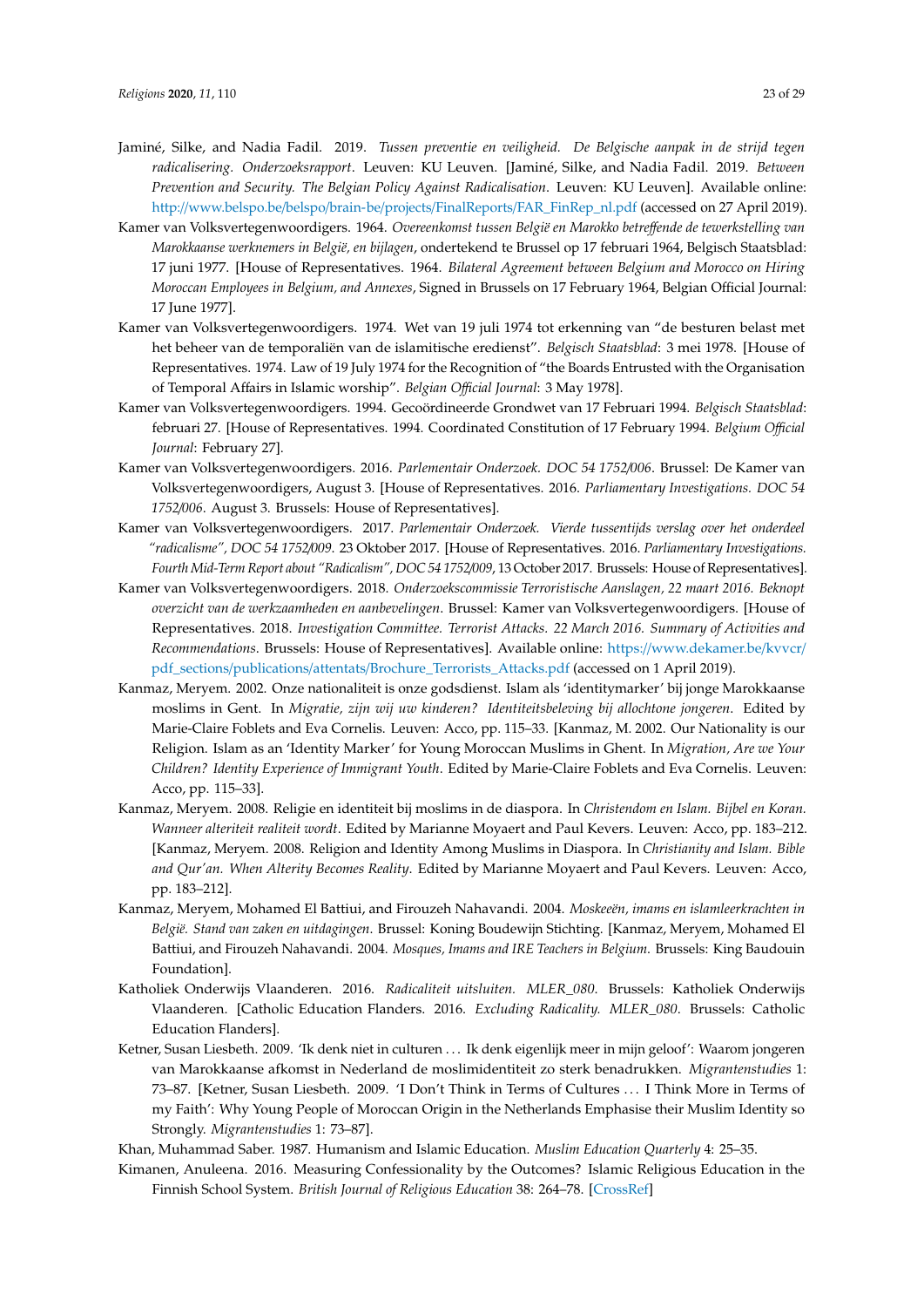- <span id="page-23-6"></span>Knack. 2017. *'59 jaar Schoolpact: De overheid controleert best ook de inhoud van de levensbeschouwelijke vakken'*. November 20 [Knack. 2017. *'59 years after the School Pact: The state should also control the content of religious education courses'*, November 20]. Available online: https://www.knack.be/nieuws/belgie/[59-jaar-schoolpact-de-overheid](https://www.knack.be/nieuws/belgie/59-jaar-schoolpact-de-overheid-controleert-best-ook-de-inhoud-van-de-levensbeschouwelijke-vakken/article-opinion-928421.html)[controleert-best-ook-de-inhoud-van-de-levensbeschouwelijke-vakken](https://www.knack.be/nieuws/belgie/59-jaar-schoolpact-de-overheid-controleert-best-ook-de-inhoud-van-de-levensbeschouwelijke-vakken/article-opinion-928421.html)/article-opinion-928421.html (accessed on 2 April 2019).
- <span id="page-23-7"></span>Knack. 2018.*Gebrek aan degelijkmateriaal nefast voor kwaliteitislamonderwijs*. February 2 [Knack. 2018.*Lack of qualitative teaching material has a negative effect on Islamic education*, February 2]. Available online: https://[www.knack.be](https://www.knack.be/nieuws/belgie/gebrek-aan-degelijk-lesmateriaal-nefast-voor-kwaliteit-islamonderwijs/article-opinion-967975.html)/nieuws/belgie/ [gebrek-aan-degelijk-lesmateriaal-nefast-voor-kwaliteit-islamonderwijs](https://www.knack.be/nieuws/belgie/gebrek-aan-degelijk-lesmateriaal-nefast-voor-kwaliteit-islamonderwijs/article-opinion-967975.html)/article-opinion-967975.html (accessed on 2 April 2019).
- <span id="page-23-0"></span>Lafrarchi, Naïma. 2017a. *Maakt religie een verschil? Islamitische pedagogie beter begrijpen*. Den Haag-Leuven: Acco. [Lafrarchi, Naïma. 2017. *Does Religion Make a Di*ff*erence? A Better Understanding of Islamic Pedagogy*. Den Haag-Leuven: Acco].
- <span id="page-23-1"></span>Lafrarchi, Naïma. 2017b. Hikmah for interconvictional dialogue in Belgian primary schools. In *Interfaith Education as Citizenship Education for All: Theoretical Perspectives and Best Practices on Life Orientations for Transformative Action*. Boston/Rotterdam/Taipei: Sense Publisher, pp. 107–21.
- <span id="page-23-9"></span>Lafrarchi, Naïma. 2018. Didactical and Pedagogical Analysis of the IRE Curriculum in Flemish Public Secondary Schools. Paper presented at EASR Conference, Bern, Switserland, June 24.
- <span id="page-23-8"></span>Lafrarchi, Naïma, and Hans Van Crombrugge. 2014. Islamitisch onderricht in Vlaamse scholen. *Tijdschrift voor Onderwijsrecht en Onderwijsbeleid* 4: 393–99. [Lafrarchi, Naïma, and Hans Van Crombrugge. 2014. Islamic Education in Flemish Schools. *Tijdschrift voor Onderwijsrecht en Onderwijsbeleid* 4: 393–99].
- <span id="page-23-13"></span>Lafrarchi, Naïma, Hans Van Crombrugge, and Koen Ponnet. 2015. Opvoedingsidealen van moslimjongeren met een migratieachtergrond. In *Jong, met een hart voor familie*. Edited by Kathleen Emmery. Leuven: Lannoo, pp. 59–78. [Lafrarchi, Naïma, Hans Van Crombrugge, and Koen Ponnet. 2015. Educational Ideals of Young Muslims with an Immigrant Background. In *Young, With a Heart for Family*. Edited by K. Emmery. Leuven: Lannoo, pp. 59–78].
- <span id="page-23-10"></span>Leman, Johan, and Monique Renaerts. 1996. Dialogues at Different Institutional Levels Among Authorities and Muslims in Belgium. In *Muslims in the Margin. Political Responses to the Presence of Islam in Western Europe*. Edited by Wasif AR Shadid and Pieter Sjoerd van Koningsveld. Kok: Pharos, pp. 164–81.
- <span id="page-23-5"></span>Loobuyck, Patrick. 2019. Burgerschapseducatie in Vlaanderen: Het politiek liberalisme als filosofisch kader. *Tijdschrift voor onderwijsrecht en onderwijsbeleid* 4: 310–22. [Loobuyck, Patrick. 2019. Civic Education in Flanders: Politic Liberalism as a Philosophical Framework. *Tijdschrift voor onderwijsrecht en onderwijsbeleid* 4: 310–22].
- <span id="page-23-4"></span>Loobuyck, Patrick, and Leni Franken. 2011. Towards Integrative Religious Education in Belgium and Flanders: Challenges and Opportunities. *British Journal of Religious Education* 33: 17–30. [\[CrossRef\]](http://dx.doi.org/10.1080/01416200.2011.523517)
- <span id="page-23-14"></span>Mamodaly, Adil. 2016. Challenges and Perspectives of Teaching Muslim Religious Education in the 21st Century. *Current Politics and Economics of the Middle East* 7: 427–92.
- <span id="page-23-11"></span>Maréchal, Brigitte, and Hassan Bousetta. 2004. *Islam en moslims in België. Lokale uitdagingen & algemeen denkkader*. Brussels: KBS. [Maréchal, Brigitte, and Hassan Bousetta. 2004. *Islam and Muslims in Belgium. Local Challenges & Overall Framework*. Brussel: KBS].
- <span id="page-23-15"></span>Marshallsay, Zaniah. 2012. Twists and Turns of Islamic Education across the Islamic world. *International Journal of Pedagogies and Learning* 7: 180–90. [\[CrossRef\]](http://dx.doi.org/10.5172/ijpl.2012.7.3.180)
- <span id="page-23-16"></span>Memon, Nadeem A., and Mariam Alhashmi. 2018. Islamic pedagogy: Potential and Perspective. In *Islamic Schooling in the West: Pathways to Renewal*. Edited by Mohamad Abdalla, Dylan Chown and Muhammad Abdullah. Basingstoke: Palgrave Macmillan, pp. 169–94.
- <span id="page-23-3"></span>Merry, Michael S. 2014. The Conundrum of Religious Schools in Twenty-First Century Europe. *Comparative Education* 51: 133–56. [\[CrossRef\]](http://dx.doi.org/10.1080/03050068.2014.935582)
- <span id="page-23-12"></span>Merry, Michael S., and Geert Driessen. 2005. Islamic Schools in Three Western Countries: Policy and Procedure. *Comparative Education* 41: 411–32. [\[CrossRef\]](http://dx.doi.org/10.1080/03050060500300931)
- <span id="page-23-2"></span>Merry, Michael S., and Geert Driessen. 2016. On the Right Track? Islamic Schools in the Netherlands After an Era of Turmoil. *Race, Ethnicity and Education* 19: 856–79. [\[CrossRef\]](http://dx.doi.org/10.1080/13613324.2014.985586)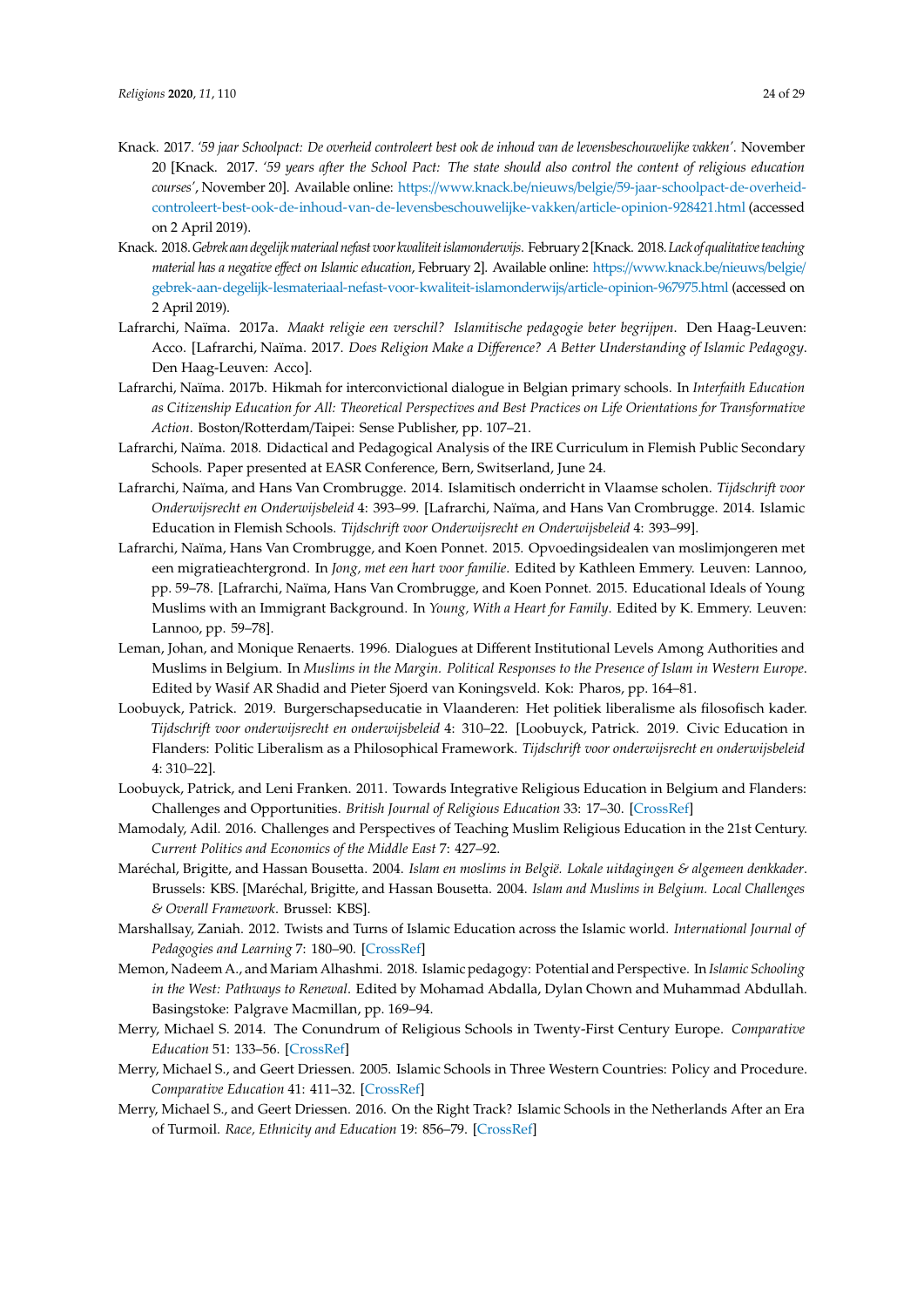- <span id="page-24-3"></span>Ministerie van Onderwijs en Vorming. 2016a. *Engagementsverklaring voor een kwalitatief islamonderwijs van 9 november 2016*. Brussel: Ministerie van Onderwijs en Vorming. [Ministry of Education and Training. 2016a. *Mission Statement for a Qualitative Islamic Religious Education of 9 November 2016*. Brussels: Ministry of Education and Training].
- <span id="page-24-2"></span>Ministerie van Onderwijs en Vorming. 2016b. *Engagementsverklaring van de erkende instanties en verenigingen van de levensbeschouwelijke vakken en de onderwijskoepels van het o*ffi*cieel onderwijs en het GO! met het oog op een versterking van de interlevensbeschouwelijke dialoog op school van 28 januari 2016*. Brussel: Ministerie van Onderwijs en Vorming. [Ministry of Education and Training. 2016b. *Mission Statement for the Recognised Representative Bodies and Associations of the Worldview Courses and the Umbrella Organisations of Public Education and GO! for the Purpose of Reinforcing Inter-Convictional Dialogue at School of 28 January 2016*. Brussels: Ministry of Education and Training].
- <span id="page-24-14"></span>Moulin, Daniel. 2012. Religious Education in England after 9/11. *Religious Education: The O*ffi*cial Journal of the Religious Education Association* 107: 158–73. [\[CrossRef\]](http://dx.doi.org/10.1080/00344087.2012.660418)
- <span id="page-24-15"></span>Moulin, Daniel. 2013. Negotiating and Constructing Religious Identities. Ph.D. dissertation, University of Oxford, Oxford, UK.
- <span id="page-24-16"></span>Moulin-Stozek, Daniel. 2015. Religious Identity Choices in English Secondary Schools. *British Educational Research Journal* 41: 498–504. [\[CrossRef\]](http://dx.doi.org/10.1002/BERJ.3151)
- <span id="page-24-10"></span><span id="page-24-0"></span>National Taskforce. 2015. *Plan R. The Action Plan against Radicalism*. Brussels: CUTA.
- Niyozov, Sarfaroz, and Nadeem Memon. 2011. Islamic Education and Islamization: Evolution of Themes, Continuities and New Directions. *Journal of Muslim Minority A*ff*airs* 31: 5–30. [\[CrossRef\]](http://dx.doi.org/10.1080/13602004.2011.556886)
- <span id="page-24-1"></span>Onderwijs Vlaanderen. *Preventieve rol van onderwijs. Geraadpleegd 15 november 2019*. [Flemish Education (s.d.). *The Preventive Role of Education*]. Available online: https://[onderwijs.vlaanderen.be](https://onderwijs.vlaanderen.be/nl/preventieve-rol-van-onderwijs)/nl/preventieve-rol-van[onderwijs](https://onderwijs.vlaanderen.be/nl/preventieve-rol-van-onderwijs) (accessed on 15 November 2019).
- <span id="page-24-9"></span>Peek, Lori. 2005. Becoming Muslim: The Development of Religious Identity. *Sociology of Religion* 66: 215–42. [\[CrossRef\]](http://dx.doi.org/10.2307/4153097)
- <span id="page-24-13"></span>REDCo. 2009. *Policy Recommendations of the REDCo Research Project*. Available online: http://[www.redco.unihamburg.](http://www.redco.unihamburg.de/cosmea/core/corebase/mediabase/awr/redco/research_findings/REDCo_policy_rec_eng.pdf) de/cosmea/core/corebase/mediabase/awr/redco/research\_findings/[REDCo\\_policy\\_rec\\_eng.pdf](http://www.redco.unihamburg.de/cosmea/core/corebase/mediabase/awr/redco/research_findings/REDCo_policy_rec_eng.pdf) (accessed on 13 April 2019).
- <span id="page-24-18"></span>Rissanen, Inkeri. 2012. Teaching Islamic Education in Finnish Schools: A Field of Negotiations. *Teaching and Teacher Education* 28: 740–49. [\[CrossRef\]](http://dx.doi.org/10.1016/j.tate.2012.02.001)
- <span id="page-24-7"></span>Rissanen, Inkeri. 2014a. Developing Religious Identities of Muslim Students in the Classroom: A Case Study from Finland. *British Journal of Religious Education* 36: 123–38. [\[CrossRef\]](http://dx.doi.org/10.1080/01416200.2013.773194)
- <span id="page-24-8"></span>Rissanen, Inkeri. 2014b. *Negotiating Identity and Tradition in Single-faith Religious Education: A Case Study of Islamic Religious Education in Finnish Schools*. Münster: Waxmann.
- <span id="page-24-17"></span>Rockenback, Alyssa N., Matthew J. Mayhew, Nicholas A. Bowman, Shauna M. Morin, and Tiffani Riggers-Piehl. 2017. An Examination of Non-Muslim College Students' Attitudes towards Muslims. *The Journal of Higher Education* 88: 479–504. [\[CrossRef\]](http://dx.doi.org/10.1080/00221546.2016.1272329)
- <span id="page-24-4"></span>Sahin, Abdullah. 2005. Exploring the Religious Life-world and Attitude toward Islam among British Muslim Adolescents. In *Religion, Education and Adolescence: International Empirical Perspectives*. Edited by Leslie J. Francis, Jeff Astley and Mandy Robbins. Cardiff: University of Wales Press, pp. 164–84.
- <span id="page-24-5"></span>Sahin, Abdullah. 2013a. *New Directions in Islamic Education: Pedagogy and Identity Formation*. Markfield-Leicestershire: Kube.
- <span id="page-24-6"></span>Sahin, Abdullah. 2013b. *A Theology of Belonging: The Case of European Muslims Reconsidered. Die Akademie der Diözese Rottenburg-Stuttgart*. Open Event 15-16 November 2013, Stuttgart-Hohenheim, 1–6. Available online: https://www.akademie-rs.de/fileadmin/user\_upload/download\_archive/[interreligioeser-dialog](https://www.akademie-rs.de/fileadmin/user_upload/download_archive/interreligioeser-dialog/131115_sahin_belonging.pdf)/131115\_ [sahin\\_belonging.pdf](https://www.akademie-rs.de/fileadmin/user_upload/download_archive/interreligioeser-dialog/131115_sahin_belonging.pdf) (accessed on 25 April 2019).
- <span id="page-24-11"></span>Sahin, Abdullah. 2015. Critical Faithfulness. The Heart of Prophetic Monotheism. *Muslim World Book Review* 35: 51–56.
- <span id="page-24-12"></span>Sahin, Abdullah. 2016. Islam's Heritage of Critical Education: The Missing Catalyst in Addressing the Crisis Informing Modern Muslim Presence. *Muslim World Book Review* 36: 6–20.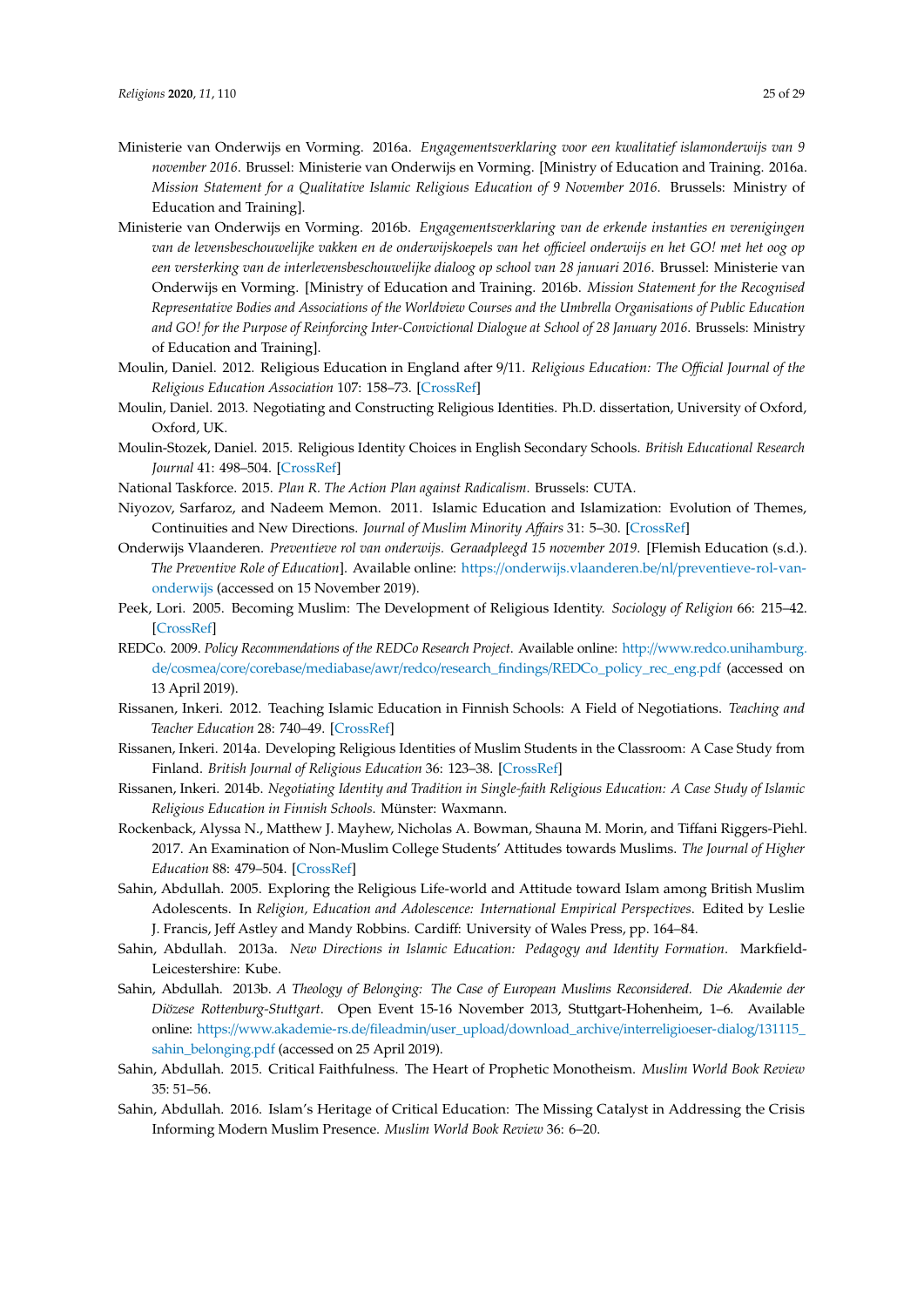- <span id="page-25-17"></span>Sahin, Abdullah. 2017a. Religious Literacy, Interfaith Learning and Civic Education in Pluralistic Societies: An Islamic Educational Perspective. In *Interfaith Education for All. Theoretical Perspectives and Best Practices for Transformative Action*. Edited by Duncan R. Wielzen and Ina Ter Avest. Rotterdam, Boston and Taipei: SensePublisher, pp. 45–54.
- <span id="page-25-6"></span>Sahin, Abdullah. 2017b. Education as Compassionate Transformation: The Ethical Heart of Islamic Pedagogy. In *The Pedagogy of Compassion at the Heart of Higher Education*. Edited by Paul Gibbs. Cham: Springer, pp. 127–37. [\[CrossRef\]](http://dx.doi.org/10.1007/978-3-319-57783-8_9)
- <span id="page-25-5"></span>Sahin, Abdullah. 2018. Critical Issues in Islamic Education Studies: Rethinking Islamic and Western Liberal Secular Values of Education. *Religions* 9: 335–64. [\[CrossRef\]](http://dx.doi.org/10.3390/rel9110335)
- <span id="page-25-2"></span>Shadid, Wasif Abdelrahman, and Pieter Sjoerd van Koningsveld. 2008. *Islam in Nederland en België. Religieuze institutionalisering in twee landen met een gemeenschappelijke voorgeschiedenis*. Leuven: Peeters. [Shadid, W. A., and Pieter Sjoerd van Koningsveld. 2008. *Islam in the Netherlands and Belgium. Religious Institutionalisation in Two Countries with a Common History*. Leuven: Peeters].
- <span id="page-25-15"></span>Shah, Saeeda. 2012. Muslim Schools in Secular Societies: Persistence or Resistance! *British Journal of Religious Education* 34: 51–65. [\[CrossRef\]](http://dx.doi.org/10.1080/01416200.2011.601897)
- <span id="page-25-4"></span>Shah, Saeeda. 2014. Islamic Education and the UK Muslims: Options and Expectations in a Context of Multilocationality. *Studies in Philosophy and Education* 33: 233–49. [\[CrossRef\]](http://dx.doi.org/10.1007/s11217-013-9391-2)
- <span id="page-25-8"></span>Shakeel, Danish. 2018. Islamic Schooling in the Cultural West: A Systematic Review of the Issues Concerning School Choice. *Religion* 9: 392–423. [\[CrossRef\]](http://dx.doi.org/10.3390/rel9120392)
- <span id="page-25-9"></span>Sieckelinck, Stijn Mariette Albert. 2005. Kiezen tussen praktijken en idealen? Over de rol van idealen in de opvoedingspraktijk. In *Idealen, idolen en iconen van de pedagogiek. Bijdragen aan de Twaalfde Landelijke Pedagogendag*. Edited by Doret J. de Ruyter, Gerdien. D. Bertram-Troost and Stijn. M. A. Sieckelinck. Amsterdam: SWP, pp. 127–37.
- <span id="page-25-12"></span>Sieckelinck, Stijn Mariette Albert. 2007. Jongeren en idealen: Tussen onverschilligheid en opportunisme. *Tijdschrift voor ontwikkelingsgericht onderwijs* 66: 6–8.
- <span id="page-25-10"></span>Sieckelinck, Stijn Mariette Albert. 2009. *Het beste van de jeugd. Een wijsgerige pedagogiek van jongeren en hun ideal(ism)en*. Kampen: Klement/Pelckmans. [Sieckelinck, Stijn Mariette Albert. 2009. *The best of Youth. A Philosophical Pedagogy of Young People and their Idealism(s)*. Kampen: Klement/Pelckmans].
- <span id="page-25-11"></span><span id="page-25-7"></span>Sieckelinck, Stijn Mariette Albert. 2017. *Reradicaliseren. Ronselen voor een betere wereld*. Leuven: Lannoo Campus.
- Sieckelinck, Stijn Mariette Albert, and Doret J. de Ruyter. 2009. Mad about Ideals: Educating Children to Become Reasonably Passionate. *Educational Theory* 59: 181–96. [\[CrossRef\]](http://dx.doi.org/10.1111/j.1741-5446.2009.00313.x)
- <span id="page-25-16"></span>Thijs, Jochem, Lisette Hornstra, and Fatima Zohra Charki. 2018. Self-Esteem and National Identification in Times of Islamophobia: A Study Among Islamic School Children in the Netherlands. *Journal of Youth and Adolescence* 47: 2521–34. [\[CrossRef\]](http://dx.doi.org/10.1007/s10964-018-0906-6)
- <span id="page-25-3"></span>Tindongan, Cynthia White. 2011. Negotiating Muslim youth Identity in a Post-9/11 World. *High School Journal* 95: 72–87. [\[CrossRef\]](http://dx.doi.org/10.1353/hsj.2011.0012)
- <span id="page-25-1"></span>Van Bouchaute, Bart, Tim Vanhove, Reyhan Görgöz, Raf Debaene, and Denoix Kerger. 2018. *Deradicalisering als uitdaging voor het jeugdwelzijnswerk. Syntheserapport. PWO 2016–17: 'Preventie van radicalisering via positieve identiteitsontwikkeling in jeugdwerk'*. Gent: Arteveldehogeschool. [Van Bouchaute, Bart, Tim Vanhove, Reyhan Görgöz, Raf Debaene, and Denoix Kerger. 2018. *De-radicalisation as a Challenge for Social Youth Work. PWO 2016–17: 'Prevention of Radicalisation through Positive Identity Development in Youth Work'*. Ghent: Arteveldehogeschool].
- <span id="page-25-14"></span>Van Tubergen, Frank. 2006. Religious Affiliation and Attendance among Immigrants in Eight Western Countries: Individual and Contextual Effects. *Journal for the Scientific Study of Religion* 45: 1–22. [\[CrossRef\]](http://dx.doi.org/10.1111/j.1468-5906.2006.00002.x)
- <span id="page-25-13"></span>Verkuyten, Maykel. 2003. Sociaal-psychologische gevolgen van stigmatisering. In *Stigma: Marokkaan!* Edited by Harchaoui Sadik and Chris Huinder. Utrecht: Forum, Instituut voor Multiculturele Ontwikkeling, pp. 81–92. [Verkuyten, Maykel. 2003. Socio-Psychological Consequences of Stigmatisation. In *Stigma: Moroccan!* Edited by Sadik, Harchaoui and Chris Huinder. Utrecht: Forum, Institute for Multicultural Development, pp. 81–92].
- <span id="page-25-0"></span>Vlaamse Regering. 2015a. *Conceptnota. Preventie van radicaliseringsprocessen die kunnen leiden tot extremisme en terrorisme. VR 2015 1601 DOC.0040*/*1BIS*. Brussel: Vlaamse Regering. [Flemish Government. 2015a. *Concept Note. Prevention of Radicalisation Processes that Can Lead to Extremism and Terrorism. VR 2015 1601 DOC.0040*/*1BIS*. Brussels: Flemish Government].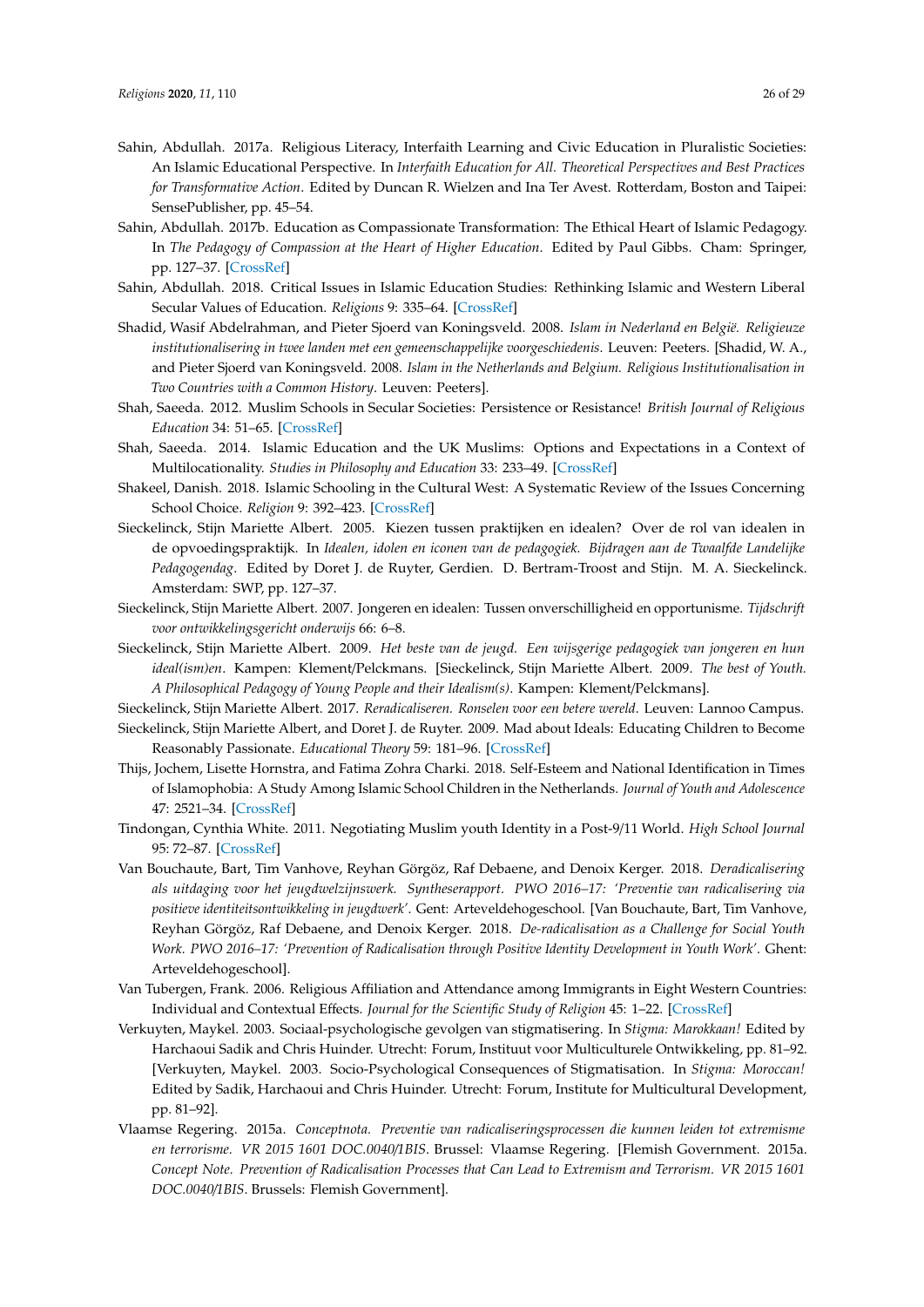- <span id="page-26-0"></span>Vlaamse Regering. 2015b. *Actieplan ter preventie van radicaliseringsprocessen die kunnen leiden tot extremisme en terrorisme. VR 2015 0304 DOC.0321*/*1BIS*. Brussel: Vlaamse Regering. [Flemish Government. 2015b *Concept Note. Prevention of Radicalisation Processes that Can Lead to Extremism and Terrorism. VR 2015 2015 0304 DOC.0321*/*1BIS*. Brussels: Flemish Government].
- <span id="page-26-1"></span>Vlaamse Regering. 2016. *Actieplan ter preventie van gewelddadige radicalisering en polarisering. Overzicht en maatregelen. VR 2016 2904 MED.0158*/*2*. Brussel: Vlaamse Regering. [Flemish Government. 2016. *Action Plan for the Prevention of Violent Radicalisation and Polarisation. Overview and Measures. VR 2017 0206 MED.0211*/*2TER*. Brussels: Flemish Government].
- <span id="page-26-3"></span>Vlaamse Regering. 2017a. *Actieplan ter preventie van gewelddadige radicalisering en polarisering. Tussentijdse rapportage. VR 2017 1905 MED.0211-2TER*. Brussel: Vlaamse Regering. [Flemish Government. 2017a. *Action Plan for the Prevention of Violent Radicalisation and Polarisation. Mid-Term Report. VR 2017 1905 MED.0211-2TER*. Brussels: Flemish Government].
- <span id="page-26-4"></span>Vlaamse Regering. 2017b. *Actieplan ter preventie van gewelddadige radicalisering en polarisering. Tussentijdse rapportage. December 2017. VR 2017 0206 MED.0211*/*2TER*. Brussel: Vlaamse Regering. [Flemish Government. 2017b. *Action Plan for the Prevention of Violent Radicalisation and Polarisation. Mid-Term Report. December 2017. VR 2017 0206 MED.0211*/*2TER*. Brussels: Flemish Government].
- <span id="page-26-2"></span>Vlaamse Regering. 2018. Actieplan ter preventie van gewelddadige radicalisering en polarisering. Tussentijdse rapportage. VR 2018 3011 MED.0446/2BIS. Brussel: Vlaamse Regering. [Flemish Government. 2018. *Action Plan for the Prevention of Violent Radicalisation and Polarisation. Mid-Term Report. VR 2018 3011 MED.0446*/*2BIS*. Brussels: Flemish Government].
- <span id="page-26-11"></span>Vlaamse Regering. 2019. *Regeerakkoord 2019–24*. Brussel: Vlaamse Regering. [Flemish Government. 2019. *Governmental Agreement 2019–24*. Brussels: Flemish Government].
- <span id="page-26-12"></span>Vlaams Parlement. 2003. *Document 1619 nr. 1, 3 betre*ff*ende het islamonderricht in het onderwijs*, March 18. [Flemish Parliament. 2003. *Document 1619 no. 1, 3 about IRE in Education*, March 18].
- <span id="page-26-17"></span>Vlaams Parlement. 2005. *C193-OND17, Vraag over de recente selectieprocedure in verband met islamonderwijs*, April 28. [Flemish Parliament. 2005. *C193—OND17, Question about the Recent Selection Procedure for IRE*, April 28].
- <span id="page-26-7"></span>Vlaams Parlement. 2006. *Schriftelijke vraag nr. 78 Leerkrachten islamitische godsdienst onderwijs—stand van zaken*, 18 januari 2006. [Flemish Parliament. 2006. *Written Question, no. 78 IRE Teachers—State of Affairs*, 18 January 2006].
- <span id="page-26-15"></span>Vlaams Parlement. 2011. *Vraag nr. 178 vzw Centrum Islamonderwijs—Samenwerking en subsidiëring*, November 24. [Flemish Parliament. 2011. *Question no. 178 Centre of Islamic Education npo—Collaboration and Financing*, November 24].
- <span id="page-26-9"></span>Vlaams Parlement. 2012. *Vraag nr. 1551, 1 en 1551, 4 betre*ff*ende de inrichting van een universitaire opleiding Islamitische Godsdienstwetenschappen*, June 21. [Flemish Parliament. 2012. *Question no. 1551, 1 and 1551, 4 about the Creation of an University Education in Islamic Religious Sciences*, June 21].
- <span id="page-26-16"></span>Vlaams Parlement. 2013. *Vraag nr. 68 Leerkrachten islamitische godsdienst stand van zaken*, October 18. [Flemish Parliament. 2013. *Question no. 68 IRE Teachers State of A*ff*airs*, October 18].
- <span id="page-26-5"></span>Vlaams Parlement. 2015a. *Voorstel van resolutie betre*ff*ende de aanpak van de islamitische radicalisering in onze samenleving, 376—Nr. 1*, May 26. [Flemish Parliament. 2015a. *Proposal of Resolution in Dealing with Islamic Radicalisation in our Society, 376—no. 1*, May 26].
- <span id="page-26-13"></span>Vlaams Parlement. 2015b. *Schriftelijke vraag nr. 180 Levensbeschouwelijke vakken—Kwaliteitsbewaking*, January 12. [Flemish Parliament. 2015b. *Written Question no. 180 Worldview Courses—Quality Control*, January 12].
- <span id="page-26-8"></span>Vlaams Parlement. 2015c. *Schriftelijke vraag nr. 212 Gemeentelijk en gemeenschapsonderwijs—Levensbeschouwelijke vakken*, January 31. [Flemish Parliament 2015c. *Written Question, no. 212 Municipal and Public Education—Worldview Courses*, January 31].
- <span id="page-26-6"></span>Vlaams Parlement. 2015d. *Nota van de Vlaamse Regering. Conceptnota over preventie van radicaliseringsprocessen, 239 (2014–2015d)—Nr. 1*, February 9, VR 2015 1601 DOC.004/1BIS. [Flemish Parliament. 2015d. *Policy Note of the Flemish Government. Concept Note on the Prevention of Radicalisation Processes, no. 239 (2014–2015)—no. 1*, VR 2015 1601 DOC.004/1BIS, February 9].
- <span id="page-26-10"></span>Vlaams Parlement. 2015e. *Schriftelijke vraag nr. 339. Islamleerkrachten—Modaliteiten*, March 17. [Flemish Parliament. 2015e. *Written Question, no. 339 IRE Teachers—Modalities*, March 17].
- <span id="page-26-14"></span>Vlaams Parlement. 2016a. *Schriftelijke vraag nr. 227 Onderwijs—Islamleerkrachten*, February 17. [Flemish Parliament. 2016a. *Written Question, no. 227 Education—IRE Teachers*, February 17].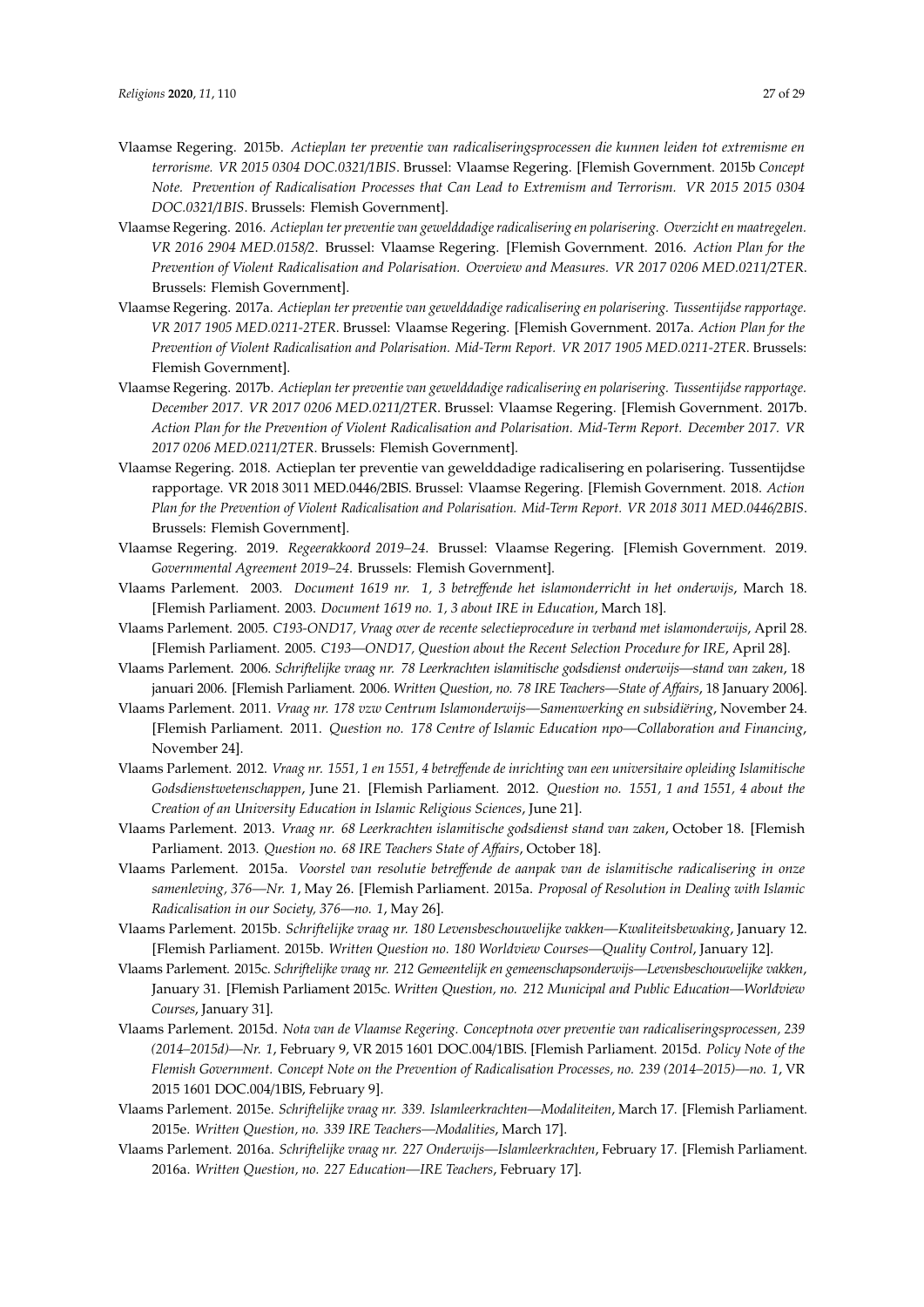- <span id="page-27-1"></span>Vlaams Parlement. 2016b. *Schriftelijke vraag nr. 255 Federale aankondiging imamopleiding—Diplomavereisten*, March 2. [Flemish Parliament. 2016b. *Written Question no. 255 Federal Announcement about Imam Training—Qualification Requirements*, March 2].
- <span id="page-27-2"></span>Vlaams Parlement. 2016c. *Actuele vraag nr. 274 over de bekwaamheidsbewijzen voor islamleerkrachten*, April 13. [Flemish Parliament. 2016c. *Question no. 274 about the Proficiency Requirements for IRE teachers*, April 13].
- <span id="page-27-13"></span>Vlaams Parlement. 2016d. *Actuele vraag nr. 313 over het overleg met de Moslimexecutieve betre*ff*ende het islamonderwijs*, April 27. [Flemish Parliament. 2016d. *Current Question no. 313 about the Consultation with the Muslim Executive about Islamic Education*, April 27].
- <span id="page-27-6"></span>Vlaams Parlement. 2016e. *Schriftelijke vraag nr. 535 aangaande Lessen Islamitische godsdienst—Versterking controle*, Plenaire Vergadering. May 4. [Flemish Parliament. 2016e. *Written Question no. 535 IRE Courses—Reinforcing Quality Control*, Plenary Meeting, May 4].
- <span id="page-27-15"></span>Vlaams Parlement. 2016f. *Schriftelijke vraag nr. 473 Lessen islamitische godsdienst—Versterking controle*, July 7. [Flemish Parliament. 2016f. *Written Question no. 473 IRE Courses—Reinforcing Quality Control*, July 7].
- <span id="page-27-7"></span>Vlaams Parlement. 2016g. *Schriftelijke vraag nr. 1 over Vlaamse imamopleiding—Stand van zaken*, September 26. [Flemish Parliament. 2016g. *Written Question no. 1 about Flemish Imam Training—State of Affairs*, September 26].
- <span id="page-27-3"></span>Vlaams Parlement. 2017a. *Vraag 348 over het akkoord met de Moslimexecutieve betreffende de opleiding van islamleerkrachten. Plenaire Vergadering nr. 34*, May 10. [Flemish Parliament. 2017a. *Question no. 348 about the Agreement with the Muslim Executive about the Training of IRE Teachers. Plenary Meeting no. 34*, May 10].
- <span id="page-27-16"></span>Vlaams Parlement. 2017b. *Schriftelijke vraag nr. 495, Centrum Islamonderwijs vzw—Werking*, May 18. [Flemish Parliament (2017b), *Written Question no. 495, Centre for Islamic Education npo—Functioning*, May 18].
- <span id="page-27-14"></span>Vlaams Parlement. 2017c. *Vraag nr. 440. Afstemming van de levensbeschouwelijke vakken op de eindtermen, naar aanleiding van het schrappen van de evolutieleer uit het Turkse onderwijsleerplan*, Plenaire Vergadering. June 28. [Flemish Parliament. 2017c. *Adjusting the Worldview Courses to Attainment Levels, as a Result of the Removal of Evolution Theory from the Turkish Education Programme*, Plenary Meeting, June 28].
- <span id="page-27-4"></span>Vlaams Parlement. 2017d. *Schriftelijke vraag nr. 85 Islamleerkrachten—Engagementsverklaring Moslimexecutieve en Vlaamse overheid*, October 26. [Flemish Parliament. 2017d. *Written question no. 85 IRE teachers—Mission Statement of Muslim Executive and Flemish Government*, October 26].
- <span id="page-27-11"></span>Vlaams Parlement. 2018a. *Schriftelijke vraag nr. 274 Basisonderwijs—Levensbeschouwelijke vakken*, February 7. [Flemish Parliament. 2018a. *Written Question no. 274 Primary Education—Worldview Courses and Humanism*, February 7].
- <span id="page-27-5"></span>Vlaams Parlement. 2018b. *Actuele vraag nr. 313 over het attest voor leerkrachten godsdienst, specifiek leerkrachten islam, in het Vlaams onderwijs*, April 18. [Flemish Parliament. 2018b. *Question no. 313 about the Teaching Certificate for RE teachers, specifically IRE teachers, in Flemish Education*, April 18].
- <span id="page-27-8"></span>Vlaams Parlement. 2019a. *Commissieverslag C125, vraag nr. 812 over incidenten rond levensbeschouwelijk onderricht*, March 14. [Flemish Parliament. 2019a. *Commission Report C125, Question no. 812 about Incidents related to Religious Education*, March 14].
- <span id="page-27-9"></span>Vlaams Parlement. 2019b. *Handboeken Islamonderwijs via VlaamsParlement.tv*. [Flemish Parliament. 2019b. *Manuals Islamic Education through FlemishParliament.tv*].
- <span id="page-27-10"></span>VLHORA. 2007. *Onderwijsvisitatie. Onderwijs: Secundair onderwijs. Een onderzoek naar kwaliteit van de professioneel gerichte bacheloropleiding in het Onderwijs: Secundair onderwijs aan de Vlaamse hogescholen*. Brussel: VLHORA. [VLHORA. 2007. *Education Evaluation. Education: Secondary Education. A Review of the Quality of Professional Bachelors in Education: Secondary education at the Flemish Universities of Applied Sciences*. Brussels: VLHORA].
- <span id="page-27-0"></span>VRT NWS. 2015. *Crevits zet islamleerkrachten in tegen radicalisering*. Geraadpleegd 25 oktober 2017. VRT NWS (2015, March 15). *Crevits Deploys Islamic Teachers Against Radicalisation*. Available online: [https:](https://www.vrt.be/vrtnws/nl/2015/03/17/crevits_zet_islamleerkrachtenintegenradicalisering-1-2273449/) //www.vrt.be/vrtnws/nl/2015/03/17/[crevits\\_zet\\_islamleerkrachtenintegenradicalisering-1-2273449](https://www.vrt.be/vrtnws/nl/2015/03/17/crevits_zet_islamleerkrachtenintegenradicalisering-1-2273449/)/ (accessed on 25 October 2015).
- <span id="page-27-12"></span>Waghid, Yusef, and Paul Smeyers. 2014. Re-Envisioning the Future: Democratic Citizenship Education and Islamic Education. *Journal of Philosophy of Education* 48: 539–58. [\[CrossRef\]](http://dx.doi.org/10.1111/1467-9752.12118)